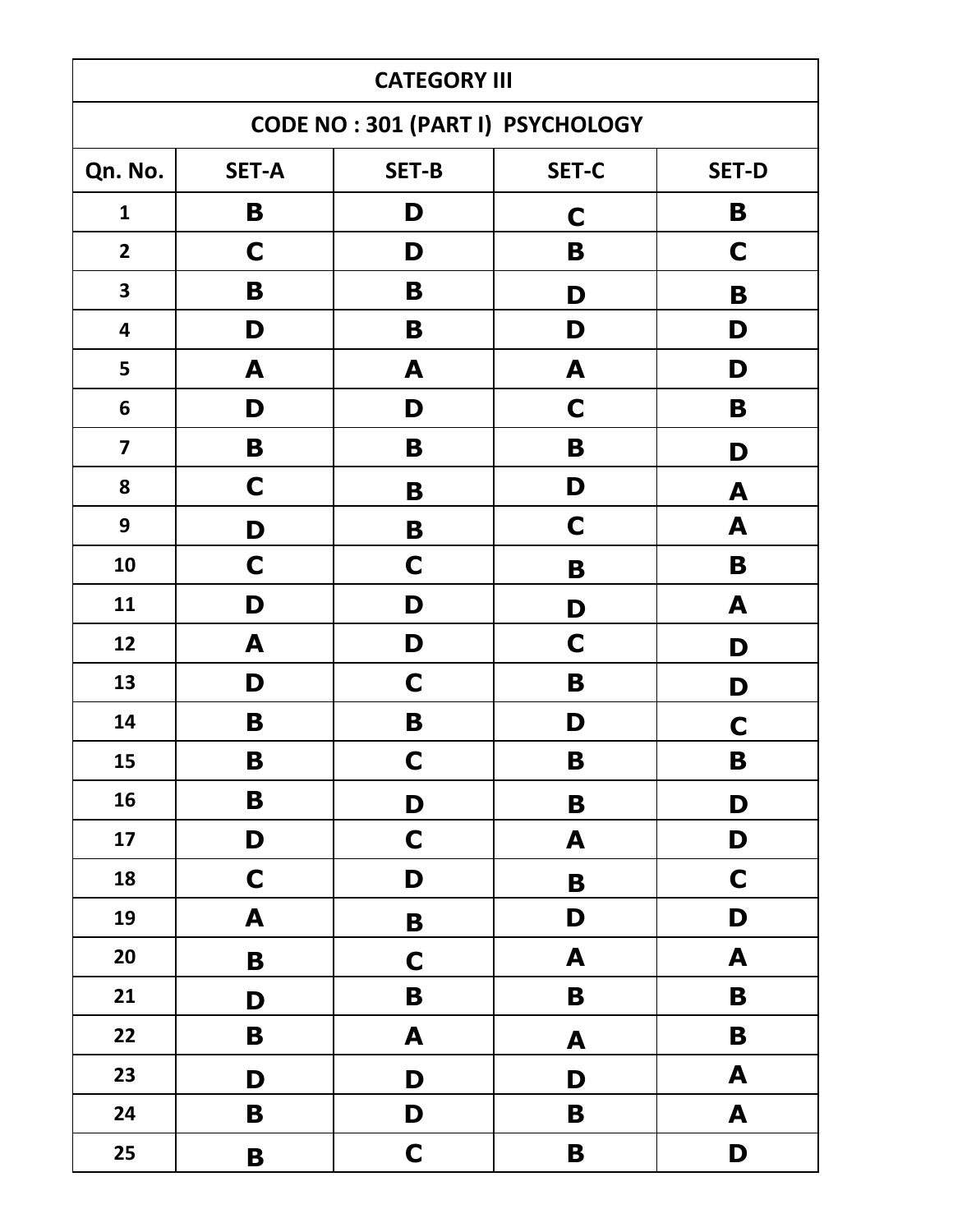| 26      | D                | D                                 | B                | D                |
|---------|------------------|-----------------------------------|------------------|------------------|
| 27      | D                | B                                 | D                | D                |
| 28      | $\mathbf C$      | D                                 | D                | $\mathbf C$      |
| 29      | D                | D                                 | D                | D                |
| 30      | A                | A                                 | A                | D                |
| 31      | $\mathbf C$      | B                                 | A                | D                |
| 32      | B                | A                                 | D                | B                |
| 33      | B                | D                                 | D                | $\mathbf B$      |
| 34      | A                | A                                 | D                | C                |
| 35      | A                | A                                 | $\mathbf C$      | B                |
| 36      | B                | D                                 | $\mathbf C$      | B                |
| 37      | D                | B                                 | D                | C                |
| 38      | D                | B                                 | B                | D                |
| 39      | D                | D                                 | D                | B                |
| 40      | D                | B                                 | B                | B                |
|         |                  | <b>CATEGORY III CODE NO: 302)</b> |                  |                  |
|         |                  | (PART II) MALAYALAM               |                  |                  |
| Qn. No. | <b>SET-A</b>     | SET-B                             | <b>SET-C</b>     | <b>SET-D</b>     |
| 41      | $\mathbf C$      | A                                 | B                | D                |
| 42      | $\boldsymbol{A}$ | $\mathbf B$                       | $\boldsymbol{A}$ | $\boldsymbol{A}$ |
| 43      | $\mathbf B$      | D                                 | $\mathbf C$      | $\mathbf C$      |
| 44      | D                | $\mathbf C$                       | $\mathbf C$      | $\mathbf B$      |
| 45      | $\mathbf C$      | $\mathbf C$                       | D                | $\mathbf C$      |
| 46      | $\mathbf C$      | $\mathbf{A}$                      | $\mathbf C$      | $\mathbf B$      |
| 47      | $\mathbf C$      | $\mathbf C$                       | $\mathbf C$      | $\mathbf C$      |
| 48      | $\mathbf C$      | $\mathbf C$                       | $\mathbf B$      | $\mathbf C$      |
| 49      | $\mathbf B$      | $\mathbf B$                       | A                | $\mathbf C$      |
|         |                  |                                   |                  |                  |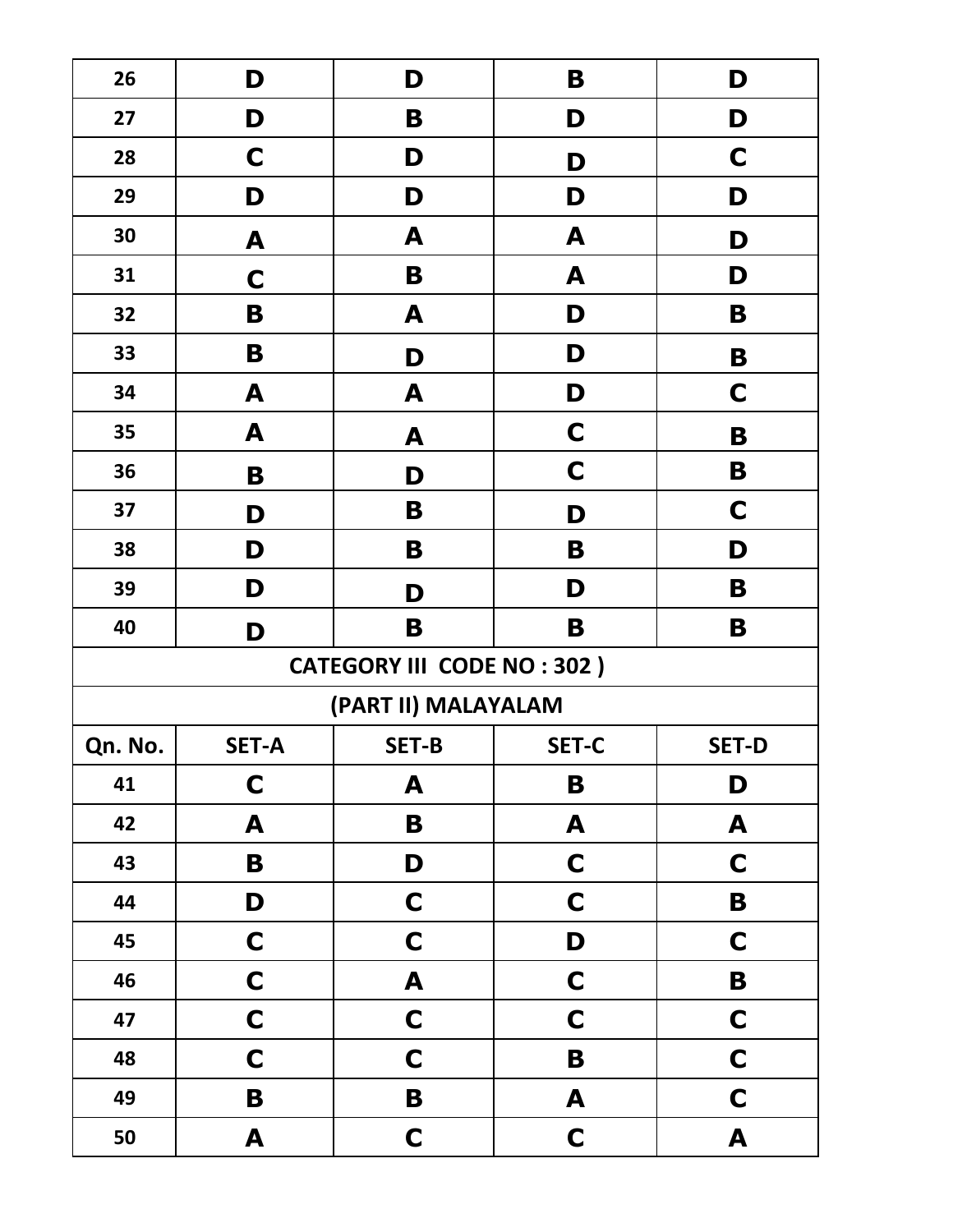| 51      | B            | D                             | B            | $\mathbf C$      |
|---------|--------------|-------------------------------|--------------|------------------|
| 52      | A            | D                             | D            | D                |
| 53      | $\mathbf C$  | $\mathbf C$                   | A            | D                |
| 54      | $\mathbf C$  | A                             | $\mathbf C$  | D                |
| 55      | D            | B                             | A            | B                |
| 56      | $\mathbf C$  | $\boldsymbol{A}$              | D            | $\mathbf C$      |
| 57      | $\mathbf B$  | $\mathbf C$                   | D            | $\mathbf C$      |
| 58      | D            | D                             | B            | A                |
| 59      | $\mathbf B$  | D                             | D            | $\mathbf B$      |
| 60      | $\mathbf B$  | $\mathbf C$                   | B            | D                |
| 61      | D            | $\mathbf C$                   | D            | $\mathbf C$      |
| 62      | D            | $\mathbf B$                   | A            | $\mathbf C$      |
| 63      | D            | $\mathbf C$                   | $\mathbf C$  | A                |
| 64      | $\mathbf C$  | $\mathbf C$                   | $\mathbf C$  | $\boldsymbol{A}$ |
| 65      | D            | $\mathbf B$                   | B            | $\mathbf B$      |
| 66      | $\mathbf A$  | A                             | $\mathbf C$  | D                |
| 67      | $\mathbf C$  | D                             | $\mathbf C$  | B                |
| 68      | $\mathbf C$  | B                             | B            | $\mathbf B$      |
| 69      | B            | D                             | D            | D                |
| 70      | A            | B                             | $\mathbf C$  | C                |
|         |              | <b>CATEGORY III</b>           |              |                  |
|         |              | <b>CODE NO: 302 (ENGLISH)</b> |              |                  |
| Qn. No. | <b>SET-A</b> | <b>SET-B</b>                  | <b>SET-C</b> | <b>SET-D</b>     |
| 41      | C            | B                             | C            | A                |
| 42      | B            | $\mathbf C$                   | B            | B                |
| 43      | $\mathbf C$  | A                             | $\mathbf C$  | $\mathbf C$      |
| 44      | A            | D                             | D            | $\mathbf C$      |
| 45      | D            | C                             | A            | D                |
| 46      | D            | D                             | A            | A                |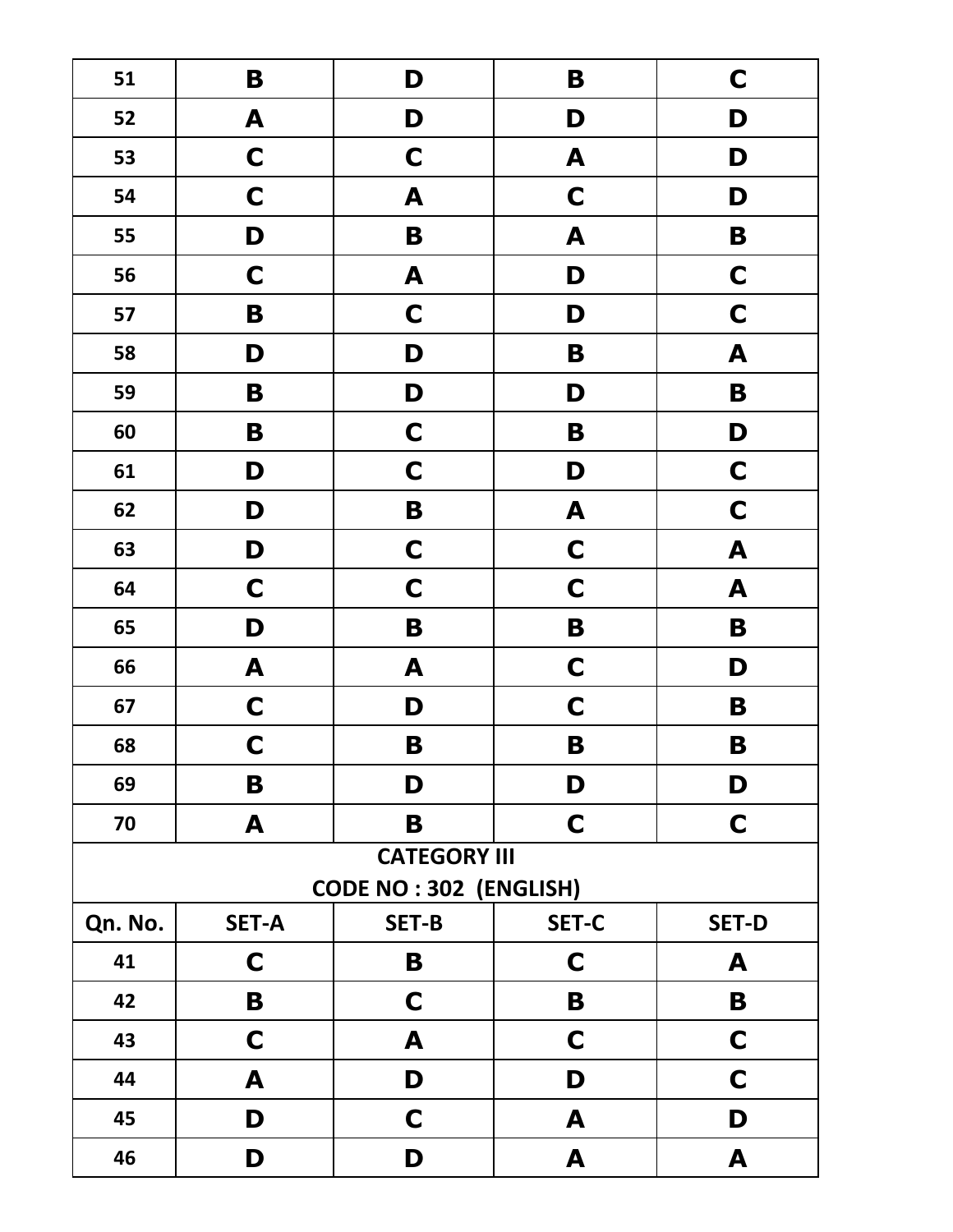| 47                                               | $\boldsymbol{\mathsf{A}}$ | $\mathbf C$      | D                | D                |
|--------------------------------------------------|---------------------------|------------------|------------------|------------------|
| 48                                               | $\mathbf C$               | A                | A                | A                |
| 49                                               | A                         | A                | D                | $\mathbf C$      |
| 50                                               | D                         | D                | $\mathbf C$      | D                |
| 51                                               | B                         | A                | $\mathbf B$      | $\mathbf B$      |
| 52                                               | D                         | B                | $\mathbf C$      | B                |
| 53                                               | D                         | $\blacktriangle$ | $\mathbf C$      | $\boldsymbol{A}$ |
| 54                                               | $\pmb{\mathsf{A}}$        | $\mathbf C$      | $\boldsymbol{A}$ | D                |
| 55                                               | $\mathbf C$               | $\mathbf C$      | $\boldsymbol{A}$ | $\mathbf B$      |
| 56                                               | $\mathbf B$               | D                | $\blacktriangle$ | D                |
| 57                                               | $\mathbf C$               | $\mathbf B$      | D                | $\mathbf C$      |
| 58                                               | D                         | $\mathbf C$      | B                | D                |
| 59                                               | $\mathbf B$               | $\mathbf B$      | $\mathbf C$      | $\mathbf C$      |
| 60                                               | B                         | $\mathbf C$      | $\mathbf B$      | $\mathbf B$      |
| 61                                               | A                         | D                | B                | $\mathbf B$      |
| 62                                               | B                         | B                | D                | $\boldsymbol{A}$ |
| 63                                               | B                         | B                | $\blacktriangle$ | $\blacktriangle$ |
| 64                                               | $\mathbf C$               | A                | $\mathbf C$      | $\mathbf C$      |
| 65                                               | $\mathbf C$               | B                | $\mathbf C$      | B                |
| 66                                               | C                         | A                | D                | C                |
| 67                                               | A                         | D                | B                | $\mathbf C$      |
| 68                                               | B                         | $\mathbf C$      | $\mathbf C$      | B                |
| 69                                               | $\mathbf C$               | $\mathbf C$      | B                | C                |
| 70                                               | A                         | B                | B                | A                |
| <b>CATEGORY III</b><br><b>CODE NO: 303 TAMIL</b> |                           |                  |                  |                  |
| Qn. No.                                          | <b>SET-A</b>              | <b>SET-B</b>     | <b>SET-C</b>     | <b>SET-D</b>     |
| 41                                               | A                         | $\mathbf C$      | $\mathbf C$      | D                |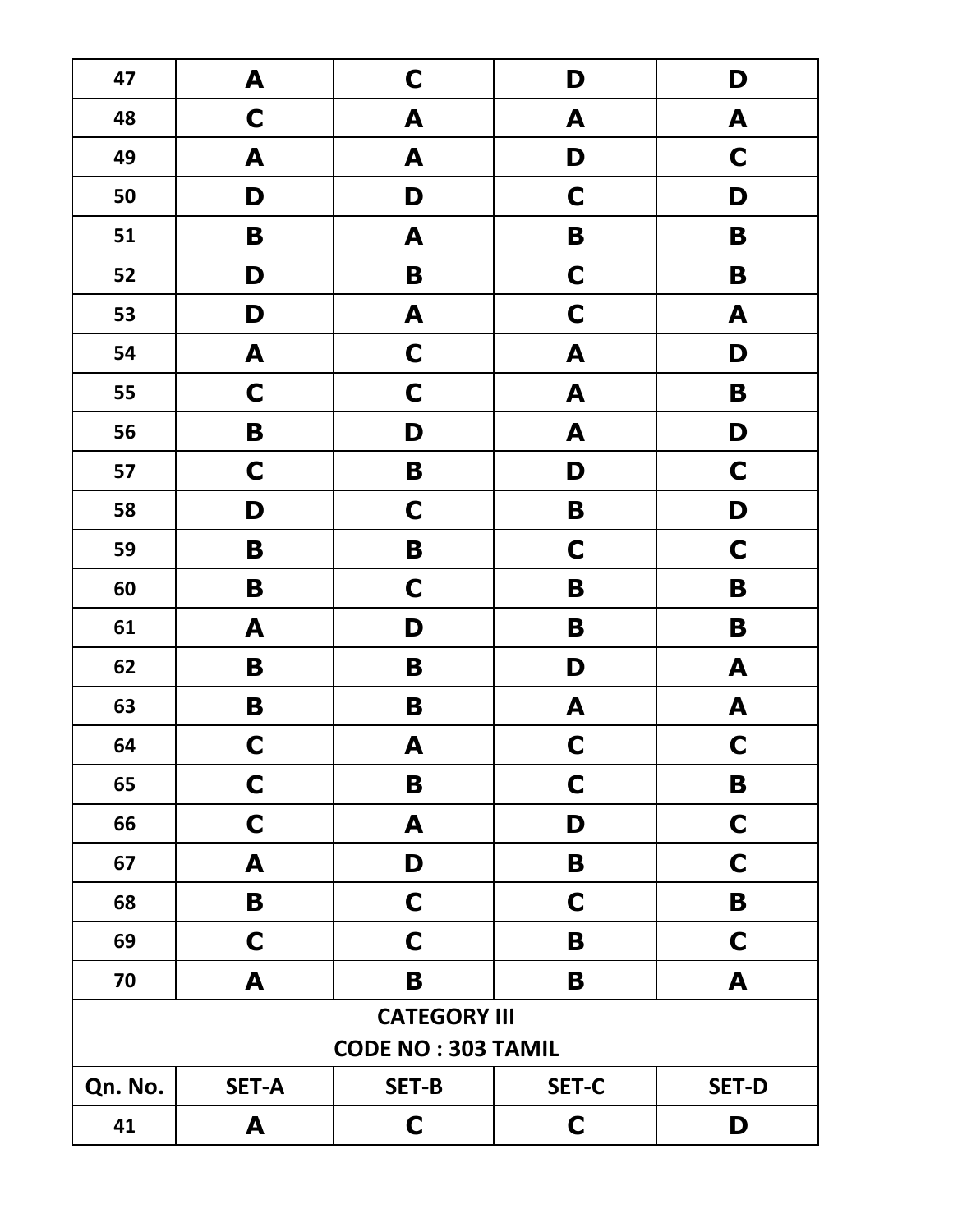| 42 | $\mathbf C$      | A                | $\boldsymbol{\mathsf{A}}$ | $\mathbf{A}$              |
|----|------------------|------------------|---------------------------|---------------------------|
| 43 | $\mathbf C$      | D                | D                         | $\mathbf C$               |
| 44 | $\mathbf B$      | $\mathbf B$      | $\mathbf C$               | $\mathbf C$               |
| 45 | D                | $\mathbf C$      | $\mathbf B$               | $\mathbf B$               |
| 46 | A                | $\mathbf C$      | B                         | D                         |
| 47 | B                | D                | D                         | $\mathbf C$               |
| 48 | $\mathbf C$      | $\mathbf B$      | $\mathbf C$               | B                         |
| 49 | $\mathbf B$      | $\boldsymbol{A}$ | $\mathbf B$               | B                         |
| 50 | D                | $\mathbf B$      | $\blacktriangle$          | $\mathbf{A}$              |
| 51 | D                | $\mathbf C$      | D                         | $\mathbf C$               |
| 52 | $\boldsymbol{A}$ | $\mathbf B$      | $\mathbf B$               | $\boldsymbol{A}$          |
| 53 | $\mathbf C$      | D                | D                         | $\boldsymbol{\mathsf{A}}$ |
| 54 | D                | $\mathbf C$      | $\mathbf B$               | $\mathbf C$               |
| 55 | $\mathbf B$      | $\mathbf C$      | A                         | $\mathbf C$               |
| 56 | A                | D                | A                         | $\mathbf C$               |
| 57 | $\mathbf C$      | B                | B                         | $\mathbf B$               |
| 58 | B                | $\boldsymbol{A}$ | A                         | B                         |
| 59 | $\mathbf B$      | $\mathbf C$      | B                         | B                         |
| 60 | $\mathbf B$      | B                | A                         | A                         |
| 61 | A                | B                | $\mathbf C$               | D                         |
| 62 | $\boldsymbol{A}$ | A                | $\mathbf C$               | $\mathbf B$               |
| 63 | D                | $\mathbf C$      | $\mathbf C$               | $\boldsymbol{A}$          |
| 64 | $\mathbf C$      | $\mathbf B$      | D                         | $\mathbf B$               |
| 65 | $\mathbf C$      | D                | $\mathbf B$               | $\mathbf B$               |
| 66 | $\mathbf C$      | $\blacktriangle$ | $\mathbf C$               | D                         |
| 67 | $\mathbf B$      | $\mathbf C$      | D                         | $\mathbf C$               |
| 68 | D                | $\mathbf B$      | $\mathbf C$               | D                         |
| 69 | $\mathbf C$      | A                | B                         | D                         |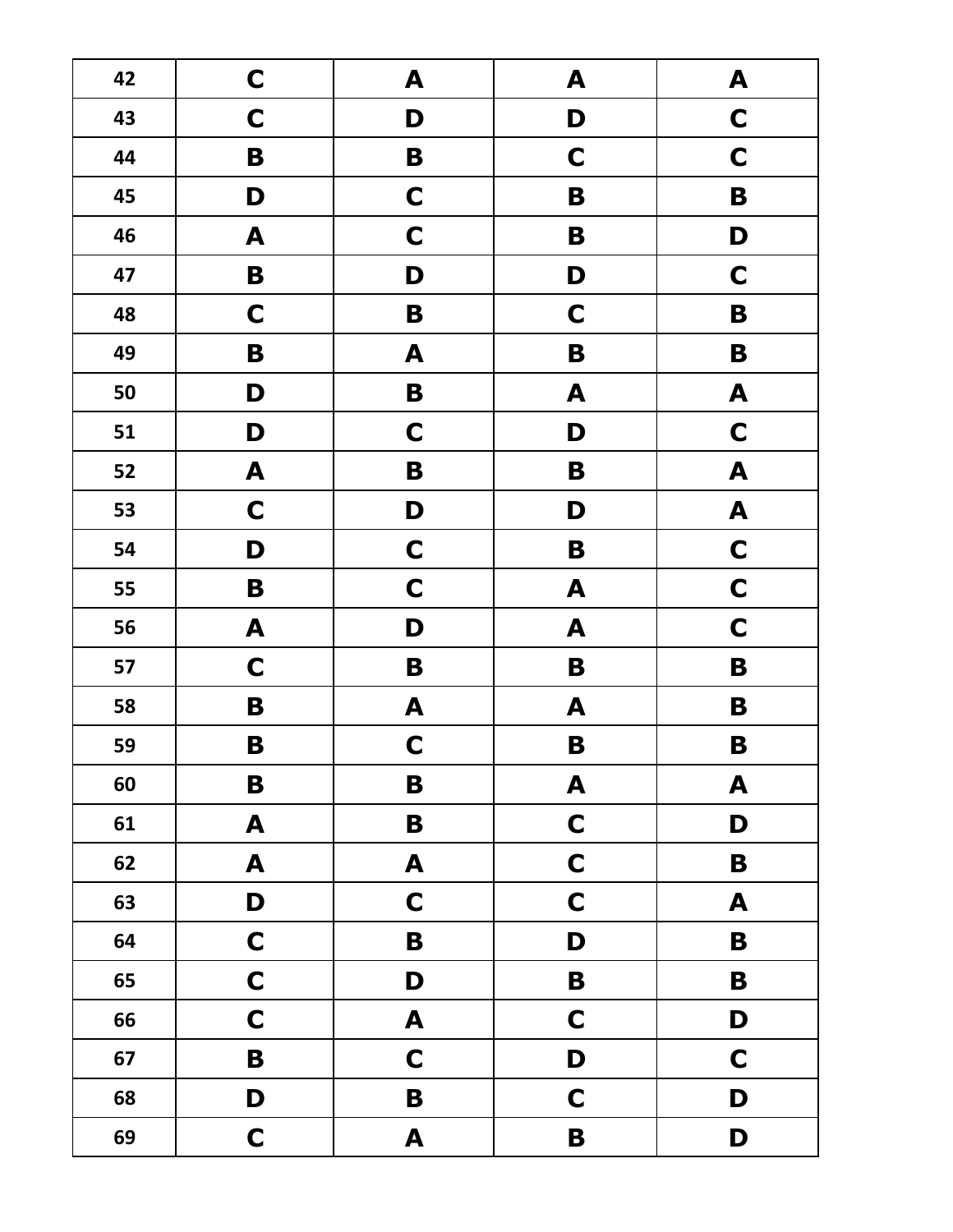| 70      | B                   | D                           | $\mathbf C$  | $\mathbf C$  |  |  |  |
|---------|---------------------|-----------------------------|--------------|--------------|--|--|--|
|         | <b>CATEGORY III</b> |                             |              |              |  |  |  |
|         |                     | <b>CODE NO: 304 KANNADA</b> |              |              |  |  |  |
| Qn. No. | <b>SET-A</b>        | <b>SET-B</b>                | <b>SET-C</b> | <b>SET-D</b> |  |  |  |
| 41      | $\mathbf C$         | A                           | D            | $\mathbf C$  |  |  |  |
| 42      | A                   | B                           | $\mathbf C$  | A            |  |  |  |
| 43      | D                   | D                           | A            | D            |  |  |  |
| 44      | A                   | $\mathbf C$                 | A            | A            |  |  |  |
| 45      | B                   | A                           | B            | B            |  |  |  |
| 46      | D                   | D                           | B            | B            |  |  |  |
| 47      | $\mathbf C$         | A                           | A            | C            |  |  |  |
| 48      | B                   | $\mathbf C$                 | D            | D            |  |  |  |
| 49      | D                   | D                           | C            | A            |  |  |  |
| 50      | A                   | B                           | D            | D            |  |  |  |
| 51      | D                   | D                           | B            | B            |  |  |  |
| 52      | A                   | B                           | D            | A            |  |  |  |
| 53      | D                   | $\mathbf C$                 | D            | C            |  |  |  |
| 54      | $\mathbf C$         | A                           | $\mathbf C$  | D            |  |  |  |
| 55      | $\mathbf C$         | A                           | $\mathbf C$  | $\mathbf C$  |  |  |  |
| 56      | A                   | $\mathbf C$                 | A            | A            |  |  |  |
| 57      | A                   | A                           | D            | $\mathbf B$  |  |  |  |
| 58      | B                   | B                           | A            | D            |  |  |  |
| 59      | $\mathbf B$         | $\mathbf C$                 | D            | A            |  |  |  |
| 60      | $\mathbf C$         | A                           | $\mathbf C$  | D            |  |  |  |
| 61      | A                   | $\mathbf C$                 | $\mathbf C$  | $\mathbf C$  |  |  |  |
| 62      | $\mathbf C$         | D                           | $\mathbf C$  | $\mathbf C$  |  |  |  |
| 63      | $\mathbf B$         | D                           | B            | D            |  |  |  |
| 64      | A                   | A                           | B            | A            |  |  |  |
| 65      | $\mathbf C$         | D                           | A            | B            |  |  |  |
| 66      | B                   | B                           | D            | $\mathbf C$  |  |  |  |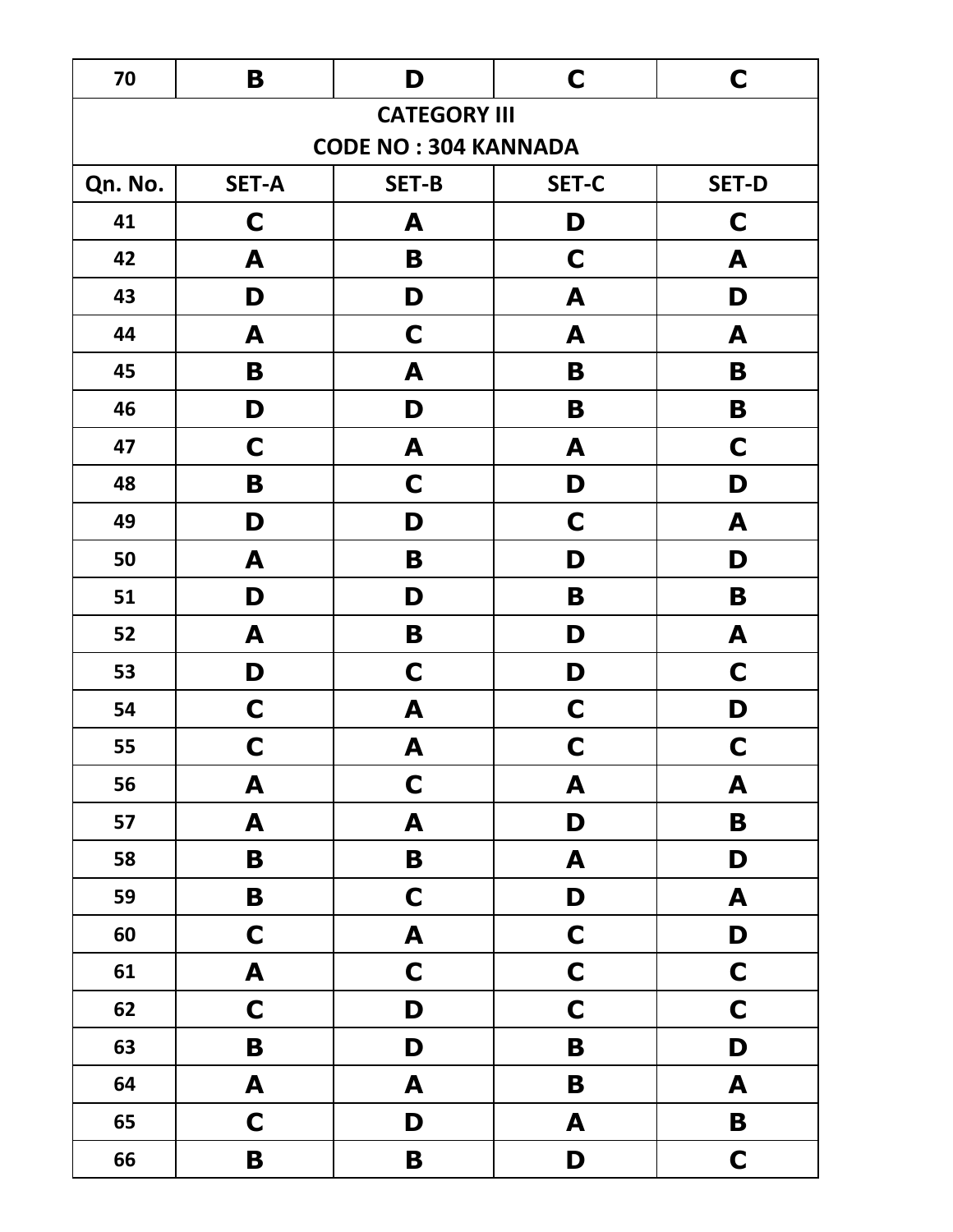| 67      | D                   | $\mathbf C$                              | A                | D                |  |  |  |
|---------|---------------------|------------------------------------------|------------------|------------------|--|--|--|
| 68      | A                   | D                                        | A                | A                |  |  |  |
| 69      | D                   | A                                        | A                | Β                |  |  |  |
| 70      | D                   | B                                        | B                | A                |  |  |  |
|         | <b>CATEGORY III</b> |                                          |                  |                  |  |  |  |
|         |                     | <b>CODE NO: 305 (PART III) MALAYALAM</b> |                  |                  |  |  |  |
| Qn. No. | <b>SET-A</b>        | <b>SET-B</b>                             | <b>SET-C</b>     | <b>SET-D</b>     |  |  |  |
| 71      | D                   | $\mathbf C$                              | B                | D                |  |  |  |
| 72      | B                   | $\mathbf C$                              | $\mathbf C$      | A                |  |  |  |
| 73      | A                   | A                                        | A                | C                |  |  |  |
| 74      | D                   | A                                        | B                | B                |  |  |  |
| 75      | A                   | B                                        | D                | A                |  |  |  |
| 76      | D                   | B                                        | B                | D                |  |  |  |
| 77      | D                   | C                                        | $\mathbf C$      | A                |  |  |  |
| 78      | A                   | A                                        | $\mathbf C$      | C                |  |  |  |
| 79      | C                   | B                                        | A                | D                |  |  |  |
| 80      | C                   | D                                        | B                | B                |  |  |  |
| 81      | A                   | A                                        | B                | C                |  |  |  |
| 82      | $\mathbf C$         | D                                        | A                | A                |  |  |  |
| 83      | D                   | $\mathbf B$                              | $\blacktriangle$ | $\mathbf C$      |  |  |  |
| 84      | $\mathbf C$         | $\mathbf B$                              | $\mathbf B$      | $\mathbf B$      |  |  |  |
| 85      | D                   | D                                        | $\mathbf B$      | D                |  |  |  |
| 86      | A                   | $\mathbf C$                              | A                | D                |  |  |  |
| 87      | $\mathbf B$         | A                                        | A                | $\mathbf B$      |  |  |  |
| 88      | D                   | D                                        | $\mathbf B$      | D                |  |  |  |
| 89      | $\mathbf B$         | A                                        | A                | $\mathbf C$      |  |  |  |
| 90      | $\mathbf B$         | D                                        | $\mathbf B$      | D                |  |  |  |
| 91      | $\mathbf C$         | D                                        | D                | $\mathbf B$      |  |  |  |
| 92      | $\mathbf C$         | A                                        | A                | $\blacktriangle$ |  |  |  |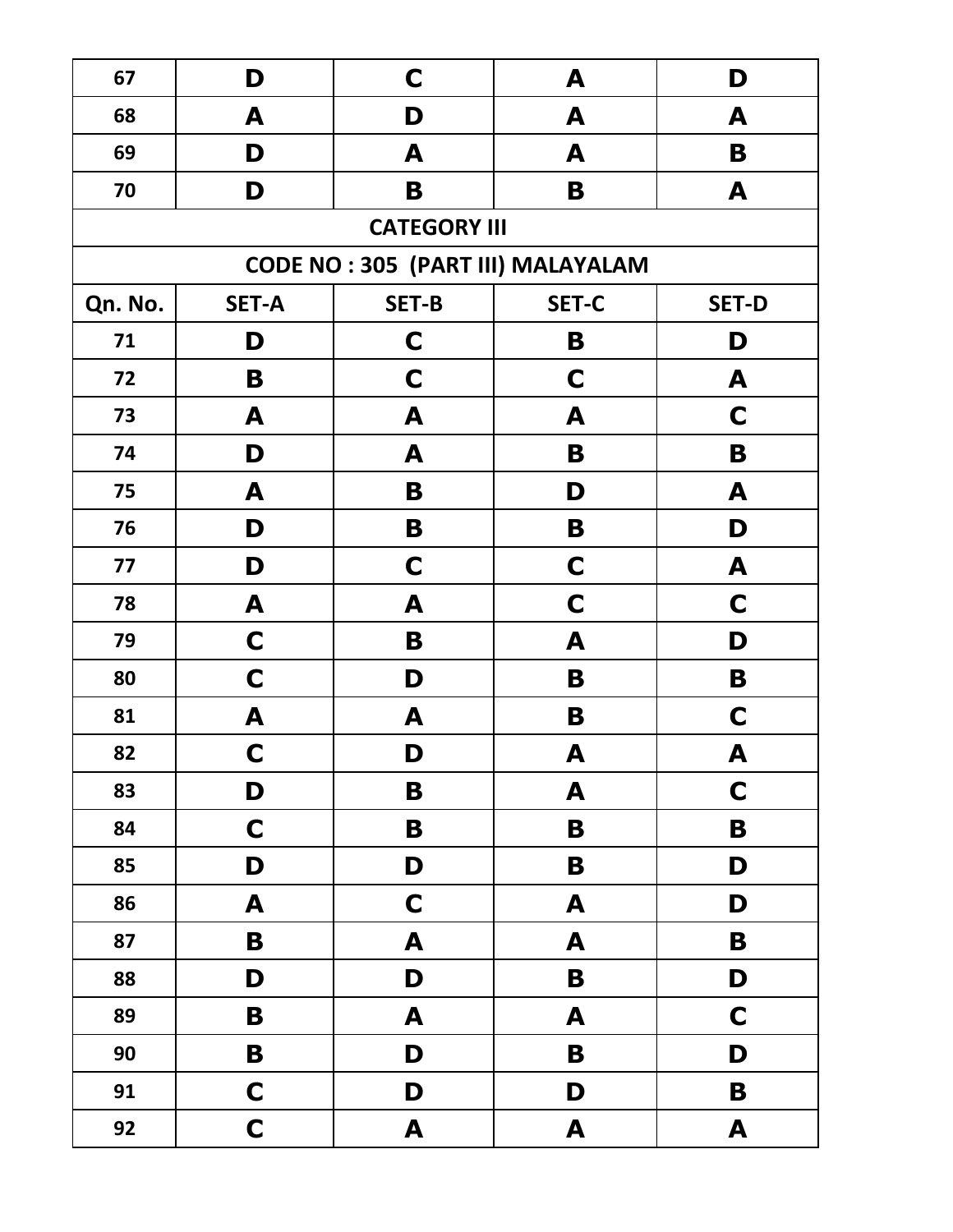| 93  | D                       | B           | $\mathbf C$               | $\mathbf C$      |
|-----|-------------------------|-------------|---------------------------|------------------|
| 94  | $\mathbf C$             | D           | D                         | A                |
| 95  | D                       | B           | A                         | A                |
| 96  | $\mathbf C$             | A           | D                         | B                |
| 97  | A                       | D           | D                         | B                |
| 98  | $\mathbf C$             | A           | B                         | $\mathbf C$      |
| 99  | B                       | B           | D                         | D                |
| 100 | D                       | A           | B                         | B                |
| 101 | B                       | $\mathbf C$ | $\mathbf C$               | D                |
| 102 | D                       | A           | A                         | D                |
| 103 | B                       | D           | $\mathbf C$               | D                |
| 104 | B                       | $\mathbf C$ | D                         | A                |
| 105 | $\mathbf B$             | A           | A                         | $\mathbf B$      |
| 106 | A                       | B           | D                         | D                |
| 107 | A                       | D           | A                         | B                |
| 108 | A                       | A           | $\mathbf C$               | B                |
| 109 | $\mathbf B$             | A           | D                         | A                |
| 110 | D                       | B           | $\mathbf C$               | $\mathbf C$      |
| 111 | B                       | D           | B                         | A                |
| 112 | A                       | $\mathbf C$ | D                         | D                |
| 113 | B                       | $\mathbf B$ | D                         | $\mathbf C$      |
| 114 | $\mathbf B$             | $\mathbf C$ | D                         | D                |
| 115 | A                       | D           | D                         | B                |
| 116 | D                       | $\mathbf B$ | B                         | $\blacktriangle$ |
| 117 | A                       | $\mathbf C$ | D                         | $\blacktriangle$ |
| 118 | A                       | $\mathbf B$ | A                         | $\blacktriangle$ |
| 119 | A                       | D           | A                         | $\mathbf B$      |
| 120 | D                       | D           | $\mathbf C$               | $\blacktriangle$ |
| 121 | $\overline{\mathbf{B}}$ | $\mathbf B$ | $\boldsymbol{\mathsf{A}}$ | $\mathbf B$      |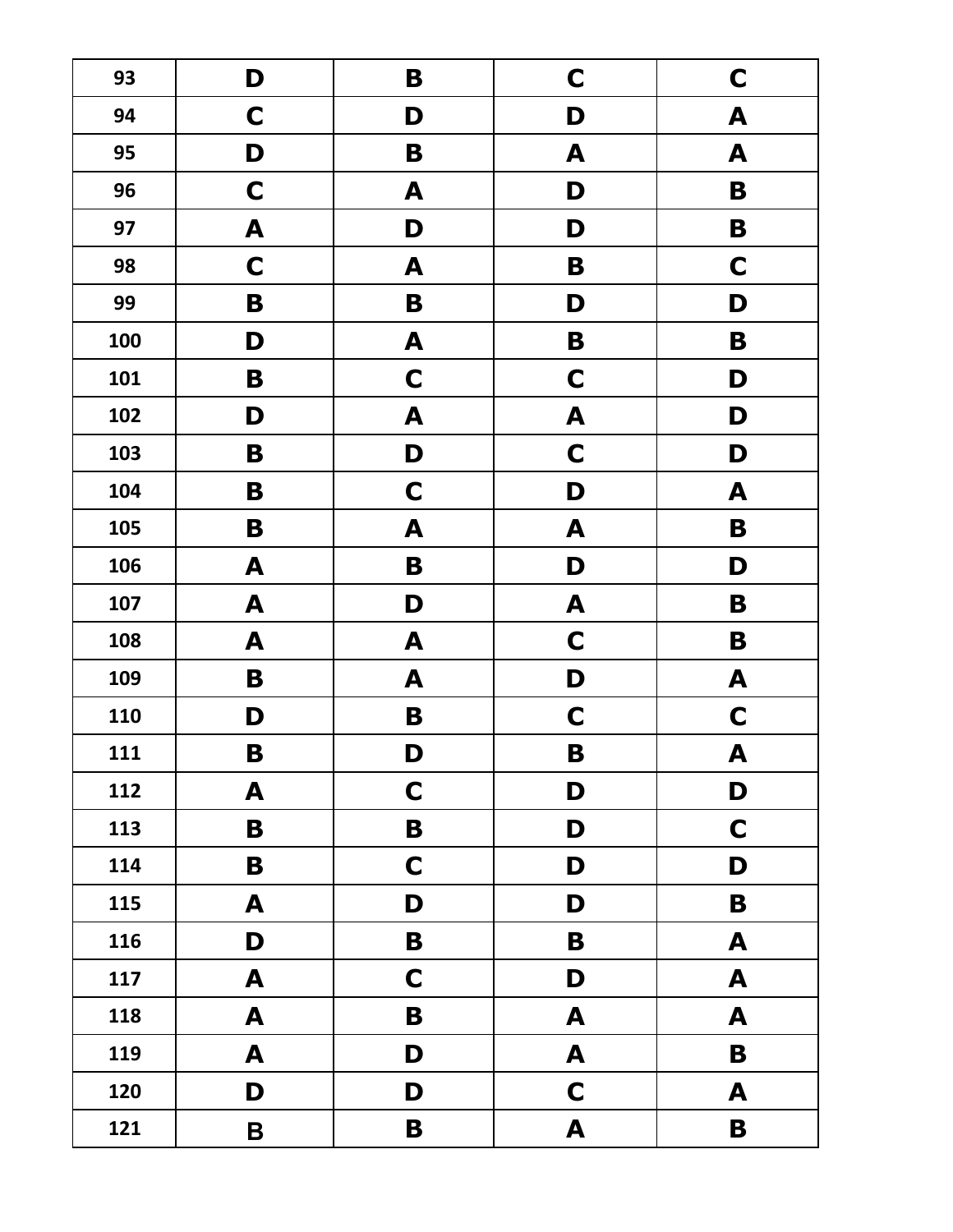| 122 | D                | $\mathbf C$        | A           | $\mathbf C$               |
|-----|------------------|--------------------|-------------|---------------------------|
| 123 | $\mathbf C$      | A                  | A           | B                         |
| 124 | A                | A                  | $\mathbf C$ | B                         |
| 125 | $\mathbf C$      | A                  | A           | A                         |
| 126 | B                | $\mathbf C$        | $\mathbf C$ | $\mathbf C$               |
| 127 | B                | $\mathbf C$        | B           | B                         |
| 128 | A                | $\mathbf B$        | D           | D                         |
| 129 | A                | $\mathbf C$        | A           | A                         |
| 130 | D                | A                  | D           | $\mathbf C$               |
| 131 | B                | A                  | $\mathbf C$ | A                         |
| 132 | B                | D                  | $\mathbf C$ | D                         |
| 133 | A                | A                  | D           | A                         |
| 134 | A                | B                  | A           | B                         |
| 135 | A                | $\mathbf C$        | A           | B                         |
| 136 | D                | B                  | B           | $\mathbf C$               |
| 137 | A                | A                  | B           | D                         |
| 138 | D                | D                  | D           | A                         |
| 139 | $\mathbf C$      | A                  | D           | D                         |
| 140 | A                | B                  | B           | D                         |
| 141 | D                | D                  | $\mathbf C$ | $\mathbf C$               |
| 142 | $\mathbf C$      | $\mathbf C$        | B           | $\pmb{\mathsf{B}}$        |
| 143 | $\mathbf C$      | D                  | A           | D                         |
| 144 | D                | $\mathbf B$        | A           | $\boldsymbol{\mathsf{A}}$ |
| 145 | $\boldsymbol{A}$ | $\boldsymbol{A}$   | A           | $\mathbf C$               |
| 146 | $\mathbf C$      | $\mathbf C$        | $\mathbf C$ | $\blacktriangle$          |
| 147 | $\mathbf B$      | D                  | $\mathbf C$ | $\blacktriangle$          |
| 148 | A                | A                  | $\mathbf B$ | $\blacktriangle$          |
| 149 | $\mathbf C$      | D                  | B           | $\mathbf C$               |
| 150 | $\mathbf B$      | $\pmb{\mathsf{B}}$ | D           | $\mathbf{A}$              |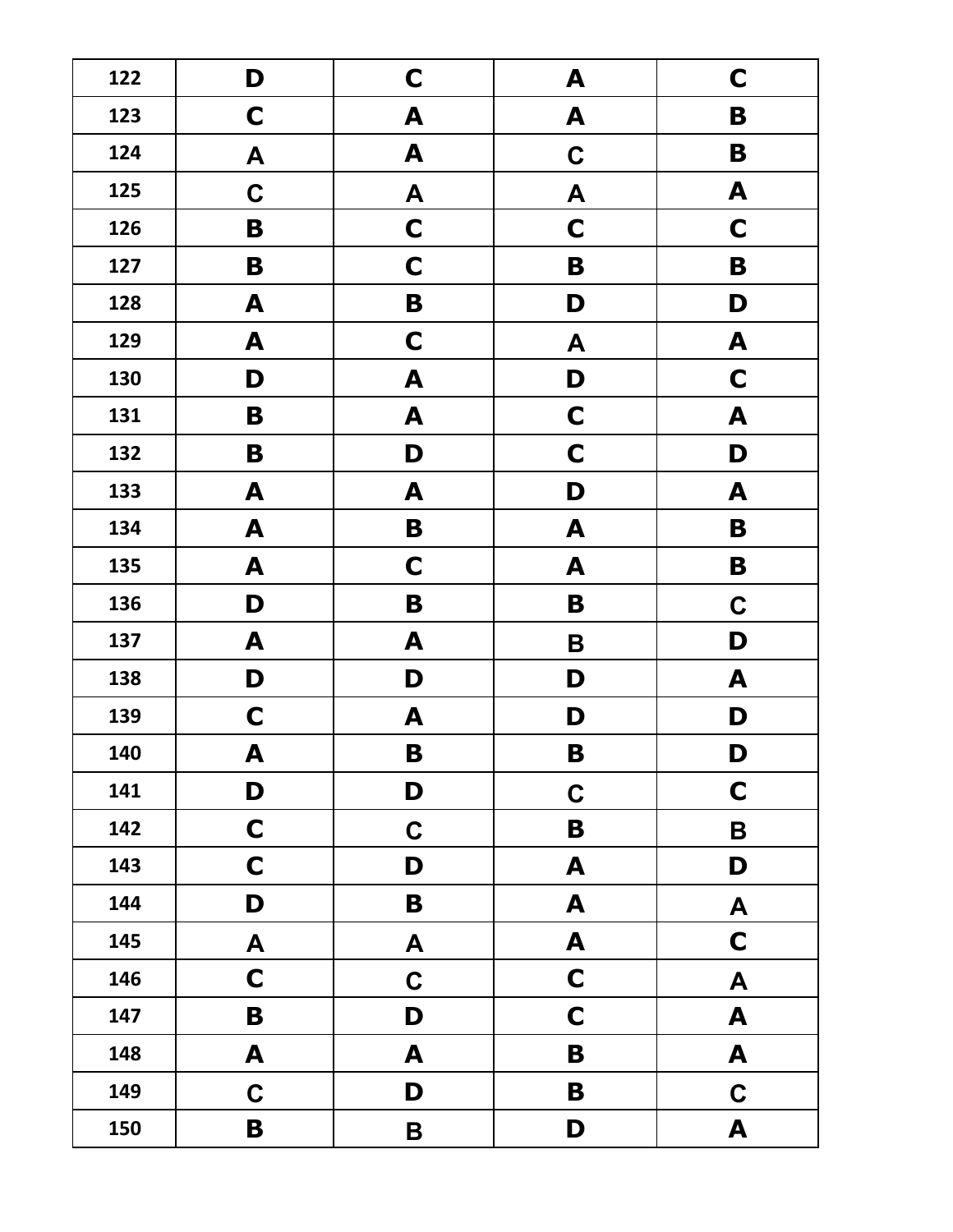|         | <b>CATEGORY III</b> |                               |              |                  |  |
|---------|---------------------|-------------------------------|--------------|------------------|--|
|         |                     | <b>CODE NO: 306 (ENGLISH)</b> |              |                  |  |
| Qn. No. | <b>SET-A</b>        | <b>SET-B</b>                  | <b>SET-C</b> | <b>SET-D</b>     |  |
| 71      | C                   | A                             | C            | B                |  |
| 72      | $\mathbf C$         | A                             | A            | C                |  |
| 73      | A                   | B                             | A            | B                |  |
| 74      | C                   | $\mathbf C$                   | D            | $\mathbf C$      |  |
| 75      | B                   | A                             | C            | A                |  |
| 76      | A                   | A                             | B            | A                |  |
| 77      | C                   | B                             | B            | A                |  |
| 78      | A                   | $\mathbf C$                   | B            | D                |  |
| 79      | D                   | $\mathbf C$                   | C            | C                |  |
| 80      | C                   | A                             | B            | B                |  |
| 81      | B                   | D                             | C            | $\mathbf C$      |  |
| 82      | A                   | $\mathbf C$                   | D            | $\mathbf C$      |  |
| 83      | A                   | $\mathbf C$                   | $\mathbf C$  | $\mathbf C$      |  |
| 84      | B                   | A                             | A            | A                |  |
| 85      | D                   | B                             | D            | C                |  |
| 86      | A                   | D                             | D            | C                |  |
| 87      | B                   | A                             | D            | B                |  |
| 88      | D                   | D                             | A            | D                |  |
| 89      | $\mathbf C$         | $\mathbf C$                   | $\mathbf C$  | D                |  |
| 90      | $\mathbf C$         | $\mathbf C$                   | $\mathbf B$  | $\boldsymbol{A}$ |  |
| 91      | $\blacktriangle$    | $\mathbf B$                   | $\mathbf C$  | $\boldsymbol{A}$ |  |
| 92      | $\mathbf C$         | $\mathbf C$                   | D            | $\boldsymbol{A}$ |  |
| 93      | A                   | $\mathbf C$                   | D            | D                |  |
| 94      | $\mathbf C$         | D                             | B            | $\mathbf B$      |  |
| 95      | $\mathbf C$         | D                             | $\mathbf C$  | D                |  |
| 96      | $\mathbf C$         | $\mathbf C$                   | $\mathbf C$  | $\mathbf C$      |  |
| 97      | D                   | D                             | B            | D                |  |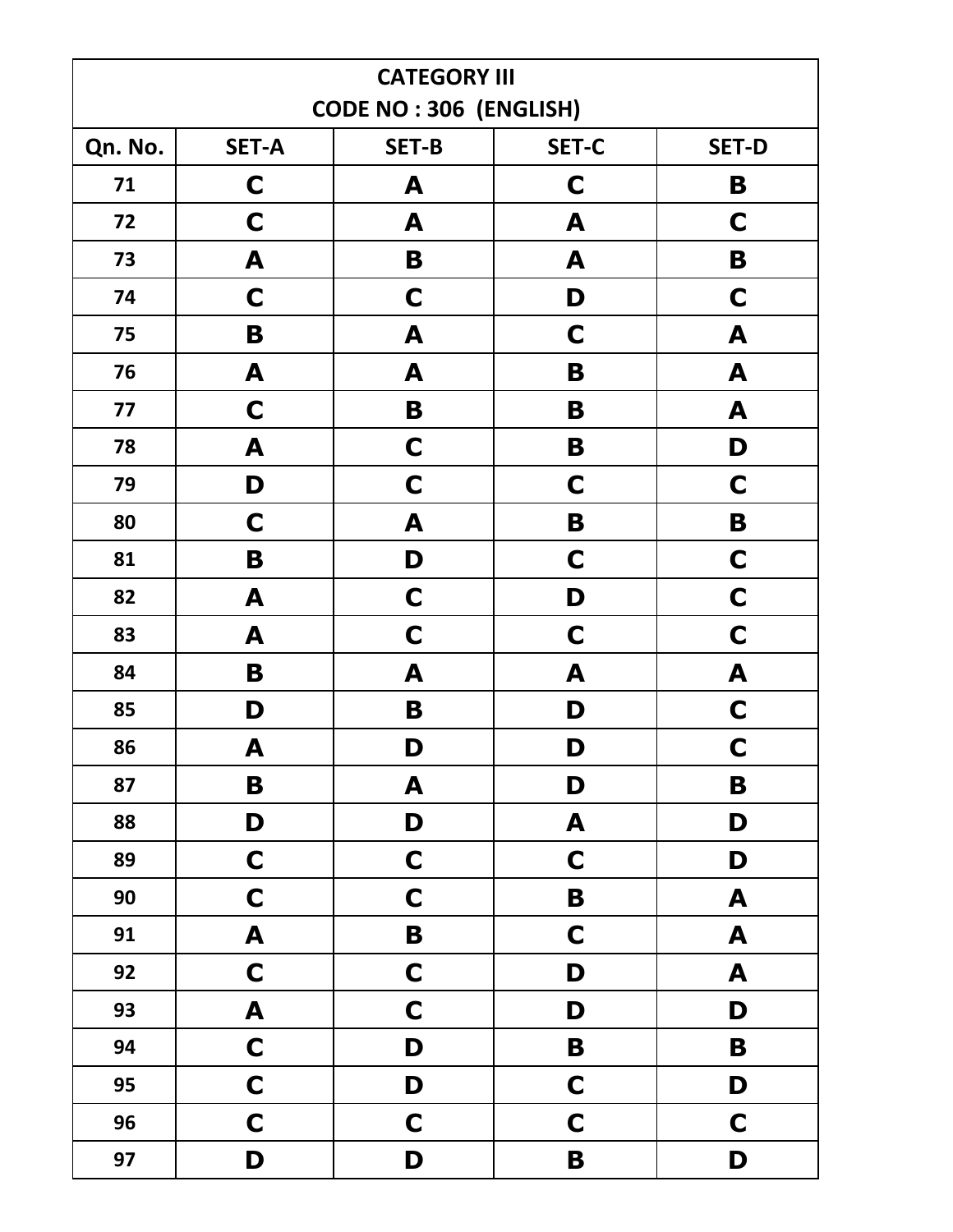| 98  | A           | B           | B           | D                |
|-----|-------------|-------------|-------------|------------------|
| 99  | $\mathbf C$ | A           | A           | A                |
| 100 | D           | $\mathbf C$ | A           | B                |
| 101 | D           | A           | B           | A                |
| 102 | D           | $\mathbf C$ | B           | $\mathbf C$      |
| 103 | D           | A           | B           | B                |
| 104 | A           | $\mathbf C$ | D           | $\mathbf C$      |
| 105 | A           | B           | A           | A                |
| 106 | B           | D           | A           | D                |
| 107 | D           | A           | D           | B                |
| 108 | $\mathbf C$ | B           | A           | D                |
| 109 | D           | $\mathbf C$ | D           | A                |
| 110 | B           | D           | $\mathbf C$ | A                |
| 111 | B           | B           | $\mathbf C$ | $\mathbf C$      |
| 112 | B           | D           | $\mathbf C$ | $\mathbf C$      |
| 113 | B           | B           | $\mathbf C$ | D                |
| 114 | $\mathbf C$ | B           | $\mathbf C$ | D                |
| 115 | B           | D           | A           | $\mathbf C$      |
| 116 | D           | A           | $\mathbf C$ | B                |
| 117 | $\mathbf C$ | $\mathbf C$ | A           | B                |
| 118 | $\mathbf C$ | $\mathbf C$ | A           | $\mathbf B$      |
| 119 | A           | $\mathbf B$ | D           | $\mathbf C$      |
| 120 | $\mathbf B$ | D           | $\mathbf C$ | $\mathbf C$      |
| 121 | A           | A           | A           | A                |
| 122 | $\mathbf C$ | $\mathbf B$ | A           | $\blacktriangle$ |
| 123 | A           | D           | D           | $\blacktriangle$ |
| 124 | A           | $\mathbf B$ | $\mathbf C$ | $\blacktriangle$ |
| 125 | $\mathbf C$ | A           | $\mathbf B$ | D                |
| 126 | $\mathbf C$ | D           | $\mathbf C$ | A                |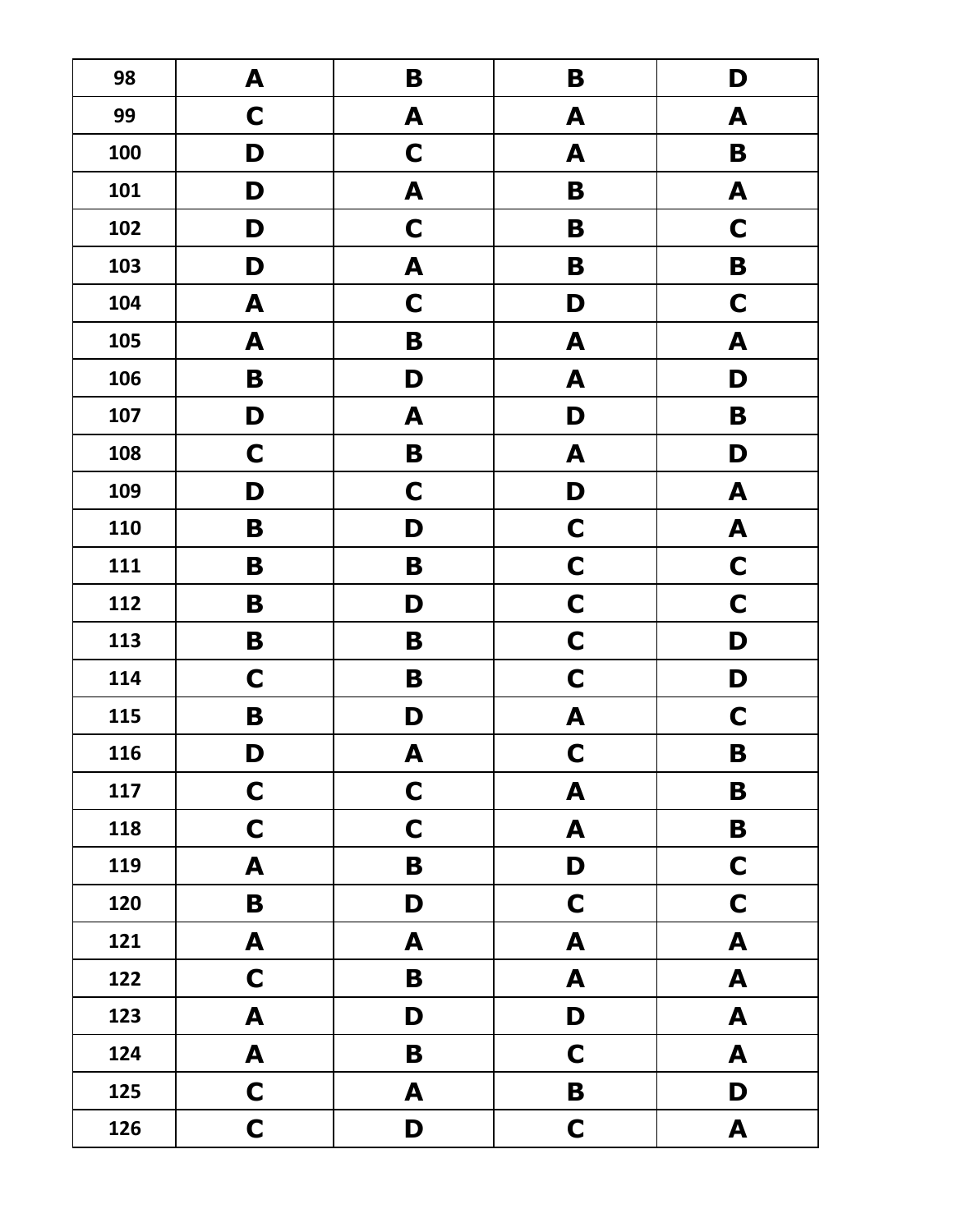| 127                 | B            | B                           | $\mathbf C$  | C                |  |
|---------------------|--------------|-----------------------------|--------------|------------------|--|
| 128                 | $\mathbf C$  | $\mathbf C$                 | B            | B                |  |
| 129                 | D            | D                           | A            | C                |  |
| 130                 | D            | A                           | $\mathbf C$  | D                |  |
| 131                 | A            | A                           | $\mathbf C$  | B                |  |
| 132                 | A            | A                           | A            | A                |  |
| 133                 | A            | $\mathbf C$                 | D            | $\mathbf C$      |  |
| 134                 | $\mathbf C$  | D                           | B            | $\mathbf C$      |  |
| 135                 | $\mathbf B$  | $\mathbf C$                 | D            | $\blacktriangle$ |  |
| 136                 | D            | A                           | A            | $\mathbf C$      |  |
| 137                 | $\mathbf C$  | $\mathbf C$                 | $\mathbf B$  | $\mathbf B$      |  |
| 138                 | A            | A                           | $\mathbf C$  | B                |  |
| 139                 | D            | A                           | D            | B                |  |
| 140                 | A            | D                           | D            | D                |  |
| 141                 | A            | $\mathbf C$                 | A            | B                |  |
| 142                 | B            | $\mathbf C$                 | A            | D                |  |
| 143                 | D            | B                           | B            | B                |  |
| 144                 | D            | B                           | B            | D                |  |
| 145                 | A            | A                           | B            | $\mathbf C$      |  |
| 146                 | B            | $\mathbf C$                 | D            | A                |  |
| 147                 | $\mathbf C$  | D                           | C            | D                |  |
| 148                 | B            | B                           | A            | A                |  |
| 149                 | B            | B                           | A            | A                |  |
| 150                 | B            | A                           | A            | $\mathbf C$      |  |
| <b>CATEGORY III</b> |              |                             |              |                  |  |
|                     |              | <b>CODE NO: 307 (HINDI)</b> |              |                  |  |
| Qn. No.             | <b>SET-A</b> | SET-B                       | <b>SET-C</b> | <b>SET-D</b>     |  |
| 71                  | D            | $\mathbf C$                 | D            | B                |  |
| 72                  | D            | B                           | B            | B                |  |
| 73                  | D            | D                           | $\mathbf C$  | A                |  |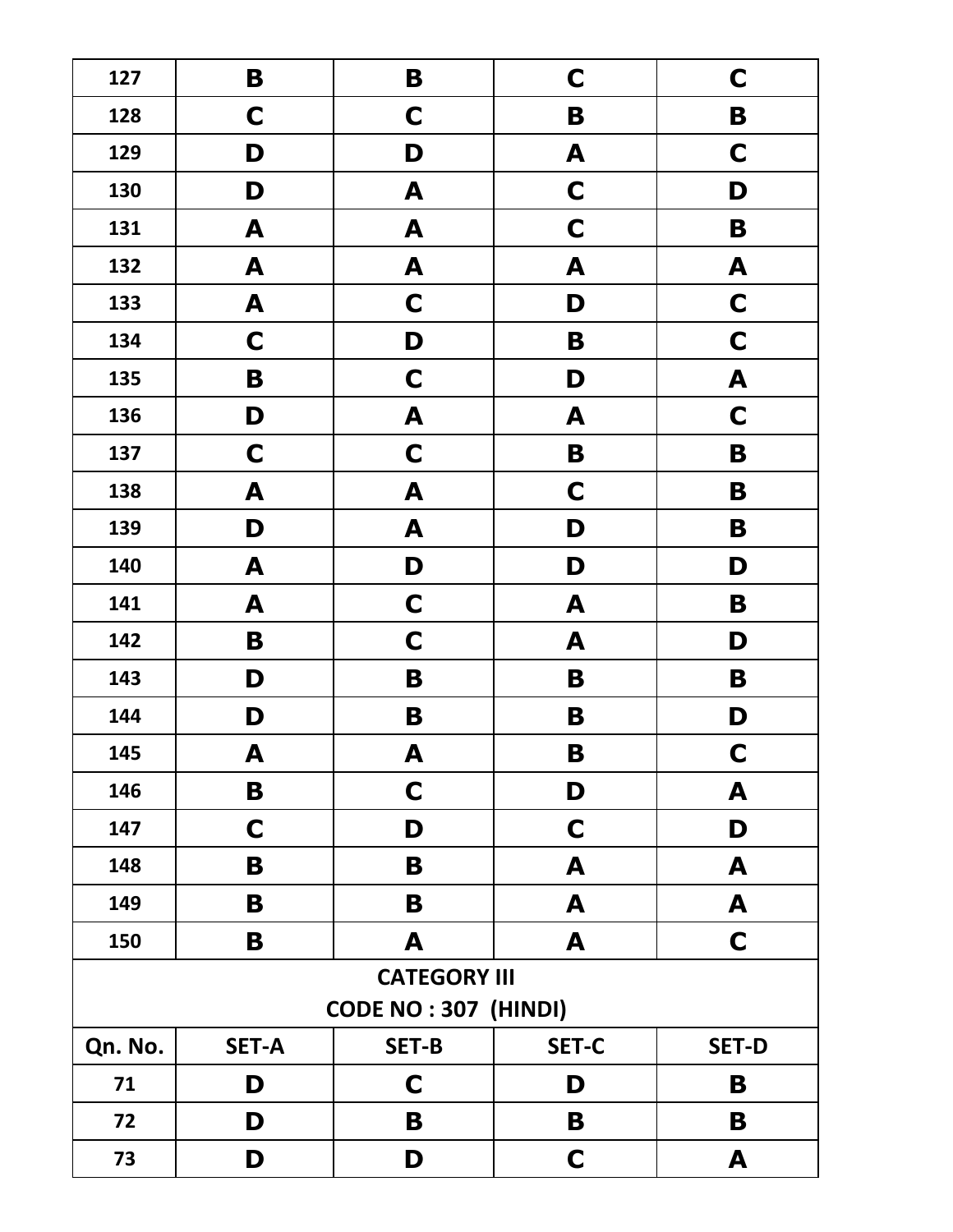| 74  | B                         | A                | A                | $\mathbf C$               |
|-----|---------------------------|------------------|------------------|---------------------------|
| 75  | B                         | $\mathbf B$      | $\boldsymbol{A}$ | $\mathbf B$               |
| 76  | A                         | $\mathbf C$      | $\mathbf C$      | $\mathbf C$               |
| 77  | A                         | $\mathbf B$      | A                | $\mathbf B$               |
| 78  | D                         | A                | $\mathbf B$      | $\mathbf B$               |
| 79  | $\mathbf B$               | D                | $\mathbf C$      | $\mathbf C$               |
| 80  | B                         | D                | B                | $\boldsymbol{A}$          |
| 81  | $\mathbf B$               | B                | D                | $\mathbf{A}$              |
| 82  | $\mathbf C$               | D                | $\mathbf C$      | D                         |
| 83  | $\mathbf C$               | $\blacktriangle$ | $\mathbf B$      | $\mathbf C$               |
| 84  | A                         | $\mathbf C$      | $\mathbf C$      | $\mathbf C$               |
| 85  | $\mathbf C$               | $\mathbf B$      | D                | $\mathbf C$               |
| 86  | A                         | B                | A                | $\mathbf B$               |
| 87  | B                         | D                | $\mathbf C$      | B                         |
| 88  | $\mathbf C$               | $\mathbf C$      | $\mathbf C$      | D                         |
| 89  | D                         | $\mathbf C$      | D                | B                         |
| 90  | B                         | A                | D                | $\mathbf C$               |
| 91  | $\mathbf C$               | A                | D                | $\mathbf C$               |
| 92  | A                         | D                | A                | $\mathbf C$               |
| 93  | B                         | B                | $\mathbf B$      | $\boldsymbol{\mathsf{A}}$ |
| 94  | A                         | B                | A                | $\mathbf C$               |
| 95  | $\mathbf C$               | $\mathbf C$      | $\mathbf C$      | $\blacktriangle$          |
| 96  | $\mathbf C$               | $\boldsymbol{A}$ | $\mathbf B$      | $\mathbf B$               |
| 97  | $\boldsymbol{A}$          | $\mathbf C$      | D                | $\blacktriangle$          |
| 98  | $\mathbf B$               | $\blacktriangle$ | D                | $\blacktriangle$          |
| 99  | $\mathbf C$               | A                | A                | $\blacktriangle$          |
| 100 | D                         | $\mathbf B$      | $\blacktriangle$ | $\mathbf B$               |
| 101 | $\blacktriangle$          | A                | $\mathbf B$      | $\blacktriangle$          |
| 102 | $\boldsymbol{\mathsf{A}}$ | $\mathbf B$      | A                | $\mathbf B$               |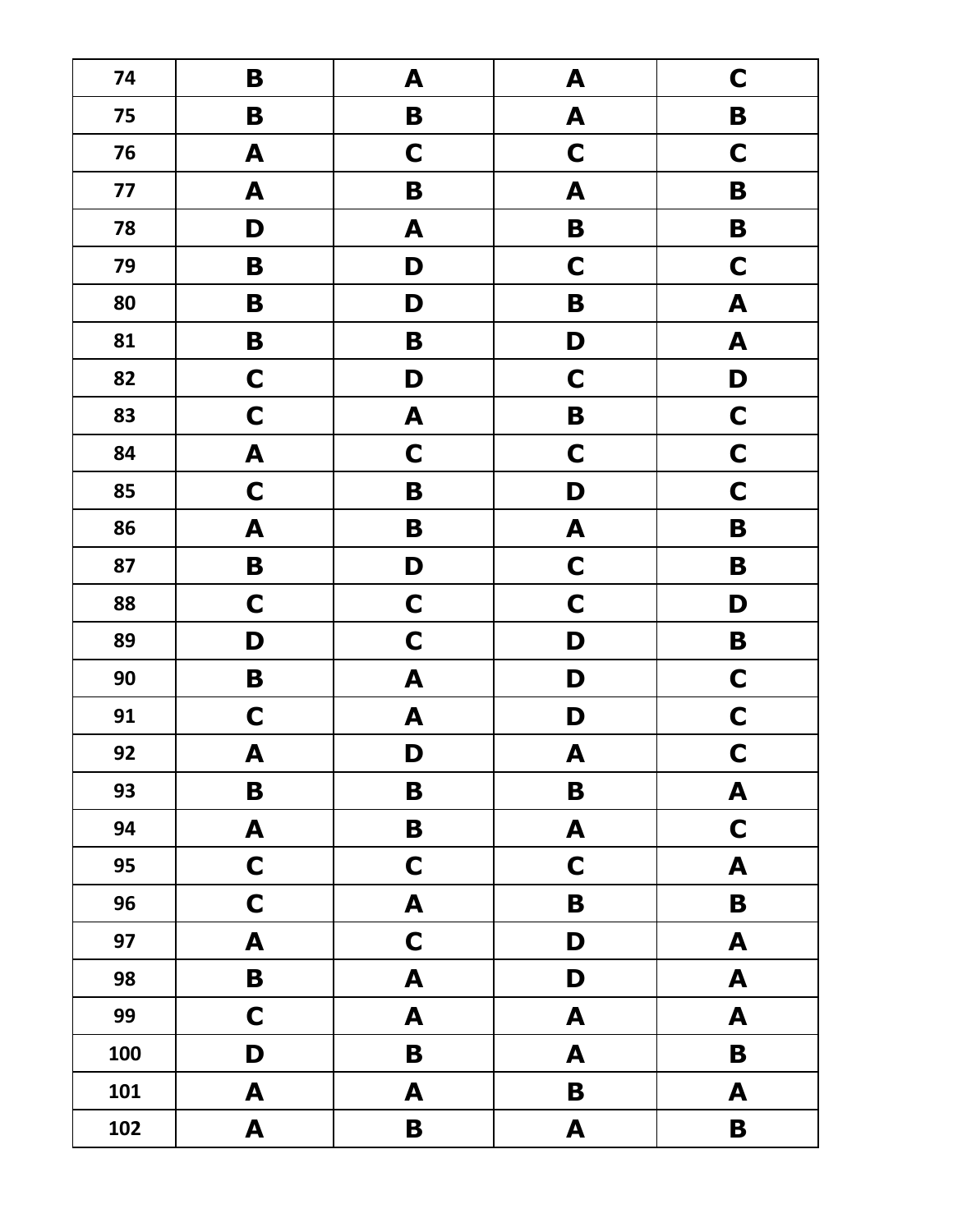| 103 | B           | D                | B                | B                |
|-----|-------------|------------------|------------------|------------------|
| 104 | A           | D                | $\mathbf C$      | A                |
| 105 | $\mathbf C$ | A                | $\mathbf C$      | $\mathbf C$      |
| 106 | D           | B                | B                | $\mathbf C$      |
| 107 | $\mathbf C$ | A                | A                | A                |
| 108 | $\mathbf C$ | A                | B                | $\mathbf C$      |
| 109 | $\mathbf C$ | $\mathbf C$      | A                | A                |
| 110 | A           | $\mathbf C$      | $\mathbf C$      | $\blacktriangle$ |
| 111 | D           | $\mathbf B$      | $\blacktriangle$ | $\blacktriangle$ |
| 112 | A           | $\mathbf C$      | $\blacktriangle$ | A                |
| 113 | A           | $\mathbf C$      | B                | A                |
| 114 | $\mathbf C$ | $\mathbf B$      | $\mathbf C$      | D                |
| 115 | B           | $\mathbf C$      | A                | D                |
| 116 | B           | A                | A                | B                |
| 117 | A           | A                | $\mathbf B$      | D                |
| 118 | A           | $\mathbf C$      | $\mathbf C$      | D                |
| 119 | B           | A                | B                | D                |
| 120 | A           | A                | A                | D                |
| 121 | $\mathbf C$ | D                | B                | A                |
| 122 | A           | $\mathbf C$      | $\mathbf C$      | $\mathbf C$      |
| 123 | D           | A                | D                | $\mathbf B$      |
| 124 | A           | A                | $\mathbf C$      | $\mathbf B$      |
| 125 | A           | $\mathbf C$      | B                | $\blacktriangle$ |
| 126 | $\mathbf B$ | $\mathbf C$      | $\mathbf B$      | $\mathbf C$      |
| 127 | $\mathbf B$ | $\mathbf C$      | $\mathbf C$      | $\mathbf B$      |
| 128 | B           | $\boldsymbol{A}$ | $\mathbf C$      | $\mathbf C$      |
| 129 | $\mathbf C$ | A                | D                | $\mathbf C$      |
| 130 | $\mathbf C$ | $\mathbf B$      | $\mathbf C$      | $\mathbf{A}$     |
| 131 | $\mathbf B$ | $\mathbf B$      | $\mathbf C$      | D                |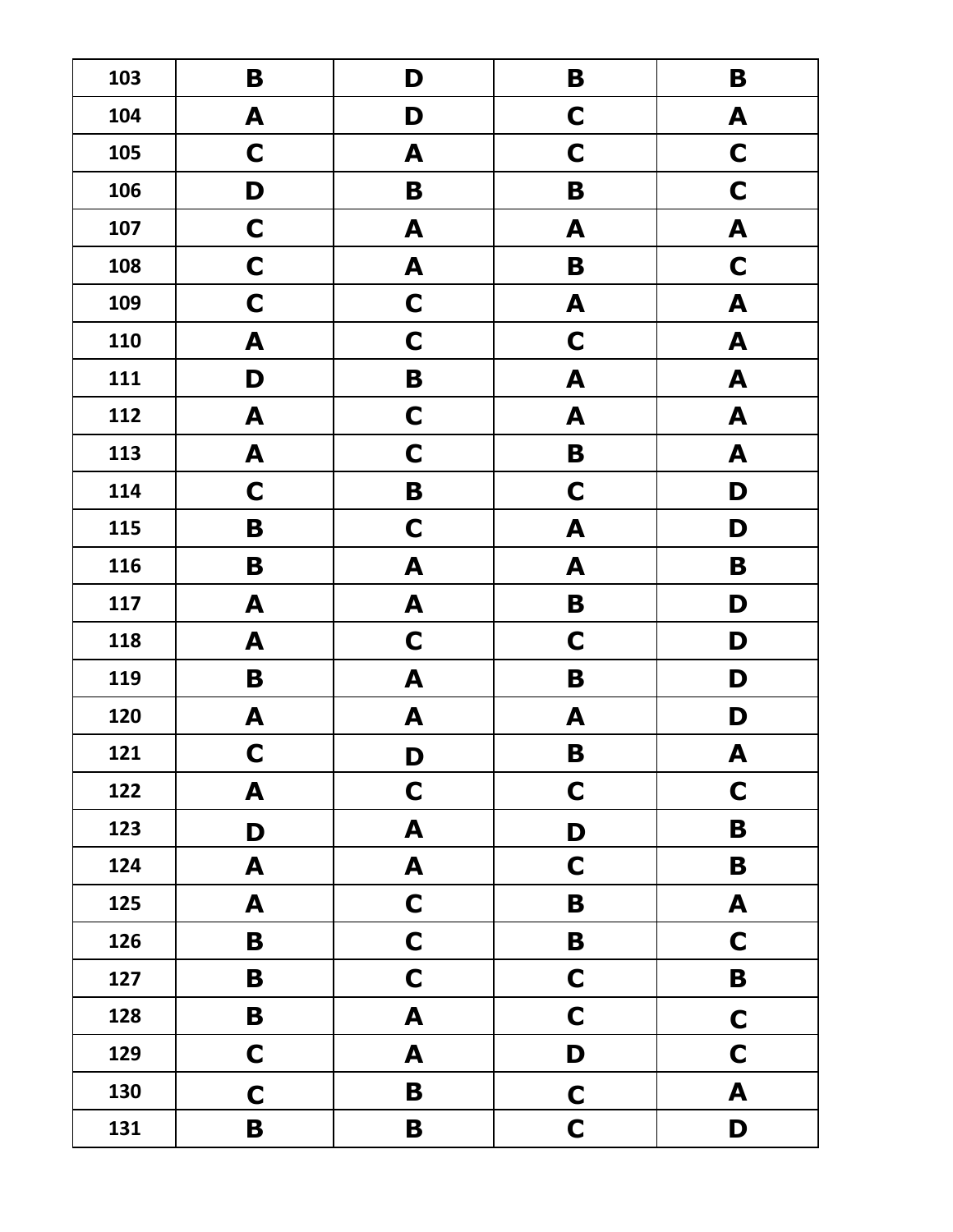| 132     | A            | D                            | $\mathbf C$  | B            |
|---------|--------------|------------------------------|--------------|--------------|
| 133     | $\mathbf C$  | D                            | A            | D            |
| 134     | $\mathbf C$  | A                            | A            | A            |
| 135     | $\mathbf C$  | D                            | B            | $\mathbf C$  |
| 136     | D            | $\mathbf C$                  | D            | D            |
| 137     | B            | A                            | A            | A            |
| 138     | $\mathbf C$  | B                            | A            | $\mathbf C$  |
| 139     | $\mathbf B$  | A                            | A            | D            |
| 140     | $\mathbf C$  | A                            | D            | C            |
| 141     | $\mathbf C$  | D                            | B            | B            |
| 142     | A            | B                            | B            | A            |
| 143     | D            | B                            | D            | B            |
| 144     | A            | $\mathbf C$                  | A            | A            |
| 145     | D            | $\mathbf C$                  | A            | A            |
| 146     | A            | $\mathbf C$                  | A            | B            |
| 147     | B            | A                            | C            | D            |
| 148     | A            | C                            | $\mathbf C$  | $\mathbf C$  |
| 149     | A            | B                            | B            | $\mathbf C$  |
| 150     | D            | B                            | A            | A            |
|         |              | <b>CATEGORY III</b>          |              |              |
|         |              | <b>CODE NO: 308 (ARABIC)</b> |              |              |
| Qn. No. | <b>SET-A</b> | <b>SET-B</b>                 | <b>SET-C</b> | <b>SET-D</b> |
| 71      | B            | B                            | B            | D            |
| 72      | A            | $\mathsf{C}$                 | A            | C            |
| 73      | A            | B                            | B            | $\mathbf C$  |
| 74      | D            | $\mathsf{C}$                 | D            | $\mathbf C$  |
| 75      | C            | D                            | D            | D            |
| 76      | D            | A                            | $\mathbf C$  | $\mathbf C$  |
| 77      | $\mathbf C$  | $\mathbf C$                  | D            | B            |
| 78      | D            | A                            | B            | D            |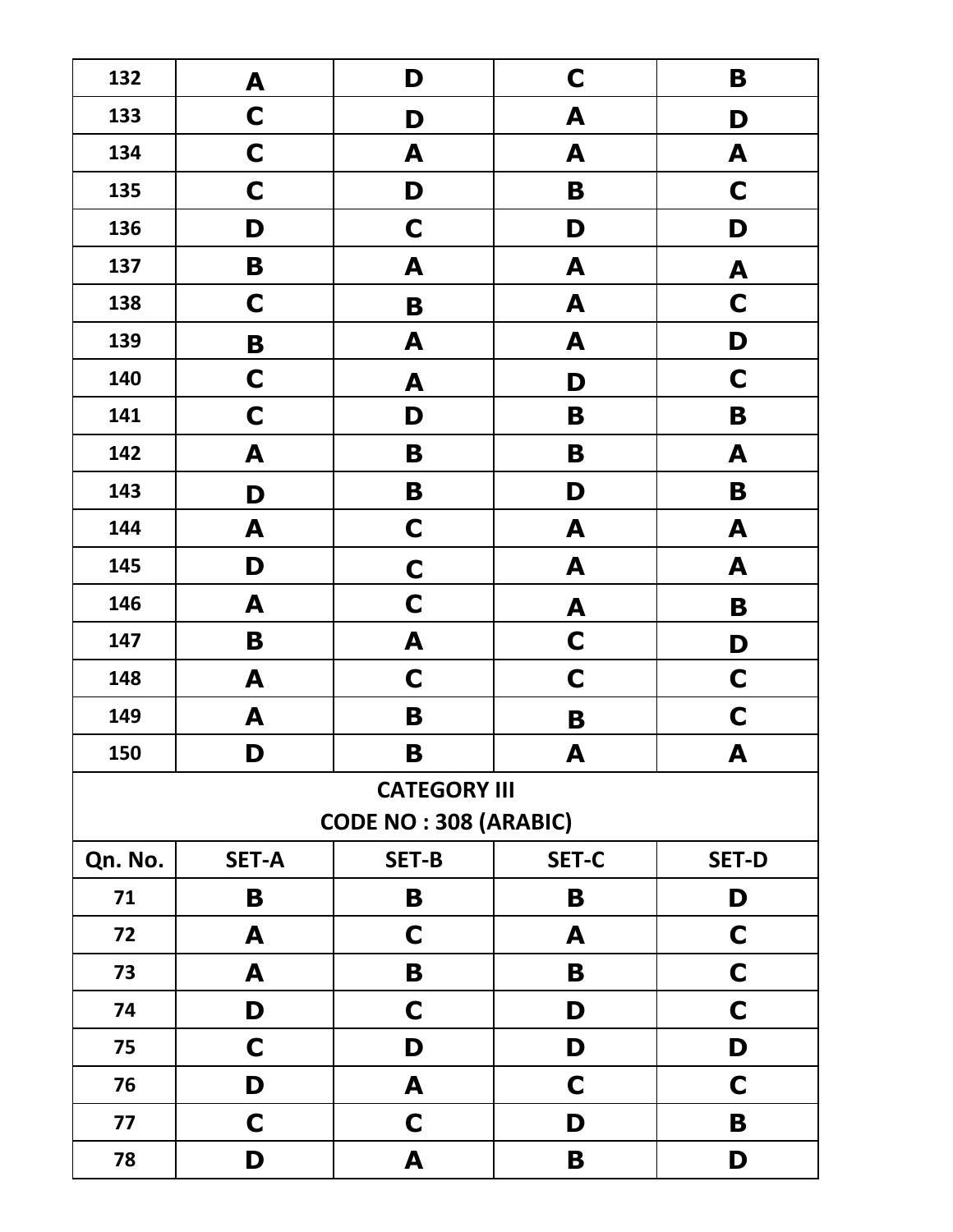| 79  | $\mathbf B$               | $\mathbf C$      | $\mathbf B$      | $\mathbf C$      |
|-----|---------------------------|------------------|------------------|------------------|
| 80  | $\mathbf C$               | D                | D                | $\mathbf B$      |
| 81  | $\mathbf B$               | D                | B                | $\mathbf C$      |
| 82  | $\mathbf C$               | D                | $\mathbf B$      | $\mathbf B$      |
| 83  | $\boldsymbol{A}$          | D                | $\mathbf C$      | B                |
| 84  | D                         | B                | B                | D                |
| 85  | $\mathbf B$               | D                | $\mathbf C$      | A                |
| 86  | D                         | $\mathbf C$      | $\mathbf C$      | D                |
| 87  | $\mathbf C$               | $\mathbf C$      | $\mathbf C$      | $\mathbf B$      |
| 88  | $\mathbf C$               | D                | $\mathbf C$      | $\mathbf B$      |
| 89  | $\mathbf B$               | $\boldsymbol{A}$ | $\mathbf C$      | $\mathbf B$      |
| 90  | $\mathbf C$               | $\mathbf B$      | $\mathbf C$      | $\mathbf C$      |
| 91  | D                         | D                | D                | $\boldsymbol{A}$ |
| 92  | B                         | D                | $\mathbf C$      | $\mathbf C$      |
| 93  | D                         | A                | D                | $\mathbf C$      |
| 94  | $\mathbf C$               | B                | D                | $\mathbf C$      |
| 95  | D                         | $\mathbf C$      | B                | D                |
| 96  | $\mathbf C$               | B                | A                | $\boldsymbol{A}$ |
| 97  | D                         | D                | $\mathbf C$      | A                |
| 98  | $\mathbf C$               | B                | $\mathbf C$      | $\mathbf C$      |
| 99  | $\mathbf C$               | $\mathbf C$      | $\mathbf C$      | $\mathbf C$      |
| 100 | $\mathbf B$               | $\mathbf C$      | $\boldsymbol{A}$ | D                |
| 101 | $\mathbf C$               | D                | D                | D                |
| 102 | $\boldsymbol{\mathsf{A}}$ | A                | A                | $\mathbf C$      |
| 103 | D                         | B                | $\mathbf C$      | D                |
| 104 | $\mathbf B$               | $\mathbf C$      | $\boldsymbol{A}$ | $\mathbf B$      |
| 105 | $\mathbf C$               | $\mathbf C$      | D                | $\mathbf B$      |
| 106 | D                         | $\mathbf C$      | $\mathbf B$      | $\mathbf C$      |
| 107 | $\mathbf B$               | $\mathbf C$      | $\mathbf C$      | D                |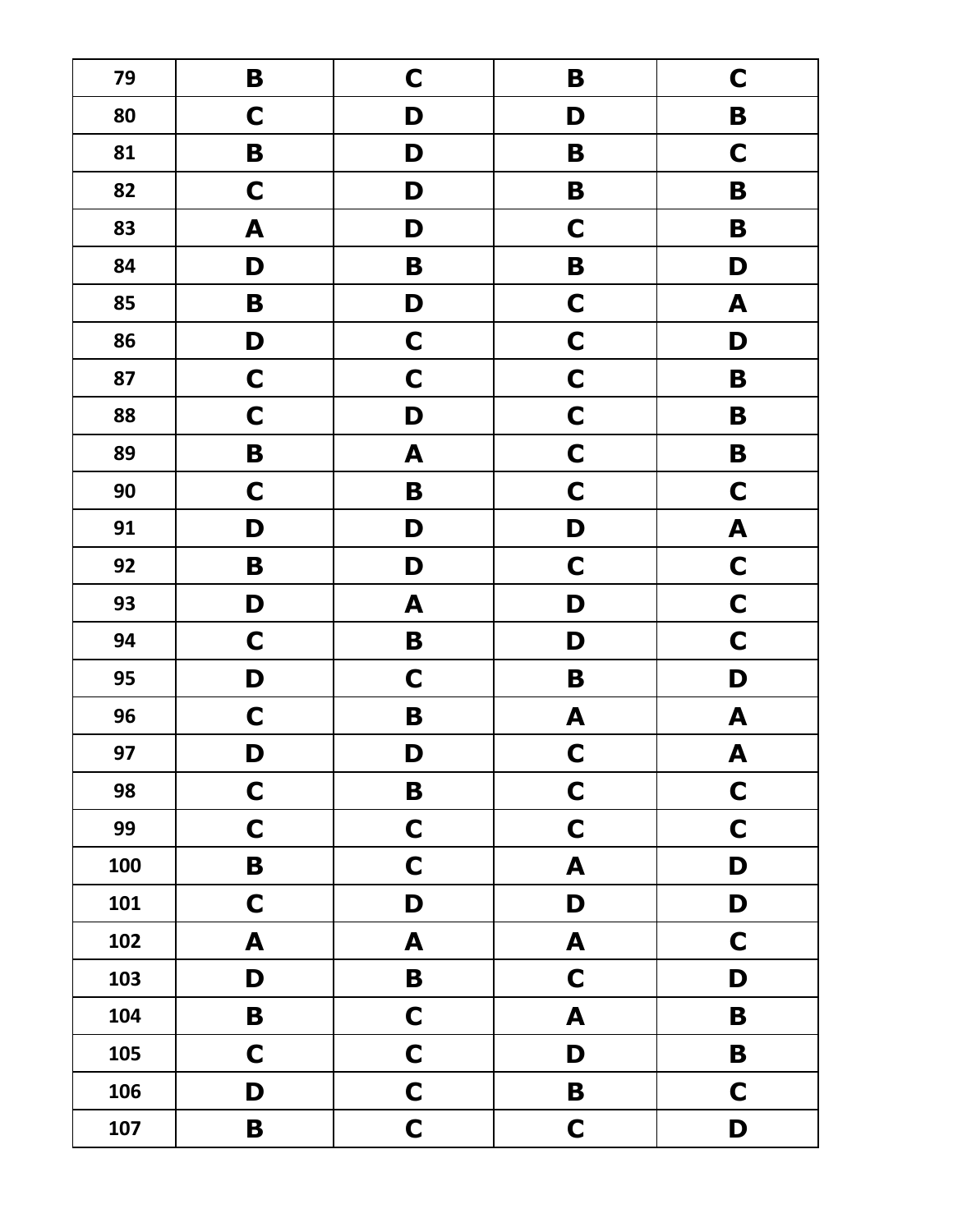| 108 | $\mathbf C$ | B           | $\mathbf C$               | $\mathbf C$      |
|-----|-------------|-------------|---------------------------|------------------|
| 109 | $\mathbf C$ | $\mathbf C$ | D                         | D                |
| 110 | A           | $\mathbf C$ | D                         | A                |
| 111 | A           | D           | $\mathbf C$               | $\blacktriangle$ |
| 112 | $\mathbf C$ | D           | D                         | D                |
| 113 | D           | A           | A                         | D                |
| 114 | D           | $\mathbf C$ | D                         | A                |
| 115 | A           | A           | A                         | $\mathbf C$      |
| 116 | $\mathbf B$ | D           | D                         | $\mathbf C$      |
| 117 | A           | A           | $\mathbf C$               | B                |
| 118 | $\mathbf B$ | B           | A                         | D                |
| 119 | D           | B           | B                         | A                |
| 120 | $\mathbf C$ | $\mathbf C$ | B                         | B                |
| 121 | $\mathbf B$ | D           | $\mathbf C$               | D                |
| 122 | A           | $\mathbf C$ | D                         | D                |
| 123 | A           | D           | D                         | $\mathbf B$      |
| 124 | $\mathbf B$ | D           | A                         | $\mathbf C$      |
| 125 | A           | A           | A                         | $\mathbf C$      |
| 126 | A           | B           | $\mathbf C$               | B                |
| 127 | A           | D           | D                         | D                |
| 128 | $\mathbf B$ | A           | $\mathbf C$               | A                |
| 129 | A           | $\mathbf C$ | $\mathbf C$               | $\mathbf C$      |
| 130 | D           | $\mathbf B$ | $\boldsymbol{\mathsf{A}}$ | $\mathbf{A}$     |
| 131 | $\mathbf C$ | $\mathbf C$ | A                         | $\mathbf C$      |
| 132 | D           | $\mathbf C$ | $\mathbf B$               | D                |
| 133 | $\mathbf C$ | $\mathbf B$ | A                         | $\mathbf B$      |
| 134 | D           | A           | A                         | $\mathbf C$      |
| 135 | $\mathbf B$ | D           | D                         | $\mathbf B$      |
| 136 | D           | B           | $\mathbf B$               | D                |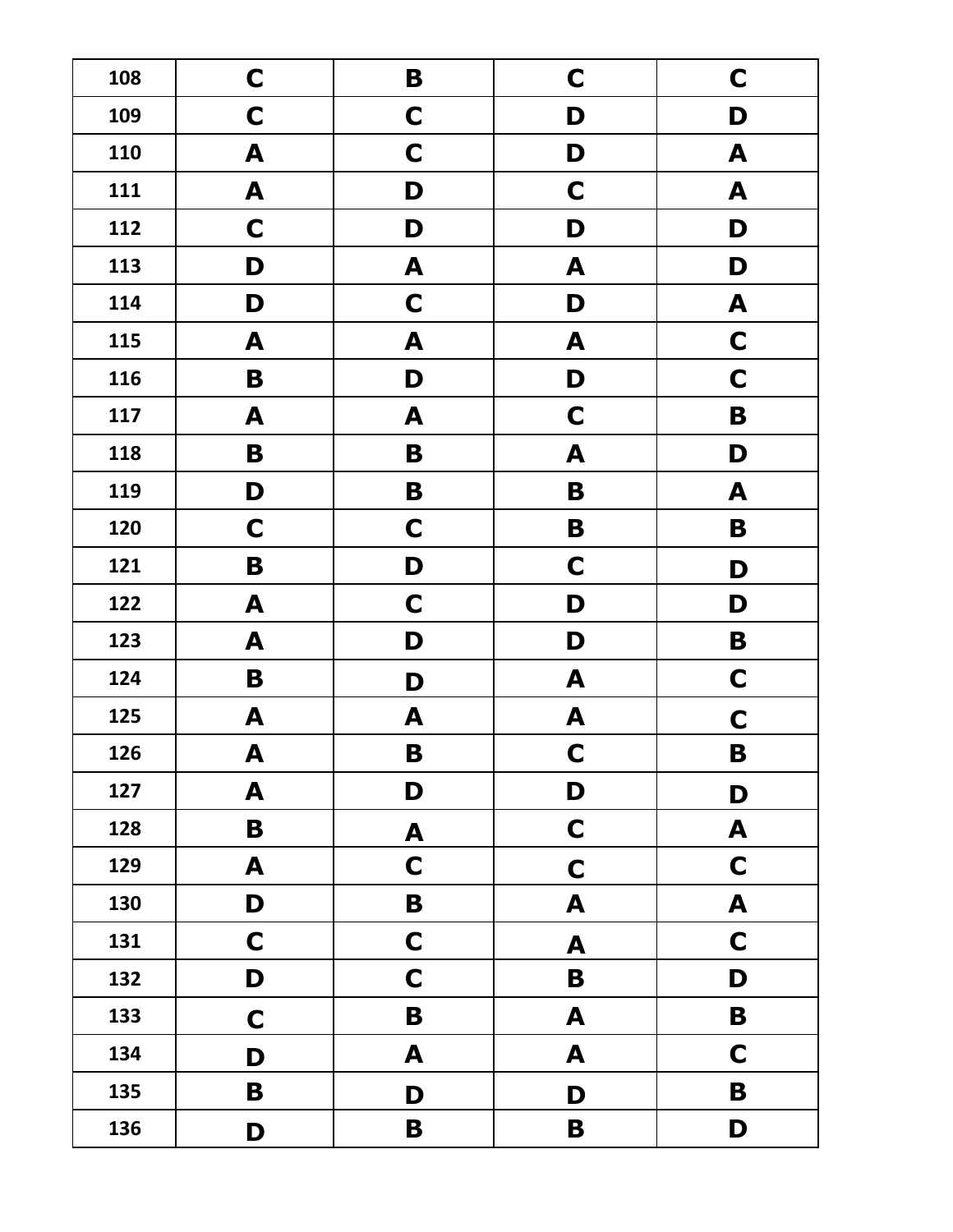| B<br>D<br>D<br>137<br>A<br>C<br>138<br>A<br>B<br>A<br>B<br>139<br>A<br>D<br>A<br>C<br>140<br>D<br>B<br>A<br>141<br>B<br>D<br>B<br>B<br>$\mathbf C$<br>142<br>B<br>D<br>D<br>$\mathbf C$<br>143<br>$\mathbf C$<br>$\mathbf C$<br>D<br>144<br>B<br>D<br>$\mathbf C$<br>A<br>145<br>B<br>D<br>D<br>B<br>$\mathbf C$<br>146<br>D<br>D<br>C<br>A<br>147<br>D<br>A<br>B<br>$\mathbf C$<br>148<br>D<br>A<br>D<br>$\mathbf C$<br>D<br>149<br>D<br>B<br>$\mathbf C$<br>B<br>$\mathbf C$<br>A<br>150<br><b>CATEGORY III</b><br><b>CODE NO: 309 (URDU)</b><br>Qn. No.<br><b>SET-A</b><br><b>SET-B</b><br><b>SET-C</b><br><b>SET-D</b><br>B<br>$\mathbf C$<br>C<br>B<br>71<br>B<br>C<br>C<br>А<br>72<br>$\mathbf C$<br>$\mathbf C$<br>A<br>$\mathbf B$<br>73<br>$\mathbf B$<br>B<br>D<br>A<br>74<br>$\mathbf C$<br>$\mathbf C$<br>$\blacktriangle$<br>$\boldsymbol{A}$<br>75<br>$\mathbf C$<br>$\mathbf B$<br>$\blacktriangle$<br>$\mathbf B$<br>76<br>$\mathbf C$<br>D<br>A<br>$\boldsymbol{A}$<br>77<br>$\mathbf{A}$<br>$\mathbf B$<br>$\boldsymbol{\mathsf{A}}$<br>D<br>78<br>$\mathbf C$<br>$\boldsymbol{A}$<br>$\blacktriangle$<br>A<br>79<br>D<br>D<br>$\blacktriangle$<br>D<br>80<br>$\mathbf C$<br>$\mathbf C$<br>$\mathbf C$<br>A<br>81<br>$\boldsymbol{A}$<br>$\blacktriangle$<br>D<br>B<br>82 |  |  |  |  |  |  |  |  |
|----------------------------------------------------------------------------------------------------------------------------------------------------------------------------------------------------------------------------------------------------------------------------------------------------------------------------------------------------------------------------------------------------------------------------------------------------------------------------------------------------------------------------------------------------------------------------------------------------------------------------------------------------------------------------------------------------------------------------------------------------------------------------------------------------------------------------------------------------------------------------------------------------------------------------------------------------------------------------------------------------------------------------------------------------------------------------------------------------------------------------------------------------------------------------------------------------------------------------------------------------------------------------------------------|--|--|--|--|--|--|--|--|
|                                                                                                                                                                                                                                                                                                                                                                                                                                                                                                                                                                                                                                                                                                                                                                                                                                                                                                                                                                                                                                                                                                                                                                                                                                                                                              |  |  |  |  |  |  |  |  |
|                                                                                                                                                                                                                                                                                                                                                                                                                                                                                                                                                                                                                                                                                                                                                                                                                                                                                                                                                                                                                                                                                                                                                                                                                                                                                              |  |  |  |  |  |  |  |  |
|                                                                                                                                                                                                                                                                                                                                                                                                                                                                                                                                                                                                                                                                                                                                                                                                                                                                                                                                                                                                                                                                                                                                                                                                                                                                                              |  |  |  |  |  |  |  |  |
|                                                                                                                                                                                                                                                                                                                                                                                                                                                                                                                                                                                                                                                                                                                                                                                                                                                                                                                                                                                                                                                                                                                                                                                                                                                                                              |  |  |  |  |  |  |  |  |
|                                                                                                                                                                                                                                                                                                                                                                                                                                                                                                                                                                                                                                                                                                                                                                                                                                                                                                                                                                                                                                                                                                                                                                                                                                                                                              |  |  |  |  |  |  |  |  |
|                                                                                                                                                                                                                                                                                                                                                                                                                                                                                                                                                                                                                                                                                                                                                                                                                                                                                                                                                                                                                                                                                                                                                                                                                                                                                              |  |  |  |  |  |  |  |  |
|                                                                                                                                                                                                                                                                                                                                                                                                                                                                                                                                                                                                                                                                                                                                                                                                                                                                                                                                                                                                                                                                                                                                                                                                                                                                                              |  |  |  |  |  |  |  |  |
|                                                                                                                                                                                                                                                                                                                                                                                                                                                                                                                                                                                                                                                                                                                                                                                                                                                                                                                                                                                                                                                                                                                                                                                                                                                                                              |  |  |  |  |  |  |  |  |
|                                                                                                                                                                                                                                                                                                                                                                                                                                                                                                                                                                                                                                                                                                                                                                                                                                                                                                                                                                                                                                                                                                                                                                                                                                                                                              |  |  |  |  |  |  |  |  |
|                                                                                                                                                                                                                                                                                                                                                                                                                                                                                                                                                                                                                                                                                                                                                                                                                                                                                                                                                                                                                                                                                                                                                                                                                                                                                              |  |  |  |  |  |  |  |  |
|                                                                                                                                                                                                                                                                                                                                                                                                                                                                                                                                                                                                                                                                                                                                                                                                                                                                                                                                                                                                                                                                                                                                                                                                                                                                                              |  |  |  |  |  |  |  |  |
|                                                                                                                                                                                                                                                                                                                                                                                                                                                                                                                                                                                                                                                                                                                                                                                                                                                                                                                                                                                                                                                                                                                                                                                                                                                                                              |  |  |  |  |  |  |  |  |
|                                                                                                                                                                                                                                                                                                                                                                                                                                                                                                                                                                                                                                                                                                                                                                                                                                                                                                                                                                                                                                                                                                                                                                                                                                                                                              |  |  |  |  |  |  |  |  |
|                                                                                                                                                                                                                                                                                                                                                                                                                                                                                                                                                                                                                                                                                                                                                                                                                                                                                                                                                                                                                                                                                                                                                                                                                                                                                              |  |  |  |  |  |  |  |  |
|                                                                                                                                                                                                                                                                                                                                                                                                                                                                                                                                                                                                                                                                                                                                                                                                                                                                                                                                                                                                                                                                                                                                                                                                                                                                                              |  |  |  |  |  |  |  |  |
|                                                                                                                                                                                                                                                                                                                                                                                                                                                                                                                                                                                                                                                                                                                                                                                                                                                                                                                                                                                                                                                                                                                                                                                                                                                                                              |  |  |  |  |  |  |  |  |
|                                                                                                                                                                                                                                                                                                                                                                                                                                                                                                                                                                                                                                                                                                                                                                                                                                                                                                                                                                                                                                                                                                                                                                                                                                                                                              |  |  |  |  |  |  |  |  |
|                                                                                                                                                                                                                                                                                                                                                                                                                                                                                                                                                                                                                                                                                                                                                                                                                                                                                                                                                                                                                                                                                                                                                                                                                                                                                              |  |  |  |  |  |  |  |  |
|                                                                                                                                                                                                                                                                                                                                                                                                                                                                                                                                                                                                                                                                                                                                                                                                                                                                                                                                                                                                                                                                                                                                                                                                                                                                                              |  |  |  |  |  |  |  |  |
|                                                                                                                                                                                                                                                                                                                                                                                                                                                                                                                                                                                                                                                                                                                                                                                                                                                                                                                                                                                                                                                                                                                                                                                                                                                                                              |  |  |  |  |  |  |  |  |
|                                                                                                                                                                                                                                                                                                                                                                                                                                                                                                                                                                                                                                                                                                                                                                                                                                                                                                                                                                                                                                                                                                                                                                                                                                                                                              |  |  |  |  |  |  |  |  |
|                                                                                                                                                                                                                                                                                                                                                                                                                                                                                                                                                                                                                                                                                                                                                                                                                                                                                                                                                                                                                                                                                                                                                                                                                                                                                              |  |  |  |  |  |  |  |  |
|                                                                                                                                                                                                                                                                                                                                                                                                                                                                                                                                                                                                                                                                                                                                                                                                                                                                                                                                                                                                                                                                                                                                                                                                                                                                                              |  |  |  |  |  |  |  |  |
|                                                                                                                                                                                                                                                                                                                                                                                                                                                                                                                                                                                                                                                                                                                                                                                                                                                                                                                                                                                                                                                                                                                                                                                                                                                                                              |  |  |  |  |  |  |  |  |
|                                                                                                                                                                                                                                                                                                                                                                                                                                                                                                                                                                                                                                                                                                                                                                                                                                                                                                                                                                                                                                                                                                                                                                                                                                                                                              |  |  |  |  |  |  |  |  |
|                                                                                                                                                                                                                                                                                                                                                                                                                                                                                                                                                                                                                                                                                                                                                                                                                                                                                                                                                                                                                                                                                                                                                                                                                                                                                              |  |  |  |  |  |  |  |  |
|                                                                                                                                                                                                                                                                                                                                                                                                                                                                                                                                                                                                                                                                                                                                                                                                                                                                                                                                                                                                                                                                                                                                                                                                                                                                                              |  |  |  |  |  |  |  |  |
|                                                                                                                                                                                                                                                                                                                                                                                                                                                                                                                                                                                                                                                                                                                                                                                                                                                                                                                                                                                                                                                                                                                                                                                                                                                                                              |  |  |  |  |  |  |  |  |
|                                                                                                                                                                                                                                                                                                                                                                                                                                                                                                                                                                                                                                                                                                                                                                                                                                                                                                                                                                                                                                                                                                                                                                                                                                                                                              |  |  |  |  |  |  |  |  |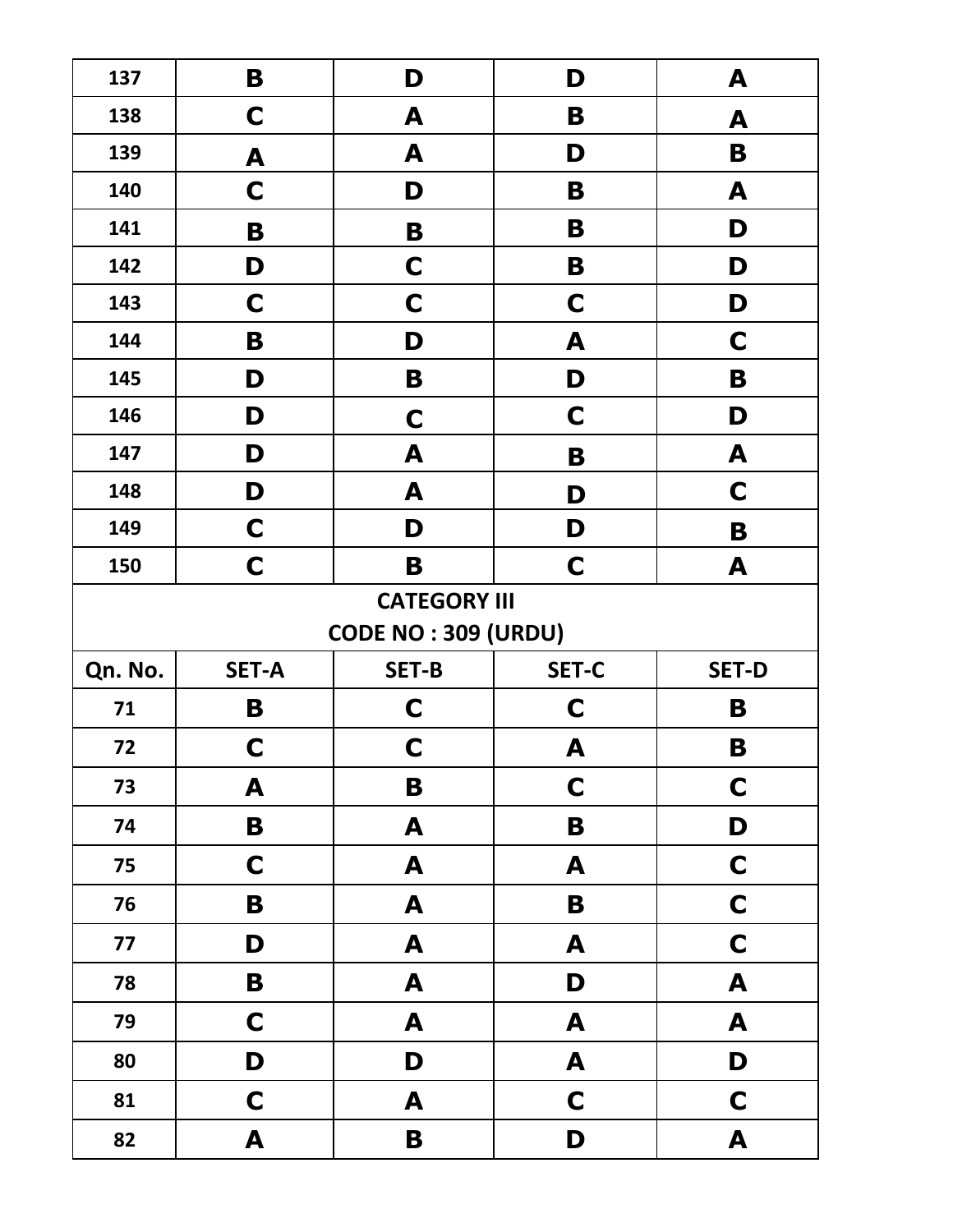| 83  | $\boldsymbol{\mathsf{A}}$ | $\mathbf C$      | B                | D                |
|-----|---------------------------|------------------|------------------|------------------|
| 84  | $\mathbf C$               | D                | $\mathbf C$      | B                |
| 85  | D                         | D                | A                | D                |
| 86  | $\mathbf B$               | $\mathbf B$      | $\mathbf B$      | $\mathbf C$      |
| 87  | A                         | A                | D                | $\mathbf B$      |
| 88  | $\boldsymbol{A}$          | B                | B                | D                |
| 89  | $\blacktriangle$          | D                | B                | $\mathbf C$      |
| 90  | $\mathbf C$               | D                | $\mathbf C$      | $\mathbf{A}$     |
| 91  | $\mathbf C$               | $\mathbf C$      | $\mathbf B$      | $\mathbf B$      |
| 92  | D                         | D                | D                | $\boldsymbol{A}$ |
| 93  | $\mathbf B$               | $\mathbf C$      | $\mathbf C$      | $\blacktriangle$ |
| 94  | D                         | $\mathbf C$      | $\mathbf C$      | $\mathbf C$      |
| 95  | $\mathbf B$               | $\mathbf C$      | ${\bf A}$        | D                |
| 96  | $\mathbf C$               | $\mathbf C$      | $\mathbf B$      | $\boldsymbol{A}$ |
| 97  | $\mathbf C$               | $\boldsymbol{A}$ | B                | B                |
| 98  | D                         | B                | D                | D                |
| 99  | $\mathbf C$               | D                | B                | B                |
| 100 | D                         | A                | B                | B                |
| 101 | A                         | D                | A                | $\mathbf B$      |
| 102 | $\mathbf B$               | B                | $\mathbf C$      | A                |
| 103 | B                         | B                | $\mathbf C$      | B                |
| 104 | B                         | D                | $\boldsymbol{A}$ | D                |
| 105 | A                         | B                | A                | $\mathbf C$      |
| 106 | $\mathbf B$               | $\mathbf B$      | $\mathbf B$      | $\blacktriangle$ |
| 107 | D                         | $\mathbf B$      | A                | $\mathbf B$      |
| 108 | D                         | $\mathbf C$      | $\mathbf B$      | $\mathbf C$      |
| 109 | $\mathbf C$               | $\mathbf B$      | D                | B                |
| 110 | $\mathbf B$               | $\mathbf B$      | D                | $\boldsymbol{A}$ |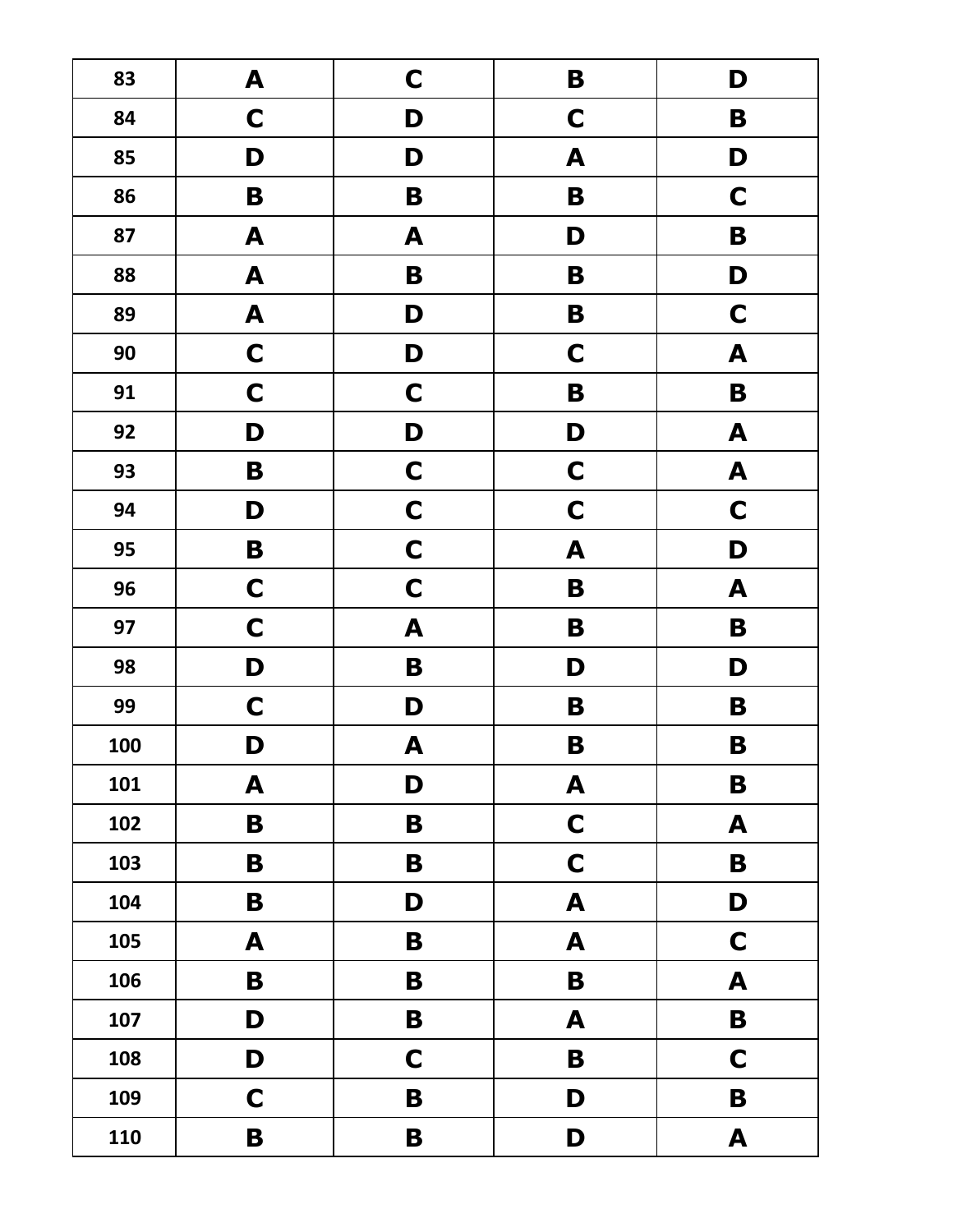| 111 | B                | B           | $\mathbf B$      | D                |
|-----|------------------|-------------|------------------|------------------|
| 112 | B                | $\mathbf C$ | $\mathbf C$      | $\mathbf C$      |
| 113 | A                | $\mathbf B$ | $\mathbf C$      | $\mathbf C$      |
| 114 | $\mathbf B$      | D           | A                | A                |
| 115 | D                | A           | D                | D                |
| 116 | A                | $\mathbf C$ | $\mathbf C$      | D                |
| 117 | D                | $\mathbf C$ | D                | B                |
| 118 | $\mathbf C$      | A           | $\mathbf B$      | B                |
| 119 | A                | $\mathbf B$ | D                | A                |
| 120 | $\blacktriangle$ | D           | D                | $\mathbf B$      |
| 121 | D                | D           | B                | A                |
| 122 | $\mathbf C$      | A           | A                | $\mathbf C$      |
| 123 | $\mathbf B$      | B           | $\mathbf C$      | $\mathbf C$      |
| 124 | D                | A           | $\mathbf B$      | $\blacktriangle$ |
| 125 | $\mathbf B$      | A           | $\mathbf C$      | D                |
| 126 | $\mathbf B$      | A           | $\mathbf C$      | B                |
| 127 | A                | D           | $\boldsymbol{A}$ | B                |
| 128 | A                | $\mathbf C$ | B                | B                |
| 129 | $\mathbf B$      | A           | $\mathbf C$      | A                |
| 130 | D                | $\mathbf C$ | B                | B                |
| 131 | $\mathbf C$      | D           | B                | D                |
| 132 | $\mathbf B$      | A           | D                | A                |
| 133 | $\mathbf C$      | $\mathbf B$ | B                | $\blacktriangle$ |
| 134 | D                | D           | D                | D                |
| 135 | A                | A           | $\mathbf C$      | $\mathbf C$      |
| 136 | $\mathbf C$      | $\mathbf C$ | B                | $\mathbf C$      |
| 137 | $\mathbf B$      | B           | B                | A                |
| 138 | $\mathbf C$      | $\mathbf C$ | $\mathbf C$      | A                |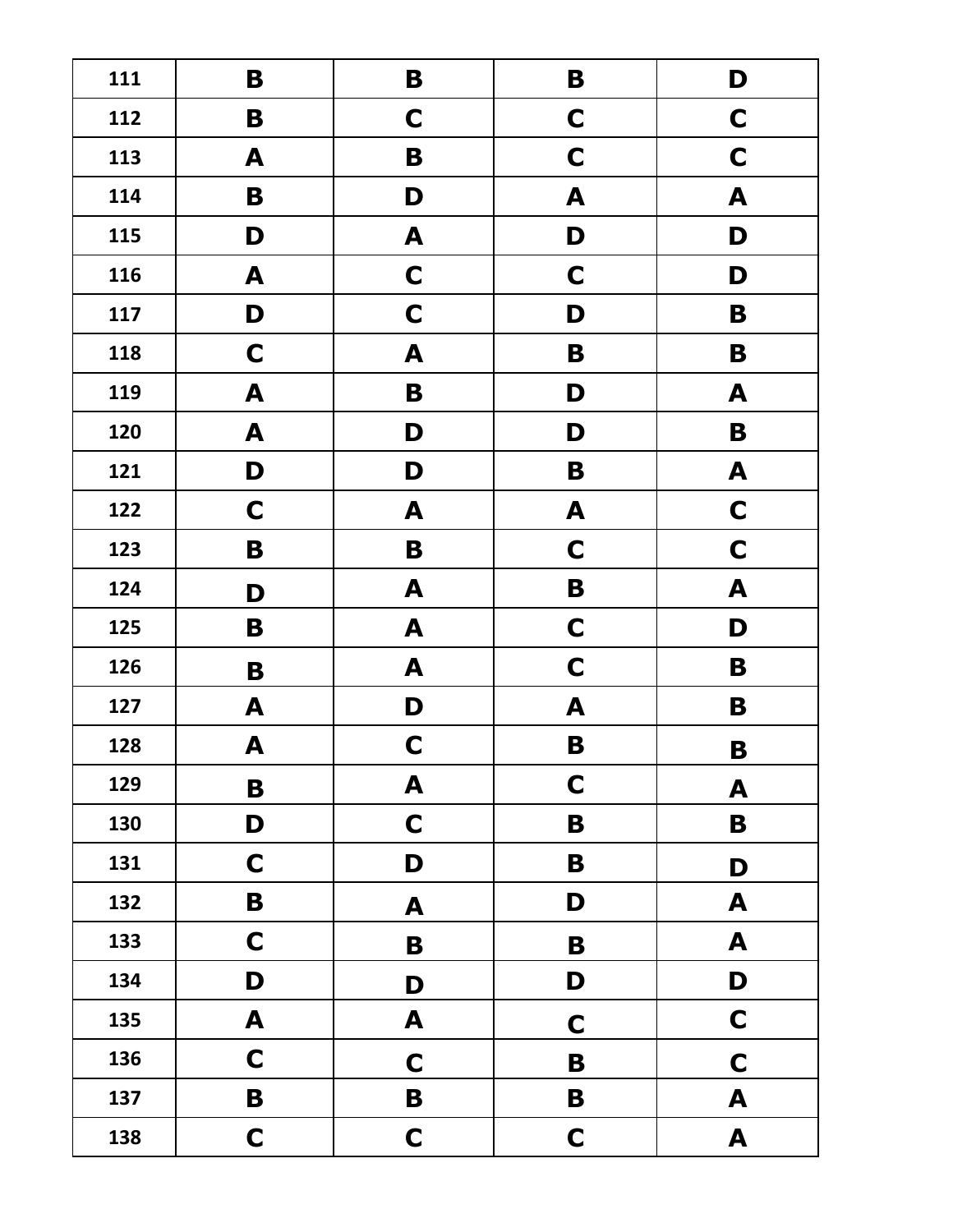| 139     | B            | B                              | A            | D            |
|---------|--------------|--------------------------------|--------------|--------------|
| 140     | D            | B                              | D            | C            |
| 141     | D            | D                              | A            | B            |
| 142     | A            | A                              | C            | $\mathbf C$  |
| 143     | A            | D                              | A            | $\mathbf C$  |
| 144     | A            | B                              | A            | B            |
| 145     | B            | B                              | A            | D            |
| 146     | $\mathbf C$  | A                              | A            | A            |
| 147     | A            | $\mathbf C$                    | D            | A            |
| 148     | A            | $\mathbf C$                    | A            | D            |
| 149     | A            | $\mathbf C$                    | D            | B            |
| 150     | $\mathbf C$  | B                              | D            | B            |
|         |              | <b>CATEGORY III</b>            |              |              |
|         |              | <b>CODE NO: 310 (SANSKRIT)</b> |              |              |
| Qn. No. | <b>SET-A</b> | <b>SET-B</b>                   | <b>SET-C</b> | <b>SET-D</b> |
| 71      | B            | A                              | B            | B            |
| 72      | C            | B                              | B            | A            |
| 73      | B            | B                              | $\mathbf C$  | B            |
| 74      | $\mathbf B$  | B                              | A            | B            |
| 75      | $\mathbf B$  | D                              | D            | D            |
| 76      | A            | B                              | B            | A            |
| 77      | A            | B                              | A            | $\mathbf C$  |
| 78      | B            | $\mathbf C$                    | B            | B            |
| 79      | D            | A                              | B            | B            |
| 80      | A            | D                              | D            | $\mathbf C$  |
| 81      | $\mathbf B$  | $\mathbf C$                    | $\mathbf B$  | D            |
| 82      | D            | $\mathbf B$                    | $\mathbf C$  | A            |
| 83      | $\mathbf C$  | A                              | A            | B            |
| 84      |              |                                |              |              |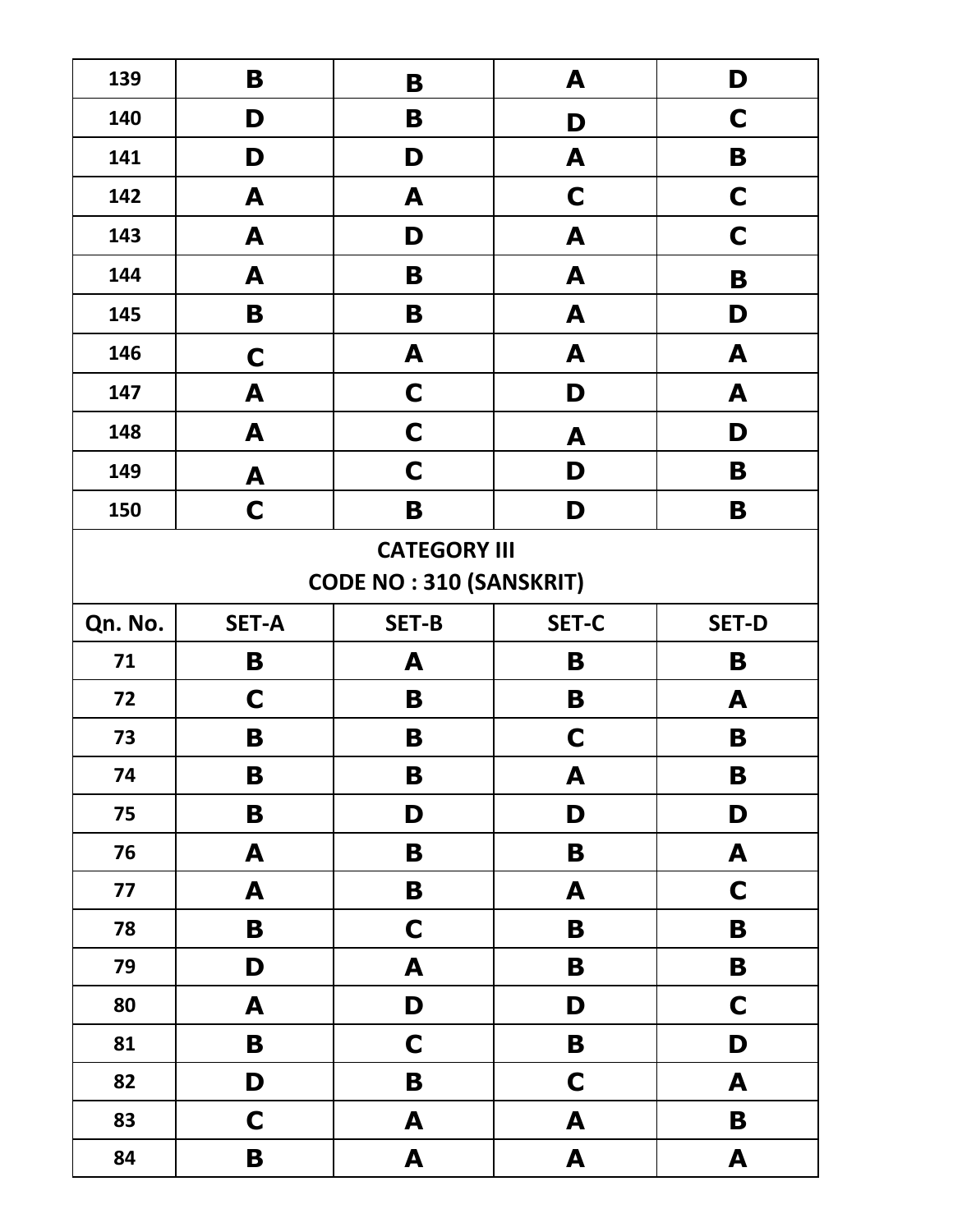| 85  | $\mathbf B$      | B                | A                | $\mathbf C$      |
|-----|------------------|------------------|------------------|------------------|
| 86  | A                | $\mathbf B$      | $\mathbf B$      | $\mathbf C$      |
| 87  | A                | A                | A                | $\mathbf C$      |
| 88  | B                | $\blacktriangle$ | $\mathbf C$      | $\mathbf B$      |
| 89  | $\mathbf C$      | $\blacktriangle$ | $\mathbf C$      | $\blacktriangle$ |
| 90  | $\mathbf C$      | $\blacktriangle$ | D                | $\boldsymbol{A}$ |
| 91  | D                | $\blacktriangle$ | $\mathbf B$      | $\boldsymbol{A}$ |
| 92  | A                | A                | A                | D                |
| 93  | A                | $\mathbf C$      | $\mathbf C$      | B                |
| 94  | A                | D                | B                | B                |
| 95  | $\mathbf C$      | A                | $\mathbf C$      | B                |
| 96  | $\boldsymbol{A}$ | B                | B                | B                |
| 97  | $\boldsymbol{A}$ | D                | B                | $\boldsymbol{A}$ |
| 98  | $\mathbf C$      | D                | B                | D                |
| 99  | $\mathbf B$      | $\mathbf C$      | $\boldsymbol{A}$ | D                |
| 100 | $\mathbf B$      | $\blacktriangle$ | $\blacktriangle$ | $\blacktriangle$ |
| 101 | $\mathbf B$      | $\mathbf C$      | $\mathbf C$      | $\mathbf C$      |
| 102 | $\mathbf C$      | $\mathbf B$      | $\boldsymbol{A}$ | A                |
| 103 | B                | B                | A                | A                |
| 104 | A                | $\boldsymbol{A}$ | B                | $\boldsymbol{A}$ |
| 105 | D                | A                | A                | B                |
| 106 | $\mathbf C$      | B                | B                | $\mathbf C$      |
| 107 | D                | B                | B                | A                |
| 108 | D                | $\mathbf C$      | D                | B                |
| 109 | A                | $\blacktriangle$ | A                | B                |
| 110 | B                | $\mathbf C$      | A                | A                |
| 111 | $\mathbf C$      | $\mathbf C$      | $\mathbf B$      | A                |
| 112 | A                | $\mathbf B$      | A                | $\mathbf C$      |
| 113 | A                | D                | $\mathbf C$      | $\mathbf B$      |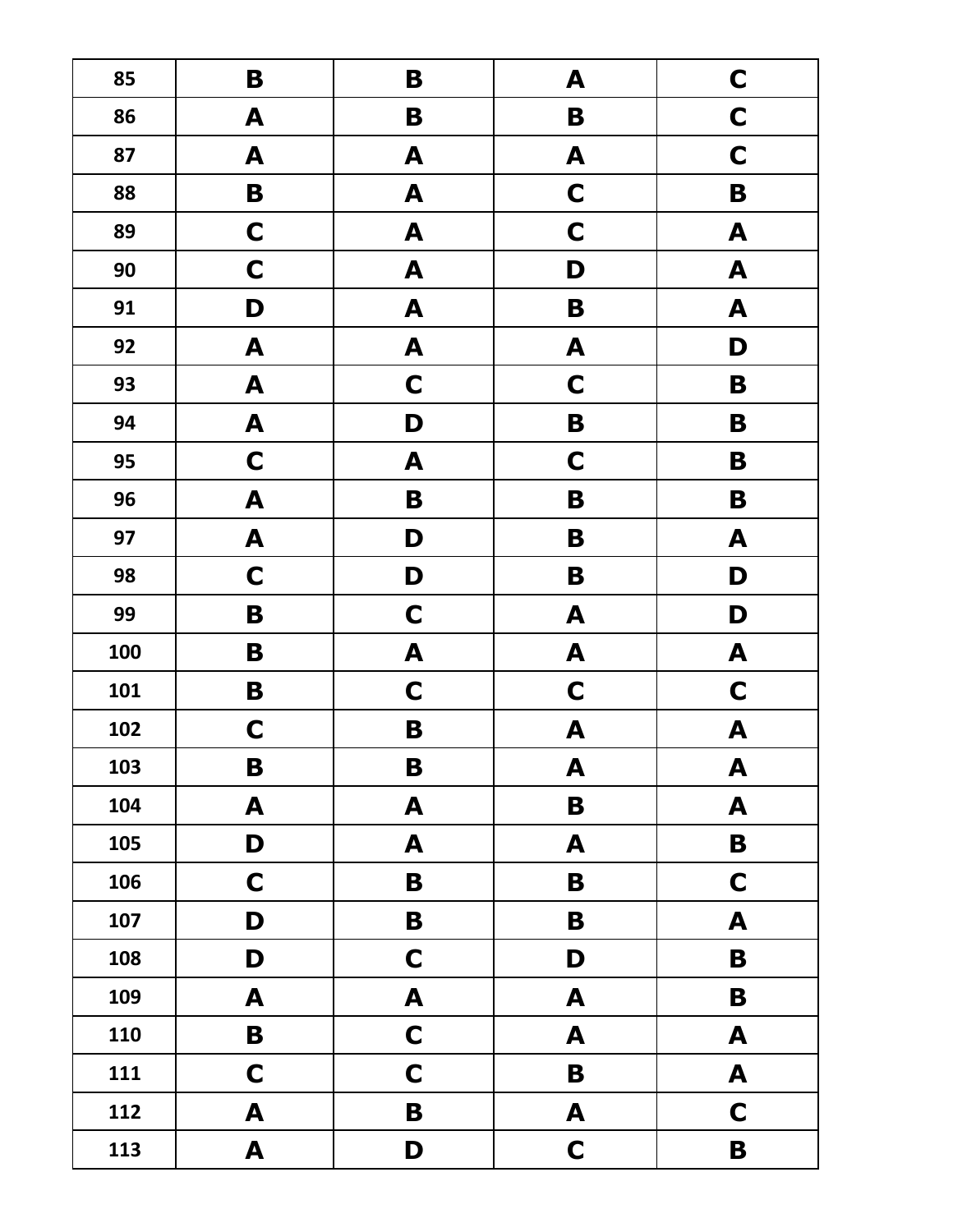| 114 | A           | B           | $\mathbf C$      | B                |
|-----|-------------|-------------|------------------|------------------|
| 115 | $\mathbf B$ | $\mathbf C$ | D                | D                |
| 116 | $\mathbf B$ | B           | D                | $\mathbf C$      |
| 117 | D           | B           | D                | $\mathbf C$      |
| 118 | B           | A           | A                | D                |
| 119 | A           | $\mathbf C$ | $\mathbf B$      | $\mathbf B$      |
| 120 | $\mathbf C$ | D           | $\mathbf C$      | A                |
| 121 | $\mathbf C$ | D           | $\mathbf C$      | $\mathbf C$      |
| 122 | A           | B           | $\mathbf C$      | D                |
| 123 | A           | $\mathbf C$ | $\boldsymbol{A}$ | B                |
| 124 | D           | D           | B                | A                |
| 125 | B           | B           | A                | D                |
| 126 | B           | A           | $\boldsymbol{A}$ | $\boldsymbol{A}$ |
| 127 | D           | A           | $\mathbf C$      | A                |
| 128 | D           | D           | D                | $\mathbf B$      |
| 129 | $\mathbf C$ | B           | B                | B                |
| 130 | $\mathbf C$ | A           | D                | $\mathbf C$      |
| 131 | $\mathbf B$ | $\mathbf C$ | $\mathbf C$      | $\mathbf C$      |
| 132 | $\mathbf C$ | B           | D                | D                |
| 133 | $\mathbf B$ | D           | B                | D                |
| 134 | D           | D           | $\mathbf C$      | $\mathbf C$      |
| 135 | $\mathbf C$ | B           | B                | $\mathbf B$      |
| 136 | $\mathbf C$ | $\mathbf C$ | B                | $\mathbf B$      |
| 137 | D           | A           | D                | $\mathbf C$      |
| 138 | $\mathbf C$ | A           | D                | $\mathbf C$      |
| 139 | D           | $\mathbf B$ | D                | D                |
| 140 | A           | $\mathbf C$ | $\mathbf C$      | D                |
| 141 | $\mathbf B$ | D           | $\mathbf B$      | $\mathbf C$      |
| 142 | $\mathbf B$ | $\mathbf C$ | $\mathbf C$      | $\blacktriangle$ |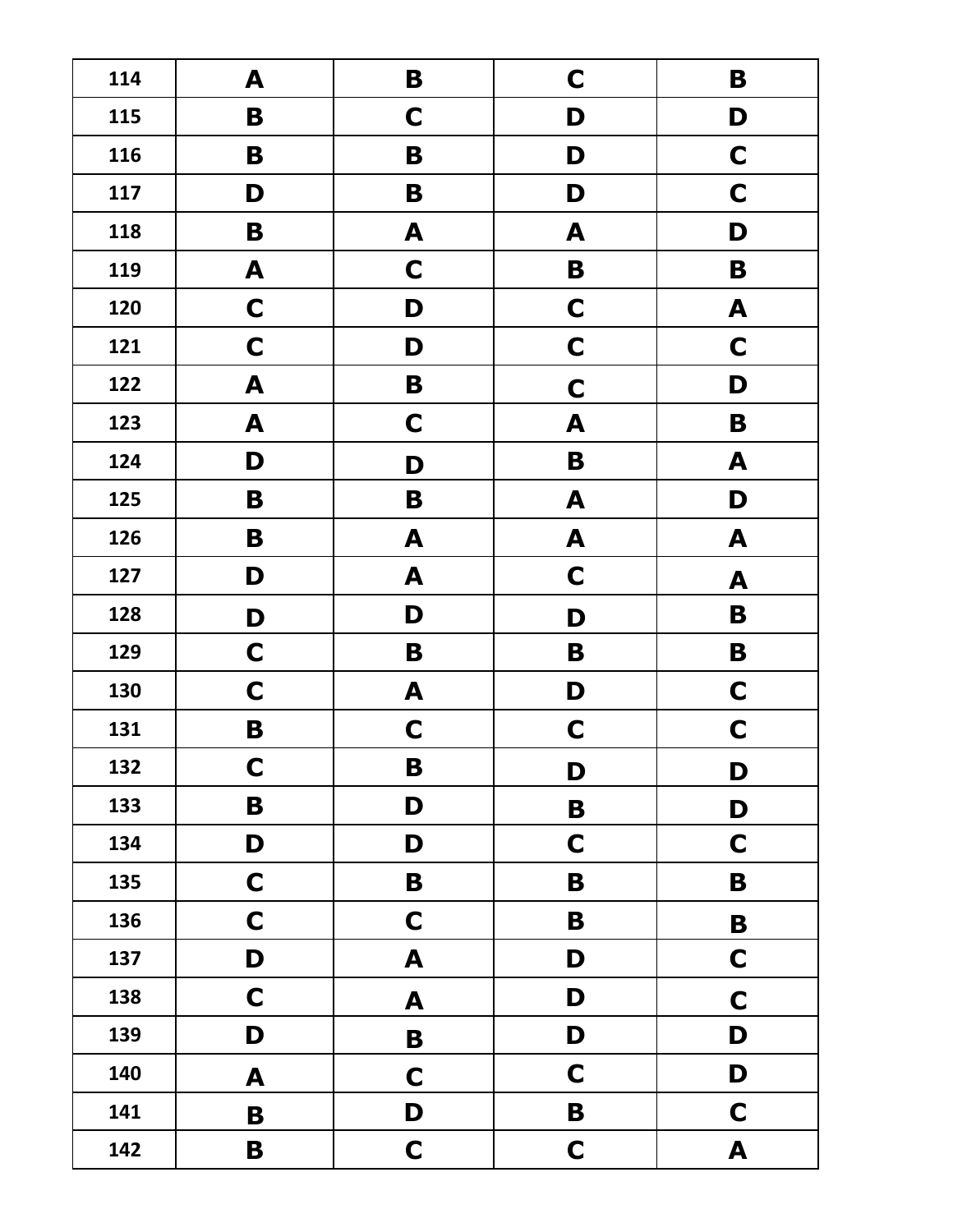| 143     | B            | $\mathbf C$                 | A            | A            |
|---------|--------------|-----------------------------|--------------|--------------|
| 144     | A            | D                           | B            | D            |
| 145     | A            | $\mathbf C$                 | $\mathbf C$  | C            |
| 146     | $\mathbf C$  | $\mathbf C$                 | $\mathbf C$  | A            |
| 147     | A            | $\mathbf C$                 | A            | $\mathbf C$  |
| 148     | $\mathbf C$  | B                           | A            | B            |
| 149     | B            | B                           | B            | B            |
| 150     | D            | A                           | D            | B            |
|         |              | <b>CATEGORY III</b>         |              |              |
|         |              | <b>CODE NO: 311 (TAMIL)</b> |              |              |
| Qn. No. | <b>SET-A</b> | <b>SET-B</b>                | <b>SET-C</b> | <b>SET-D</b> |
| 71      | D            | D                           | D            | A            |
| 72      | C            | B                           | B            | A            |
| 73      | A            | B                           | D            | D            |
| 74      | $\mathbf C$  | $\mathbf C$                 | A            | A            |
| 75      | D            | D                           | D            | C            |
| 76      | $\mathbf C$  | $\mathbf C$                 | A            | B            |
| 77      | A            | B                           | C            | B            |
| 78      | B            | A                           | $\mathbf C$  | A            |
| 79      | $\mathbf C$  | $\mathbf C$                 | $\mathbf C$  | $\mathbf B$  |
| 80      | $\mathbf B$  | D                           | A            | A            |
| 81      | $\mathbf C$  | A                           | A            | $\mathbf C$  |
| 82      | D            | A                           | $\mathbf C$  | D            |
| 83      | $\mathbf B$  | D                           | A            | $\mathbf B$  |
| 84      | A            | A                           | D            | A            |
| 85      | B            | A                           | B            | $\mathbf C$  |
| 86      | $\mathbf C$  | D                           | $\mathbf B$  | D            |
| 87      | D            | A                           | A            | $\mathbf B$  |
| 88      | D            | A                           | $\mathbf B$  | D            |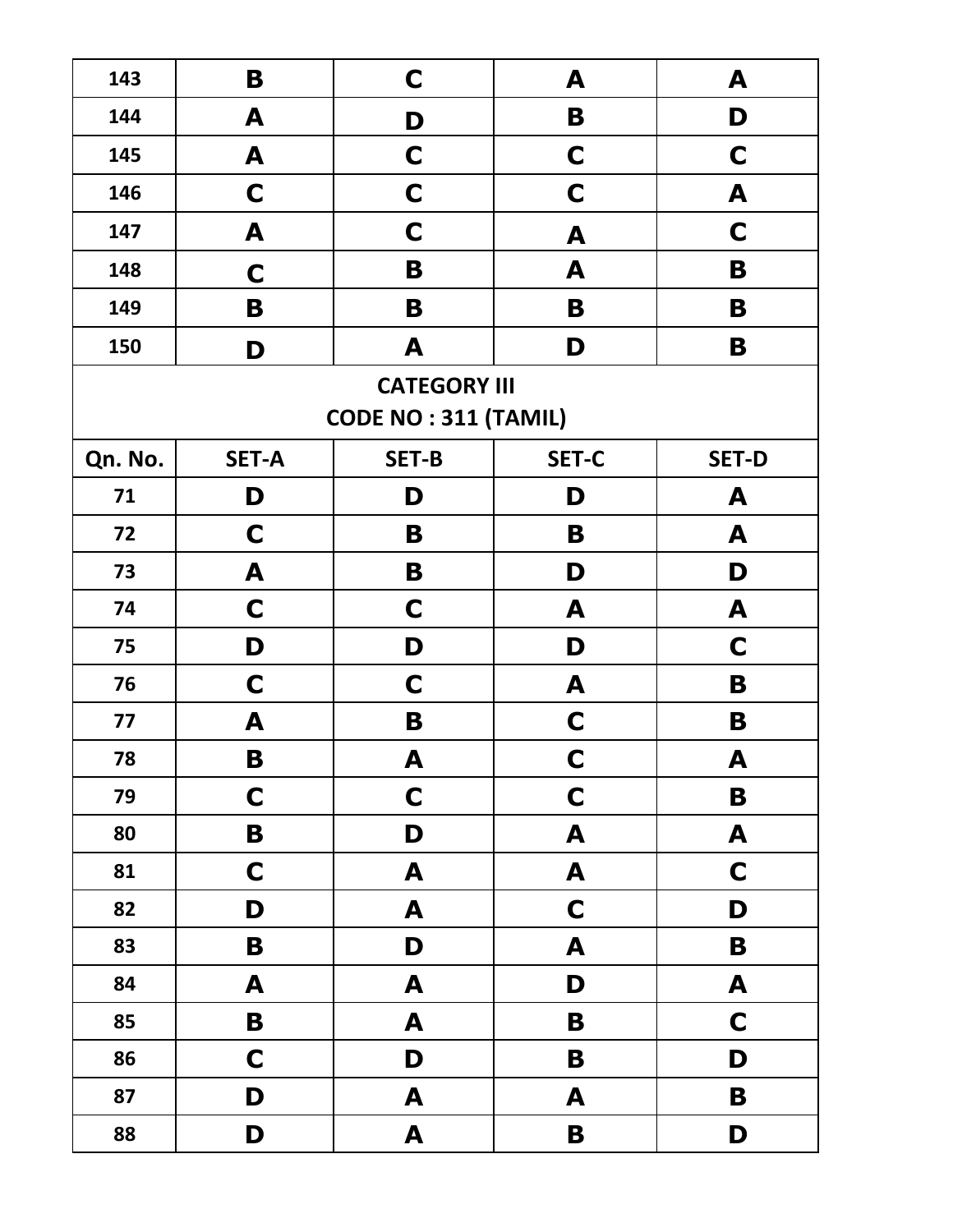| 89  | $\mathbf B$ | $\mathbf B$      | D           | $\mathbf C$      |
|-----|-------------|------------------|-------------|------------------|
| 90  | A           | $\mathbf C$      | A           | A                |
| 91  | $\mathbf C$ | $\mathbf C$      | $\mathbf C$ | D                |
| 92  | D           | $\mathbf C$      | A           | A                |
| 93  | A           | D                | A           | $\mathbf C$      |
| 94  | D           | D                | D           | D                |
| 95  | D           | B                | B           | B                |
| 96  | $\mathbf C$ | A                | D           | B                |
| 97  | B           | $\blacktriangle$ | A           | B                |
| 98  | D           | B                | $\mathbf B$ | A                |
| 99  | A           | B                | A           | $\mathbf C$      |
| 100 | B           | D                | $\mathbf C$ | D                |
| 101 | B           | B                | $\mathbf C$ | A                |
| 102 | B           | D                | D           | D                |
| 103 | A           | B                | B           | $\mathbf C$      |
| 104 | B           | A                | A           | A                |
| 105 | A           | $\mathbf C$      | B           | B                |
| 106 | D           | D                | D           | B                |
| 107 | B           | $\mathbf C$      | D           | D                |
| 108 | $\mathbf C$ | D                | D           | D                |
| 109 | A           | A                | B           | $\mathbf C$      |
| 110 | $\mathbf C$ | $\mathbf B$      | $\mathbf C$ | $\mathbf B$      |
| 111 | D           | $\mathbf C$      | $\mathbf B$ | D                |
| 112 | $\mathbf C$ | $\mathbf C$      | $\mathbf C$ | $\blacktriangle$ |
| 113 | A           | $\mathbf B$      | D           | $\mathbf C$      |
| 114 | D           | $\blacktriangle$ | D           | $\mathbf C$      |
| 115 | A           | D                | $\mathbf C$ | D                |
| 116 | D           | $\mathbf C$      | D           | $\mathbf C$      |
| 117 | A           | D                | $\mathbf C$ | $\mathbf{A}$     |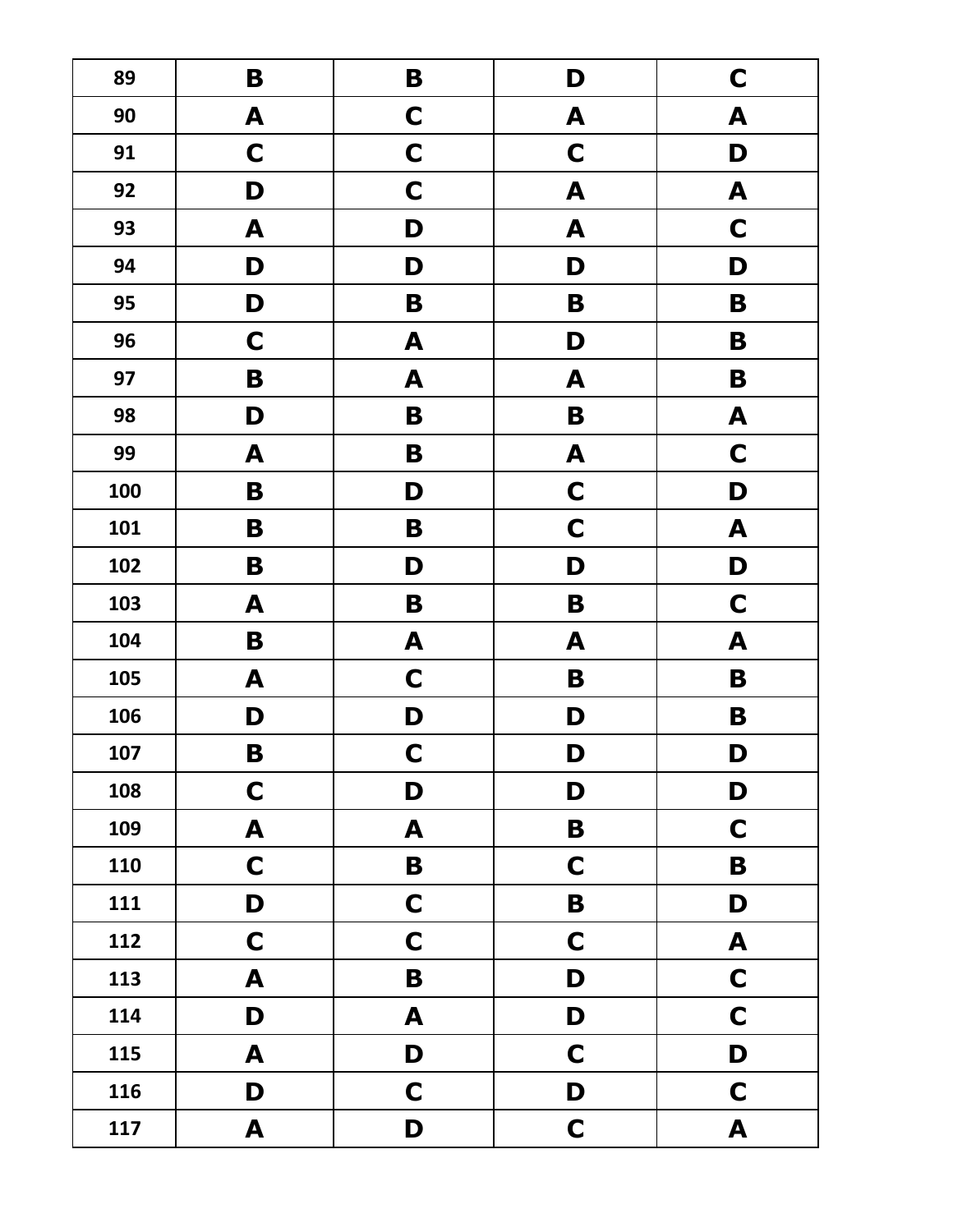| 118 | D                | B                | A                | D                |
|-----|------------------|------------------|------------------|------------------|
| 119 | A                | A                | B                | D                |
| 120 | B                | D                | B                | B                |
| 121 | B                | A                | B                | A                |
| 122 | $\mathbf C$      | $\mathbf C$      | B                | $\mathbf C$      |
| 123 | $\mathbf C$      | A                | $\mathbf C$      | $\mathbf{A}$     |
| 124 | A                | D                | $\mathbf B$      | $\mathbf C$      |
| 125 | A                | A                | $\mathbf C$      | A                |
| 126 | D                | $\mathbf C$      | B                | $\mathbf B$      |
| 127 | $\mathbf B$      | B                | A                | B                |
| 128 | A                | A                | B                | A                |
| 129 | A                | $\mathbf C$      | A                | $\mathbf B$      |
| 130 | A                | $\mathbf B$      | $\mathbf C$      | A                |
| 131 | A                | A                | D                | B                |
| 132 | A                | B                | A                | A                |
| 133 | $\mathbf C$      | A                | A                | A                |
| 134 | A                | B                | B                | B                |
| 135 | B                | A                | B                | B                |
| 136 | B                | B                | A                | D                |
| 137 | $\mathbf C$      | B                | A                | $\mathbf C$      |
| 138 | $\mathbf B$      | $\mathbf C$      | B                | $\mathbf B$      |
| 139 | D                | $\boldsymbol{A}$ | A                | $\mathbf C$      |
| 140 | $\mathbf B$      | $\mathbf C$      | A                | D                |
| 141 | $\blacktriangle$ | $\mathbf C$      | A                | D                |
| 142 | A                | A                | $\mathbf C$      | $\mathbf C$      |
| 143 | D                | B                | $\blacktriangle$ | $\blacktriangle$ |
| 144 | A                | B                | A                | $\mathbf B$      |
| 145 | $\mathbf C$      | A                | D                | $\mathbf C$      |
| 146 | $\mathbf C$      | $\mathbf B$      | A                | $\mathbf{A}$     |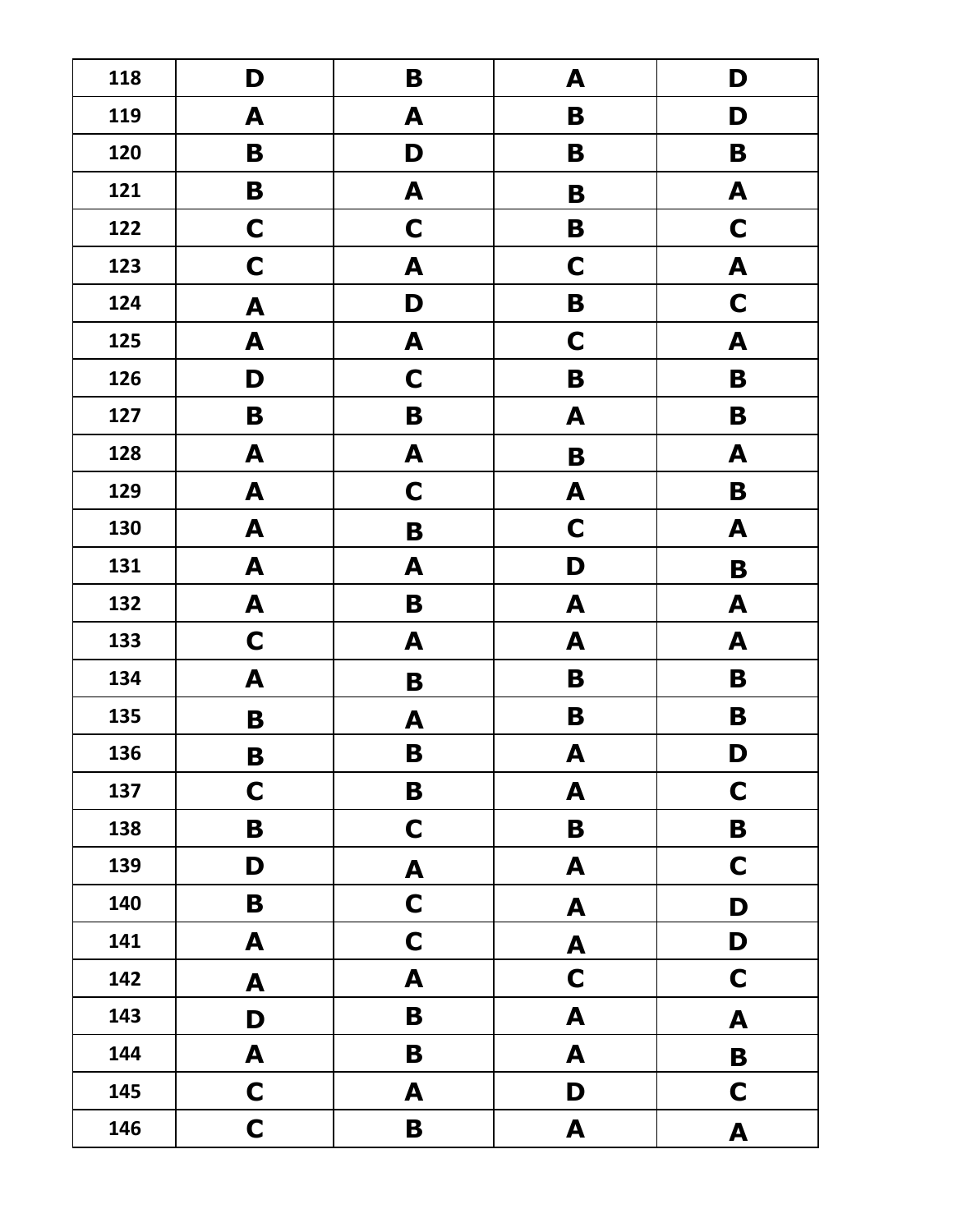| 147     | A                | A                             | D                         | A                |
|---------|------------------|-------------------------------|---------------------------|------------------|
| 148     | B                | D                             | B                         | A                |
| 149     | B                | D                             | $\mathbf C$               | A                |
| 150     | B                | A                             | $\mathbf C$               | B                |
|         |                  | <b>CATEGORY III</b>           |                           |                  |
|         |                  | <b>CODE NO: 312 (KANNADA)</b> |                           |                  |
| Qn. No. | <b>SET-A</b>     | <b>SET-B</b>                  | <b>SET-C</b>              | <b>SET-D</b>     |
| 71      | D                | A                             | D                         | C                |
| 72      | C                | D                             | D                         | D                |
| 73      | D                | C                             | A                         | A                |
| 74      | A                | B                             | C                         | D                |
| 75      | A                | D                             | D                         | C                |
| 76      | D                | $\mathbf C$                   | D                         | D                |
| 77      | C                | A                             | C                         | C                |
| 78      | D                | C                             | D                         | D                |
| 79      | B                | D                             | D                         | C                |
| 80      | B                | B                             | B                         | A                |
| 81      | $\mathbf C$      | D                             | A                         | B                |
| 82      | B                | C                             | A                         | B                |
| 83      | $\mathbf C$      | $\mathbf C$                   | B                         | $\mathbf C$      |
| 84      | D                | $\boldsymbol{A}$              | D                         | A                |
| 85      | $\mathbf C$      | $\mathbf C$                   | $\mathbf B$               | $\mathbf C$      |
| 86      | $\boldsymbol{A}$ | $\boldsymbol{A}$              | $\mathbf C$               | D                |
| 87      | $\mathbf C$      | $\mathbf C$                   | $\mathbf C$               | $\mathbf{A}$     |
| 88      | D                | $\mathbf C$                   | $\mathbf C$               | $\mathbf B$      |
| 89      | $\mathbf C$      | B                             | $\boldsymbol{\mathsf{A}}$ | $\mathbf B$      |
| 90      | $\mathbf B$      | B                             | B                         | $\boldsymbol{A}$ |
| 91      | $\mathbf C$      | B                             | D                         | D                |
| 92      | D                | B                             | $\mathbf B$               | $\mathbf B$      |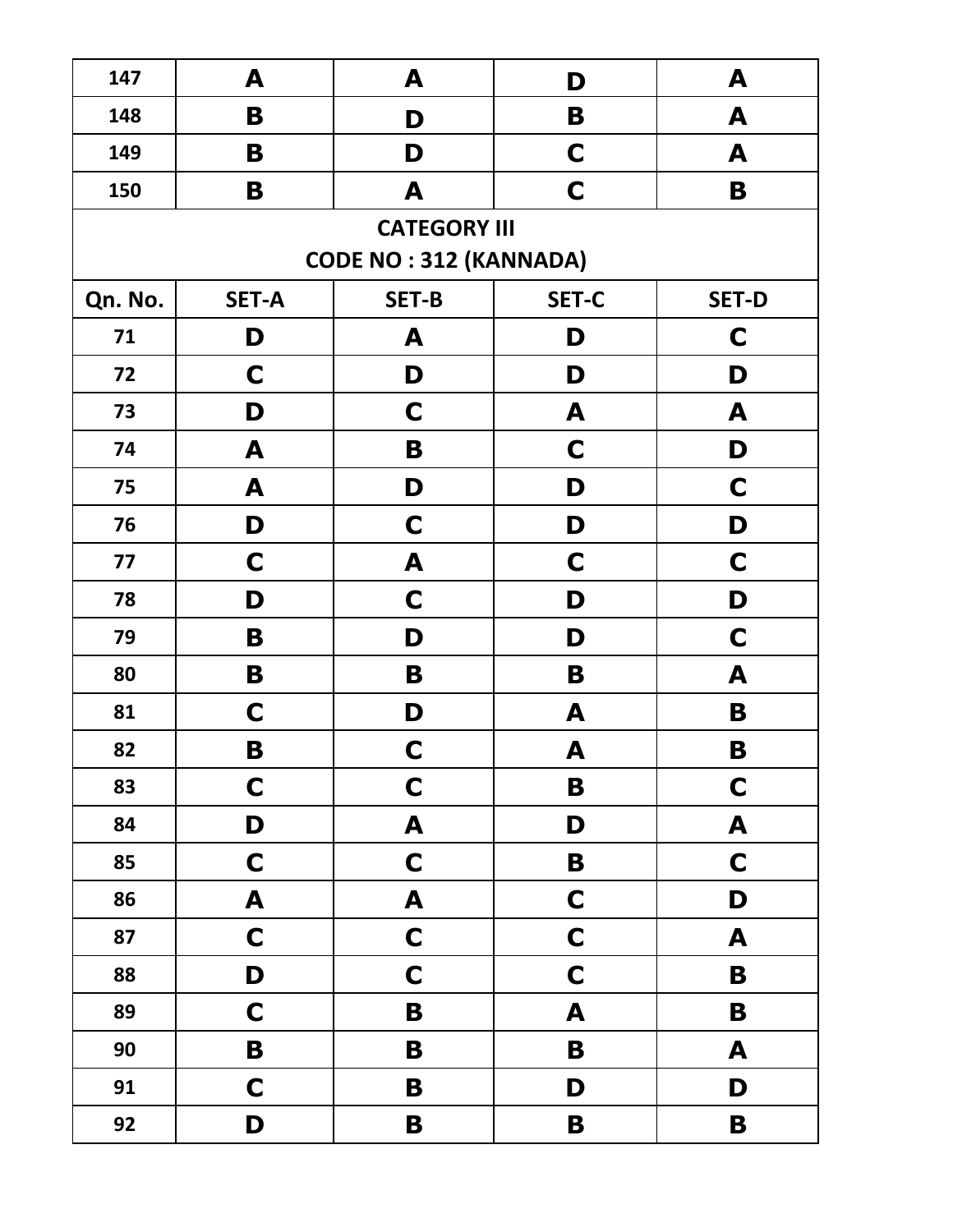| 93  | D           | $\mathbf C$ | $\mathbf C$ | D                |
|-----|-------------|-------------|-------------|------------------|
| 94  | B           | A           | $\mathbf C$ | A                |
| 95  | B           | A           | $\mathbf C$ | A                |
| 96  | D           | D           | B           | $\mathbf B$      |
| 97  | A           | B           | $\mathbf C$ | B                |
| 98  | $\mathbf C$ | D           | $\mathbf C$ | D                |
| 99  | $\mathbf B$ | B           | D           | D                |
| 100 | $\mathbf B$ | D           | B           | $\mathbf C$      |
| 101 | A           | B           | A           | D                |
| 102 | $\mathbf C$ | $\mathbf C$ | A           | $\mathbf C$      |
| 103 | $\mathbf B$ | D           | B           | $\mathbf C$      |
| 104 | A           | D           | B           | $\blacktriangle$ |
| 105 | D           | B           | $\mathbf C$ | A                |
| 106 | $\mathbf C$ | A           | $\mathbf C$ | D                |
| 107 | B           | A           | D           | B                |
| 108 | B           | B           | D           | D                |
| 109 | $\mathbf C$ | $\mathbf C$ | $\mathbf C$ | B                |
| 110 | $\mathbf C$ | $\mathbf C$ | $\mathbf C$ | $\mathbf C$      |
| 111 | A           | A           | A           | $\mathbf C$      |
| 112 | A           | B           | $\mathbf B$ | $\mathbf B$      |
| 113 | A           | $\mathbf C$ | B           | $\mathbf C$      |
| 114 | D           | $\mathbf C$ | A           | $\mathbf{A}$     |
| 115 | $\mathbf B$ | D           | $\mathbf B$ | $\mathbf C$      |
| 116 | $\mathbf B$ | D           | D           | $\mathbf C$      |
| 117 | D           | D           | A           | $\mathbf C$      |
| 118 | A           | $\mathbf C$ | $\mathbf C$ | $\mathbf B$      |
| 119 | $\mathbf C$ | A           | A           | $\mathbf B$      |
| 120 | $\mathbf C$ | $\mathbf B$ | $\mathbf B$ | $\mathbf B$      |
| 121 | $\mathbf C$ | D           | $\mathbf B$ | $\mathbf B$      |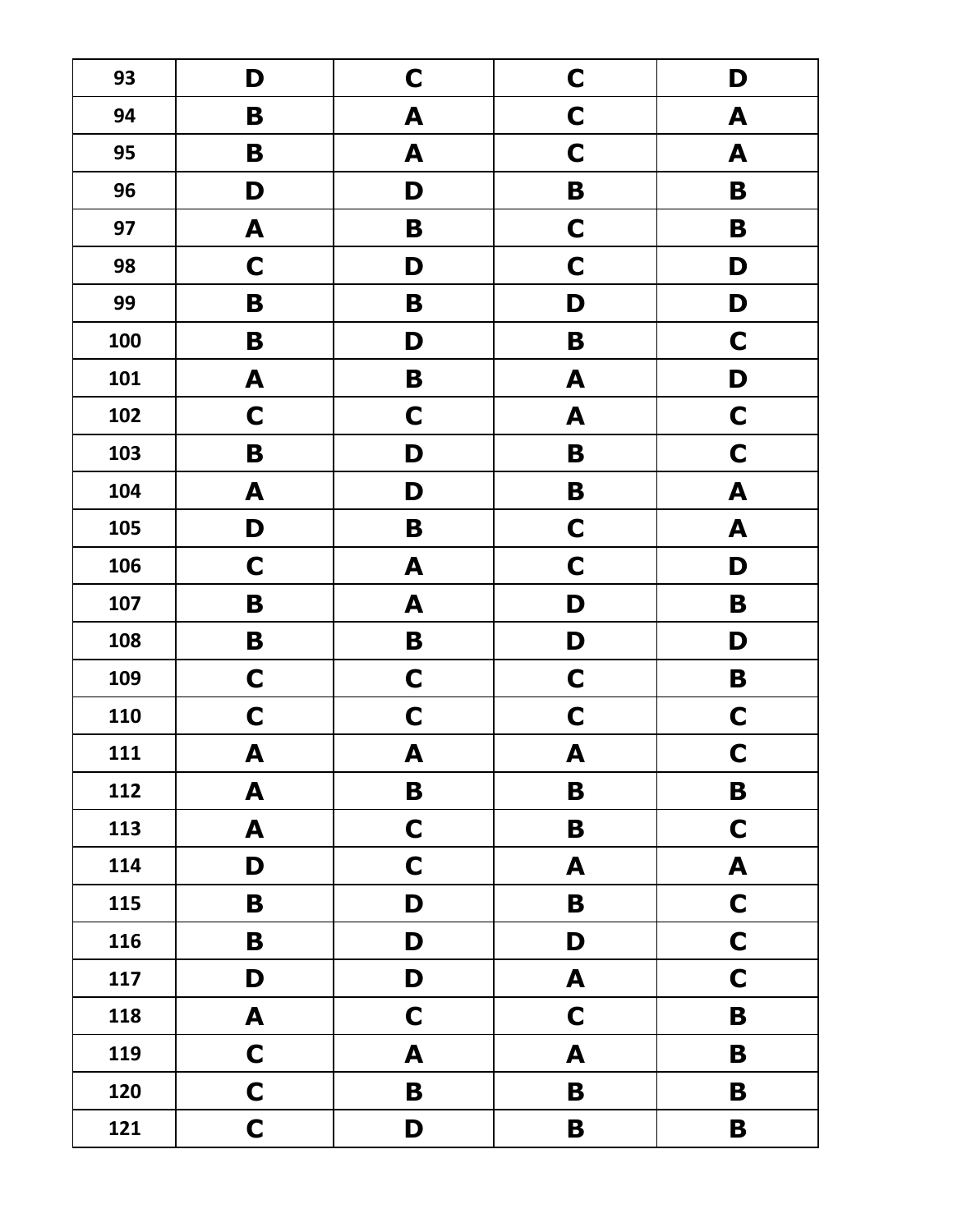| 122 | A                | A           | D                | B                  |
|-----|------------------|-------------|------------------|--------------------|
| 123 | $\mathbf C$      | B           | $\mathbf C$      | C                  |
| 124 | $\mathbf C$      | A           | D                | C                  |
| 125 | $\blacktriangle$ | $\mathbf C$ | $\mathbf C$      | D                  |
| 126 | $\mathbf C$      | D           | $\boldsymbol{A}$ | B                  |
| 127 | A                | A           | $\mathbf C$      | B                  |
| 128 | $\mathbf B$      | A           | $\blacktriangle$ | D                  |
| 129 | B                | $\mathbf C$ | $\blacktriangle$ | A                  |
| 130 | B                | B           | $\mathbf C$      | $\mathbf B$        |
| 131 | D                | D           | B                | $\mathbf C$        |
| 132 | A                | D           | B                | B                  |
| 133 | $\mathbf C$      | A           | D                | A                  |
| 134 | $\mathbf C$      | B           | B                | A                  |
| 135 | D                | D           | $\mathbf C$      | D                  |
| 136 | B                | $\mathbf C$ | B                | D                  |
| 137 | B                | B           | A                | B                  |
| 138 | A                | A           | D                | B                  |
| 139 | B                | B           | A                | $\mathbf C$        |
| 140 | $\mathbf C$      | $\mathbf C$ | B                | A                  |
| 141 | D                | B           | A                | $\pmb{\mathsf{A}}$ |
| 142 | A                | $\mathbf C$ | $\mathbf C$      | $\mathbf C$        |
| 143 | D                | A           | A                | $\blacktriangle$   |
| 144 | A                | $\mathbf C$ | D                | D                  |
| 145 | $\mathbf C$      | $\mathbf C$ | $\mathbf C$      | $\mathbf C$        |
| 146 | D                | $\mathbf B$ | $\mathbf B$      | $\blacktriangle$   |
| 147 | $\mathbf B$      | D           | $\mathbf B$      | $\mathbf B$        |
| 148 | D                | B           | $\mathbf C$      | $\mathbf C$        |
| 149 | $\mathbf B$      | $\mathbf C$ | $\mathbf B$      | D                  |
| 150 | $\mathbf B$      | $\mathbf B$ | D                | $\mathbf C$        |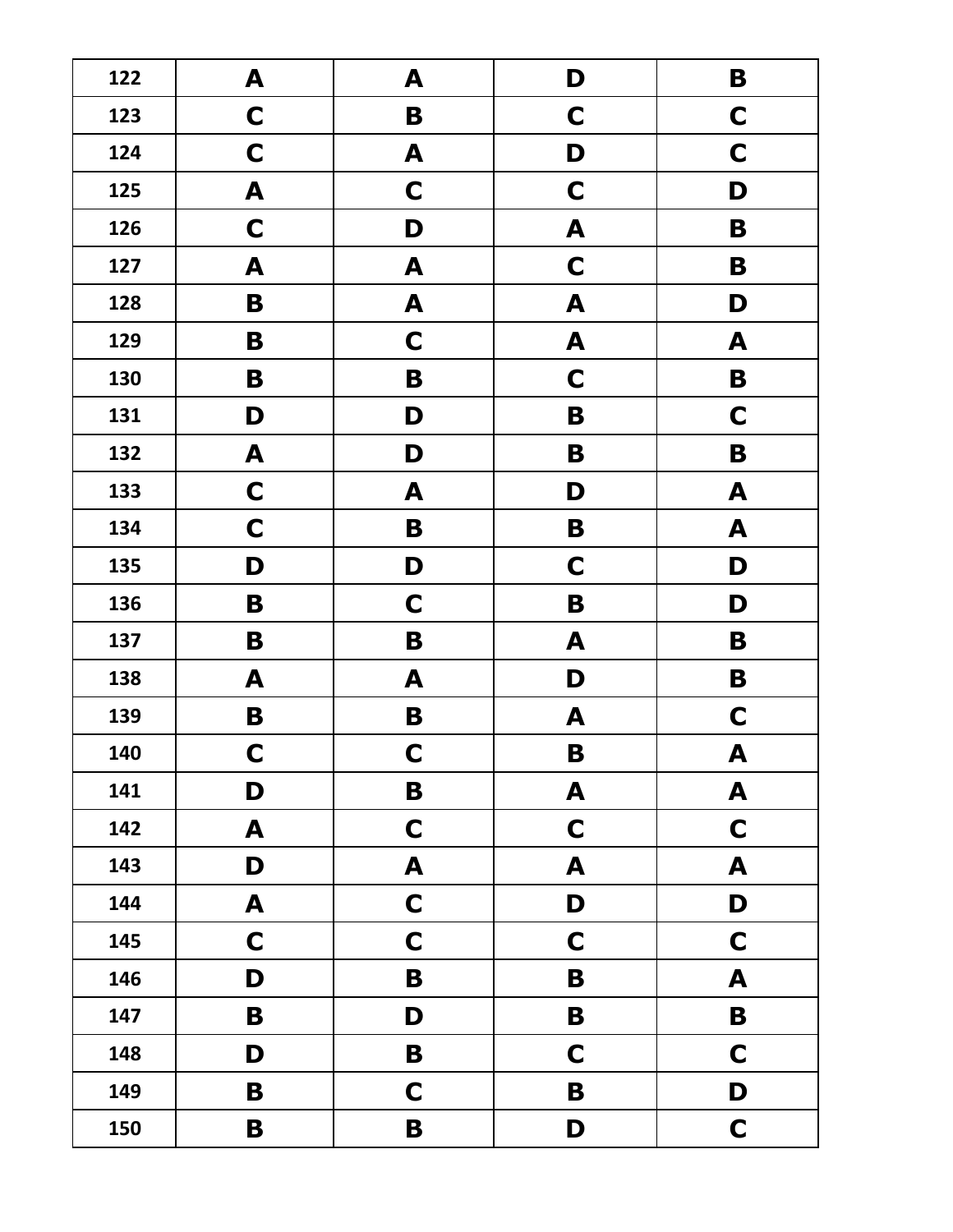|         | <b>CATEGORY III</b>                |              |             |                  |  |
|---------|------------------------------------|--------------|-------------|------------------|--|
|         | <b>CODE NO: 313 SOCIAL SCIENCE</b> |              |             |                  |  |
| Qn. No. | <b>SET-A</b>                       | <b>SET-B</b> | SET-C       | <b>SET-D</b>     |  |
| 71      | B                                  | B            | B           | B                |  |
| 72      | A                                  | $\mathbf C$  | D           | B                |  |
| 73      | B                                  | $\mathbf C$  | $\mathbf C$ | A                |  |
| 74      | C                                  | D            | A           | B                |  |
| 75      | C                                  | A            | B           | C                |  |
| 76      | B                                  | A            | $\mathbf C$ | A                |  |
| 77      | B                                  | D            | B           | B                |  |
| 78      | B                                  | $\mathbf C$  | $\mathbf C$ | C                |  |
| 79      | A                                  | A            | B           | A                |  |
| 80      | C                                  | $\mathbf C$  | B           | D                |  |
| 81      | D                                  | A            | A           | B                |  |
| 82      | C                                  | B            | A           | D                |  |
| 83      | A                                  | B            | A           | C                |  |
| 84      | D                                  | B            | D           | A                |  |
| 85      | A                                  | B            | $\mathbf C$ | C                |  |
| 86      | $\mathbf C$                        | C            | $\mathbf C$ | B                |  |
| 87      | D                                  | D            | B           | B                |  |
| 88      | $\mathbf B$                        | B            | D           | $\mathbf C$      |  |
| 89      | D                                  | B            | $\mathbf B$ | $\mathbf C$      |  |
| 90      | $\mathbf B$                        | A            | $\mathbf B$ | $\mathbf B$      |  |
| 91      | $\mathbf B$                        | B            | B           | $\boldsymbol{A}$ |  |
| 92      | A                                  | B            | B           | $\mathbf C$      |  |
| 93      | B                                  | $\mathbf C$  | D           | $\mathbf B$      |  |
| 94      | $\mathbf B$                        | $\mathbf C$  | B           | B                |  |
| 95      | B                                  | D            | B           | B                |  |
| 96      | $\mathbf B$                        | $\mathbf C$  | B           | $\mathbf C$      |  |
| 97      | B                                  | B            | $\mathbf C$ | $\mathbf B$      |  |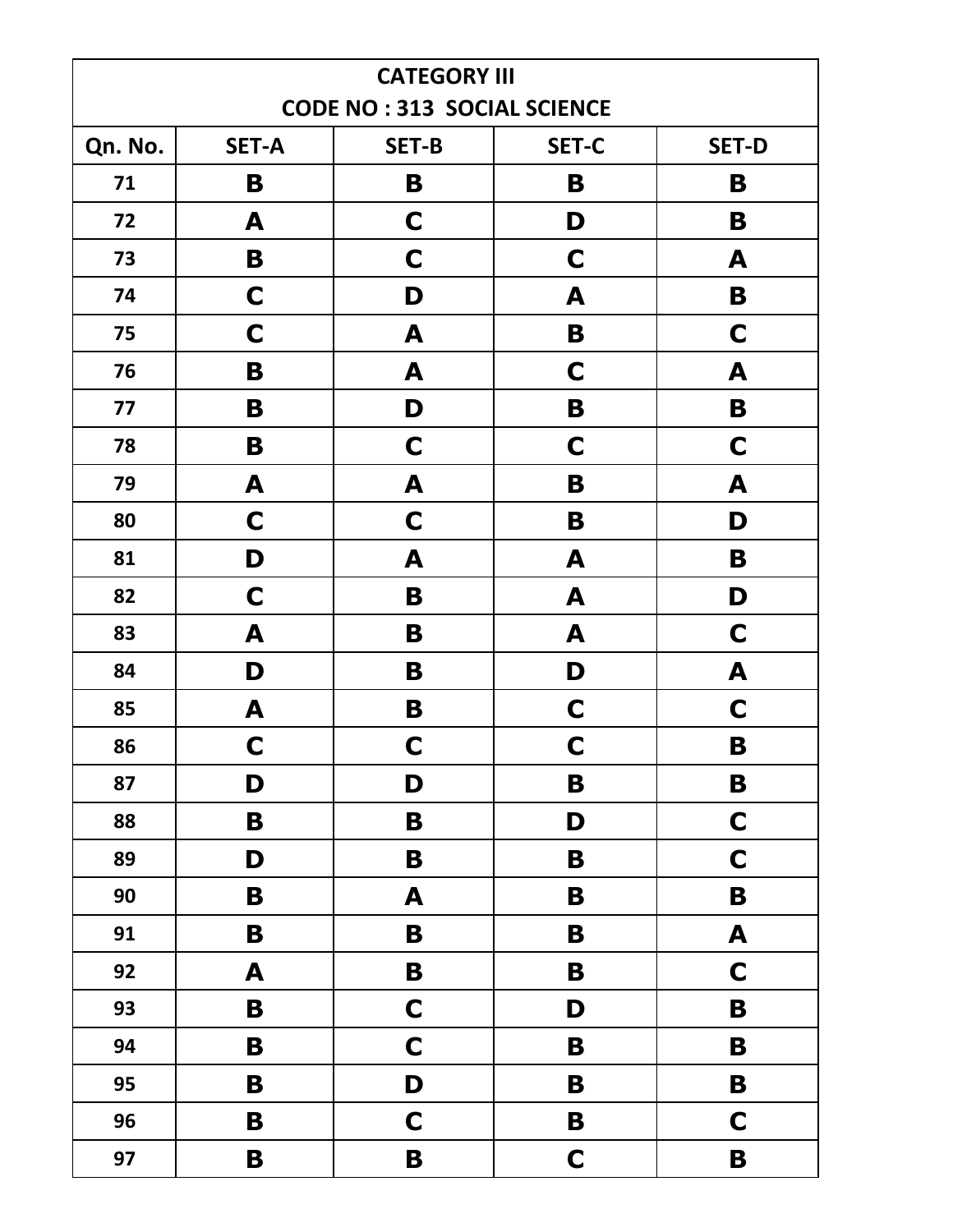| 98  | $\mathbf C$      | B                | $\mathbf C$      | D                |
|-----|------------------|------------------|------------------|------------------|
| 99  | $\mathbf C$      | B                | A                | D                |
| 100 | $\mathbf C$      | B                | $\mathbf C$      | B                |
| 101 | D                | B                | B                | A                |
| 102 | B                | D                | A                | D                |
| 103 | B                | D                | $\mathbf C$      | B                |
| 104 | $\mathbf C$      | $\mathbf C$      | A                | A                |
| 105 | D                | $\mathbf C$      | $\mathbf B$      | D                |
| 106 | A                | B                | A                | $\mathbf C$      |
| 107 | $\mathbf B$      | B                | D                | B                |
| 108 | A                | A                | B                | $\mathbf C$      |
| 109 | $\blacktriangle$ | A                | D                | $\mathbf B$      |
| 110 | $\mathbf C$      | A                | $\mathbf C$      | A                |
| 111 | $\mathbf C$      | D                | D                | D                |
| 112 | D                | A                | $\mathbf C$      | D                |
| 113 | D                | $\mathbf C$      | D                | $\mathbf C$      |
| 114 | $\mathbf C$      | B                | D                | A                |
| 115 | D                | $\mathbf C$      | D                | B                |
| 116 | D                | D                | B                | D                |
| 117 | A                | D                | B                | $\mathbf C$      |
| 118 | $\mathbf B$      | B                | $\mathbf C$      | $\mathbf B$      |
| 119 | $\mathbf B$      | $\mathbf C$      | $\mathbf C$      | D                |
| 120 | $\mathbf C$      | D                | $\boldsymbol{A}$ | $\mathbf C$      |
| 121 | $\mathbf C$      | D                | $\mathbf B$      | $\mathbf C$      |
| 122 | A                | A                | D                | $\mathbf{A}$     |
| 123 | $\mathbf B$      | A                | $\mathbf C$      | $\blacktriangle$ |
| 124 | A                | $\mathbf C$      | D                | $\mathbf B$      |
| 125 | $\mathbf C$      | $\boldsymbol{A}$ | B                | $\blacktriangle$ |
| 126 | D                | D                | D                | $\mathbf B$      |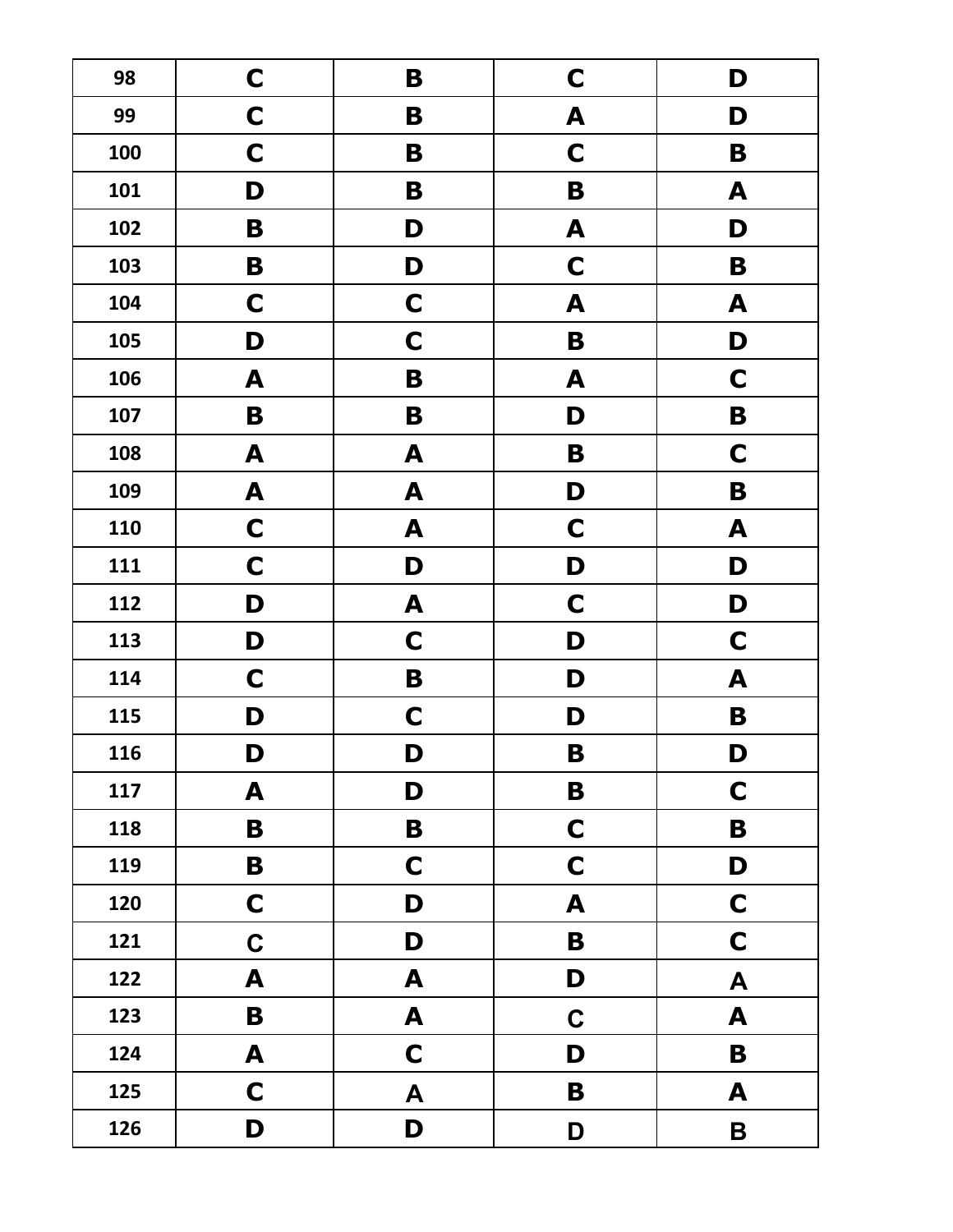| 127     | D                                    | B            | $\mathbf C$  | $\mathbf C$  |  |
|---------|--------------------------------------|--------------|--------------|--------------|--|
| 128     | D                                    | A            | $\mathbf C$  | D            |  |
| 129     | $\mathbf C$                          | A            | C            | B            |  |
| 130     | B                                    | D            | B            | A            |  |
| 131     | A                                    | $\mathbf C$  | B            | $\mathbf{A}$ |  |
| 132     | A                                    | $\mathbf B$  | $\mathbf C$  | $\mathbf C$  |  |
| 133     | $\mathbf B$                          | D            | B            | D            |  |
| 134     | $\mathbf B$                          | C            | B            | B            |  |
| 135     | $\mathbf C$                          | A            | B            | D            |  |
| 136     | $\mathbf C$                          | $\mathbf C$  | A            | B            |  |
| 137     | $\mathbf B$                          | $\mathbf C$  | B            | D            |  |
| 138     | D                                    | $\mathbf B$  | D            | A            |  |
| 139     | A                                    | B            | D            | D            |  |
| 140     | $\mathbf C$                          | B            | D            | B            |  |
| 141     | $\mathbf C$                          | D            | B            | B            |  |
| 142     | $\mathbf B$                          | B            | $\mathbf C$  | $\mathbf C$  |  |
| 143     | $\mathbf C$                          | $\mathbf C$  | A            | $\mathbf C$  |  |
| 144     | A                                    | B            | A            | D            |  |
| 145     | $\mathsf B$                          | $\mathbf C$  | A            | B            |  |
| 146     | D                                    | C            | A            | $\mathbf C$  |  |
| 147     | B                                    | B            | C            | B            |  |
| 148     | D                                    | D            | D            | C            |  |
| 149     | B                                    | B            | $\mathsf{C}$ | D            |  |
| 150     | D                                    | D            | A            | C            |  |
|         | <b>CATEGORY III</b>                  |              |              |              |  |
|         | <b>CODE NO: 314 PHYSICAL SCIENCE</b> |              |              |              |  |
| Qn. No. | <b>SET-A</b>                         | <b>SET-B</b> | SET-C        | <b>SET-D</b> |  |
| 71      | B                                    | D            | C            | C            |  |
| 72      | B                                    | A            | $\mathbf C$  | $\mathbf C$  |  |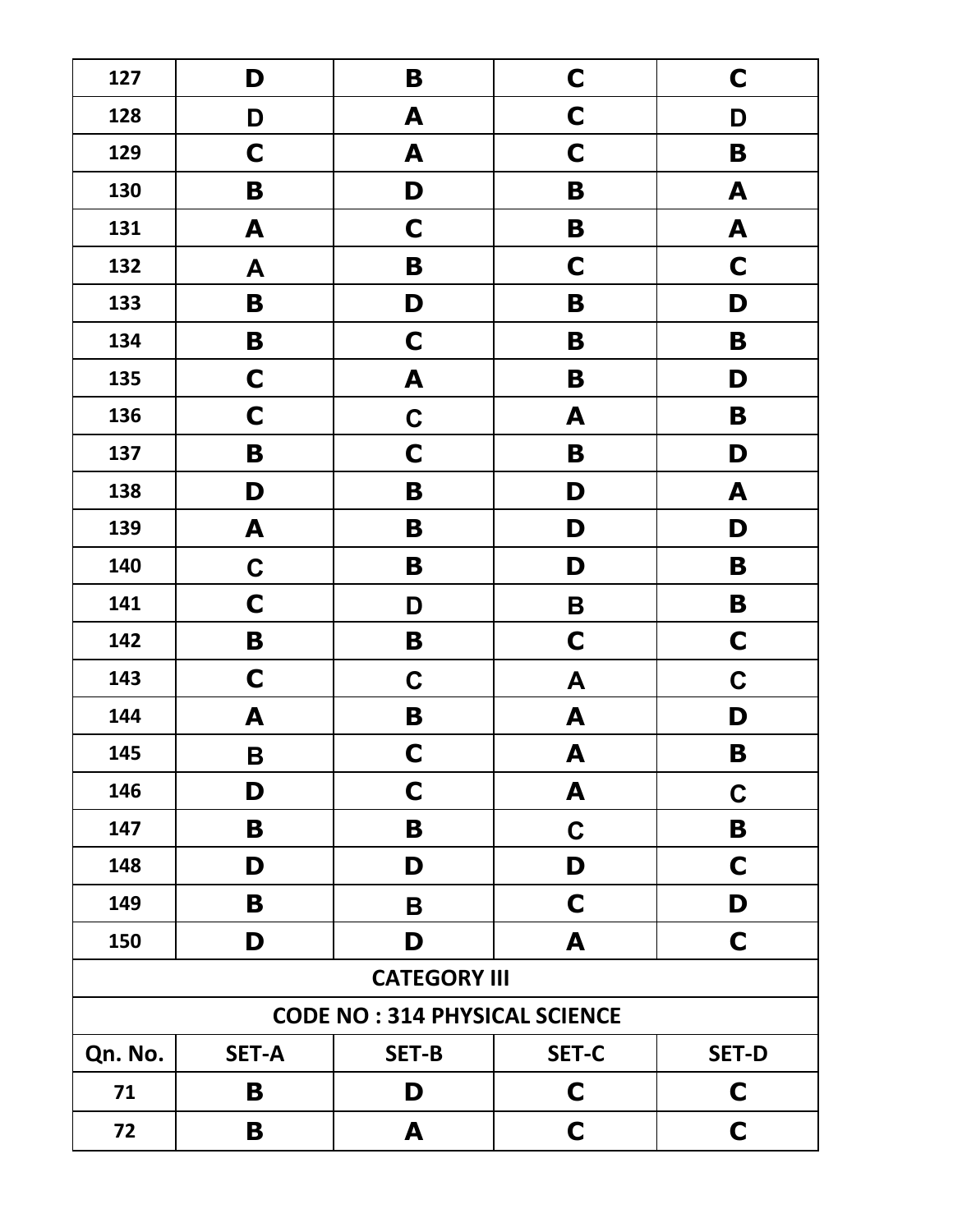| 73  | D                | $\mathbf C$      | A                | $\mathbf B$      |
|-----|------------------|------------------|------------------|------------------|
| 74  | $\mathbf B$      | $\blacktriangle$ | D                | $\mathbf C$      |
| 75  | $\mathbf C$      | $\mathbf C$      | $\mathbf C$      | B                |
| 76  | $\mathbf C$      | D                | $\boldsymbol{A}$ | D                |
| 77  | $\mathbf B$      | $\mathbf C$      | $\mathbf C$      | D                |
| 78  | $\mathbf C$      | B                | $\mathbf C$      | $\boldsymbol{A}$ |
| 79  | $\mathbf C$      | B                | $\blacktriangle$ | $\mathbf B$      |
| 80  | $\mathbf C$      | D                | $\mathbf C$      | $\blacktriangle$ |
| 81  | $\mathbf B$      | $\boldsymbol{A}$ | $\mathbf B$      | $\mathbf C$      |
| 82  | A                | $\mathbf C$      | B                | $\mathbf C$      |
| 83  | $\boldsymbol{A}$ | $\boldsymbol{A}$ | $\mathbf B$      | $\mathbf C$      |
| 84  | $\mathbf C$      | $\boldsymbol{A}$ | $\mathbf C$      | $\mathbf B$      |
| 85  | A                | $\mathbf C$      | $\mathbf B$      | $\mathbf C$      |
| 86  | $\mathbf B$      | $\mathbf B$      | $\mathbf C$      | $\mathbf C$      |
| 87  | A                | B                | A                | $\boldsymbol{A}$ |
| 88  | A                | $\mathbf C$      | D                | B                |
| 89  | $\mathbf C$      | $\mathbf C$      | D                | D                |
| 90  | D                | D                | D                | A                |
| 91  | $\mathbf C$      | B                | $\mathbf C$      | B                |
| 92  | D                | B                | $\mathbf B$      | A                |
| 93  | $\boldsymbol{A}$ | $\mathbf C$      | B                | $\mathbf C$      |
| 94  | D                | $\blacktriangle$ | $\boldsymbol{A}$ | D                |
| 95  | $\mathbf C$      | $\mathbf C$      | $\boldsymbol{A}$ | $\boldsymbol{A}$ |
| 96  | D                | D                | D                | D                |
| 97  | D                | $\mathbf B$      | D                | A                |
| 98  | D                | $\mathbf C$      | $\mathbf C$      | B                |
| 99  | A                | D                | $\mathbf B$      | D                |
| 100 | D                | D                | D                | $\mathbf C$      |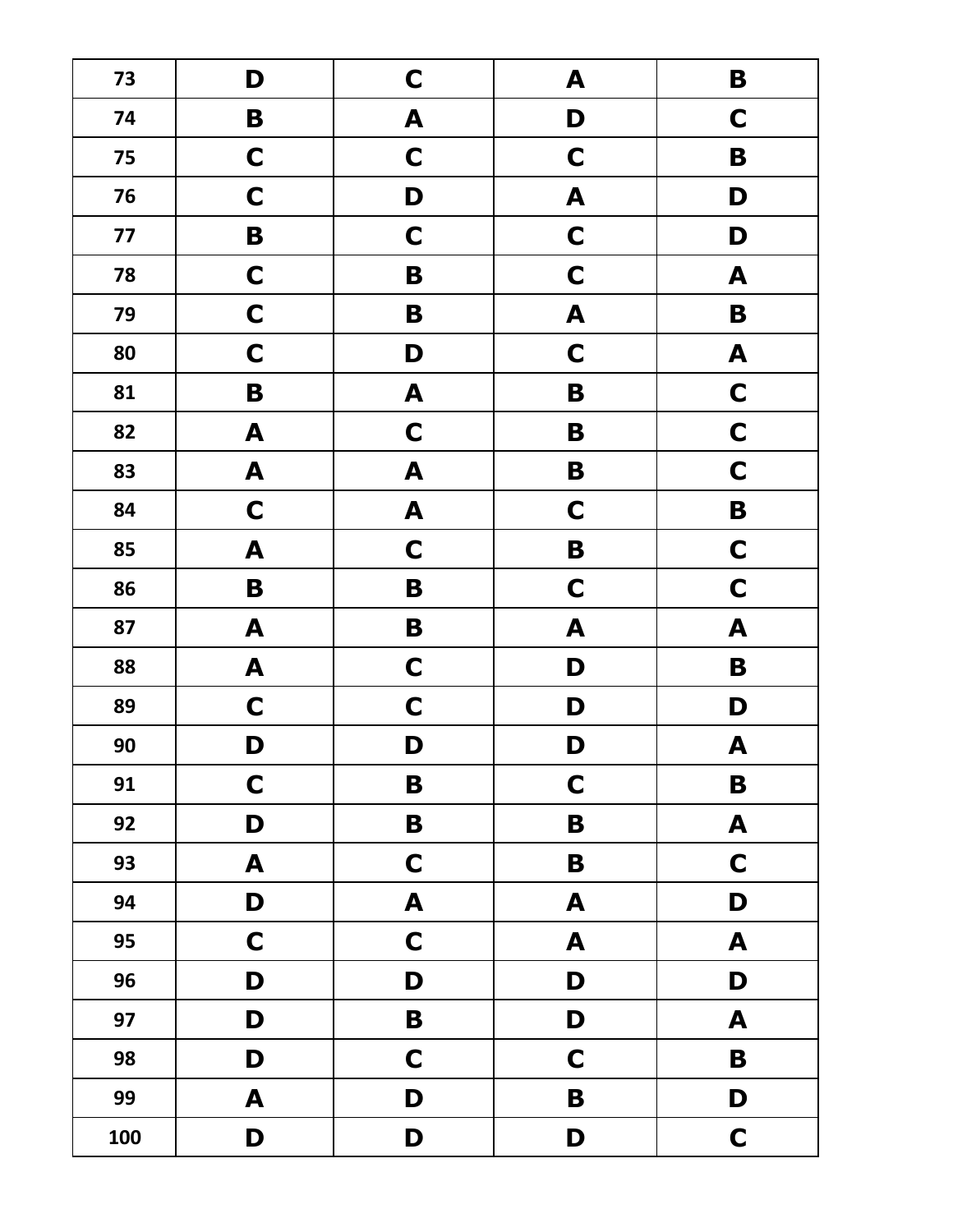| 101 | $\mathbf C$ | D                | D                | A                |
|-----|-------------|------------------|------------------|------------------|
| 102 | A           | B                | A                | $\blacktriangle$ |
| 103 | $\mathbf C$ | $\mathbf C$      | $\mathbf C$      | $\mathbf C$      |
| 104 | $\mathbf C$ | D                | A                | D                |
| 105 | D           | A                | D                | D                |
| 106 | $\mathbf C$ | B                | $\mathbf C$      | D                |
| 107 | A           | A                | D                | B                |
| 108 | D           | B                | B                | D                |
| 109 | $\mathbf B$ | D                | D                | A                |
| 110 | A           | $\mathbf C$      | D                | D                |
| 111 | D           | D                | $\mathbf C$      | B                |
| 112 | D           | A                | $\mathbf B$      | B                |
| 113 | $\mathbf B$ | $\mathbf C$      | D                | $\mathbf C$      |
| 114 | B           | $\mathbf C$      | D                | $\blacktriangle$ |
| 115 | A           | $\blacktriangle$ | B                | D                |
| 116 | D           | A                | A                | D                |
| 117 | B           | D                | A                | D                |
| 118 | B           | D                | $\mathbf B$      | $\mathbf C$      |
| 119 | $\mathbf C$ | $\mathbf B$      | A                | $\mathbf C$      |
| 120 | D           | D                | $\mathbf C$      | $\mathbf B$      |
| 121 | A           | D                | A                | D                |
| 122 | D           | A                | $\mathbf C$      | $\mathbf C$      |
| 123 | A           | B                | $\blacktriangle$ | A                |
| 124 | A           | D                | A                | D                |
| 125 | C           | A                | A                | $\mathbf C$      |
| 126 | B           | $\mathbf C$      | $\mathbf C$      | A                |
| 127 | A           | A                | D                | A                |
| 128 | B           | A                | $\mathbf C$      | A                |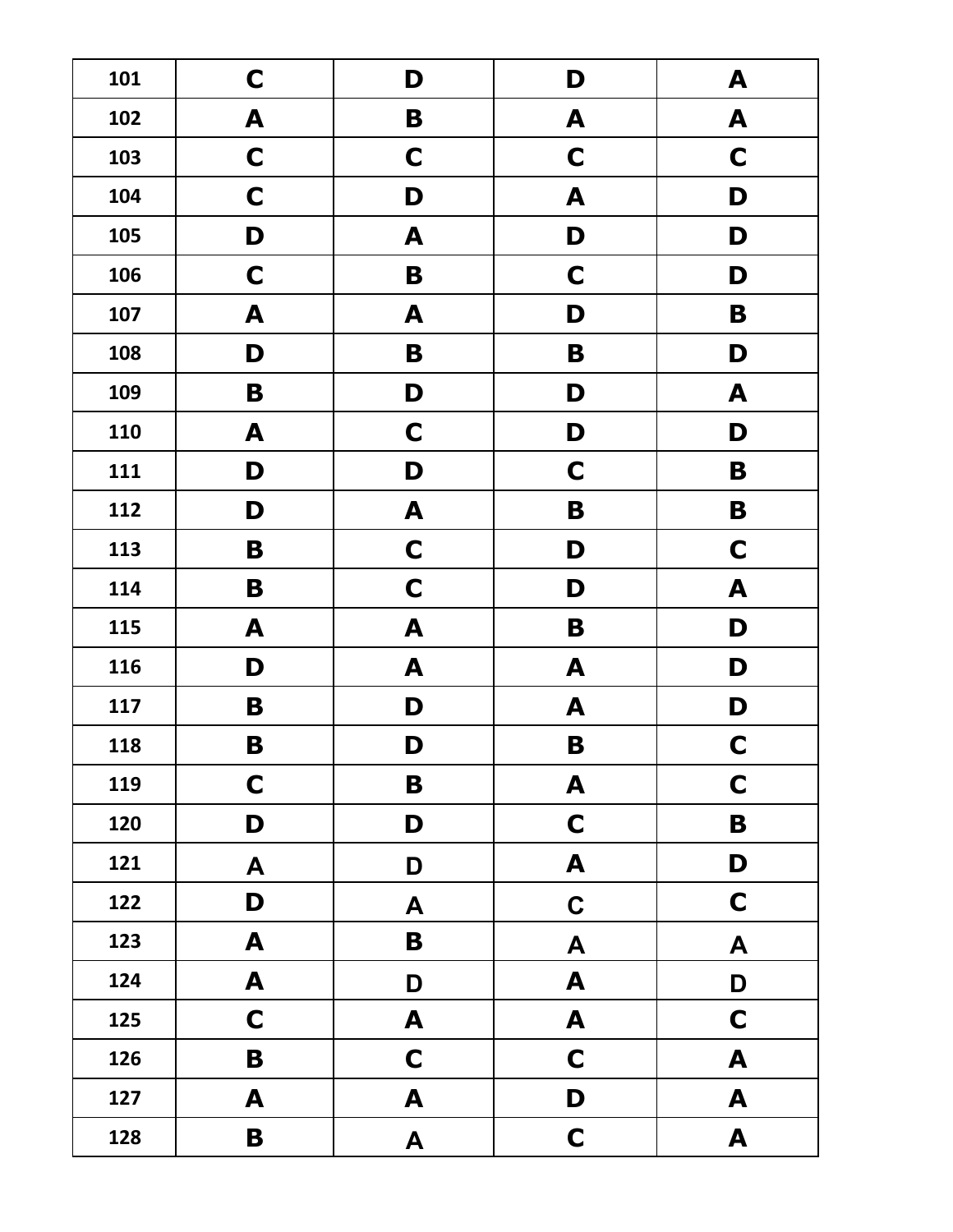| 129                                   | A                | $\mathbf B$  | B            | A                |  |
|---------------------------------------|------------------|--------------|--------------|------------------|--|
| 130                                   | $\mathbf B$      | $\mathbf C$  | D            | D                |  |
| 131                                   | D                | B            | A            | B                |  |
| 132                                   | $\mathbf B$      | D            | $\mathbf C$  | D                |  |
| 133                                   | D                | A            | A            | $\mathbf C$      |  |
| 134                                   | D                | D            | $\mathbf B$  | $\mathbf C$      |  |
| 135                                   | $\mathbf C$      | A            | $\mathbf C$  | D                |  |
| 136                                   | A                | B            | D            | $\boldsymbol{A}$ |  |
| 137                                   | D                | D            | A            | $\blacktriangle$ |  |
| 138                                   | A                | A            | B            | $\mathbf C$      |  |
| 139                                   | $\mathbf C$      | $\mathbf C$  | D            | A                |  |
| 140                                   | $\blacktriangle$ | D            | $\mathbf C$  | B                |  |
| 141                                   | D                | B            | D            | D                |  |
| 142                                   | D                | $\mathbf C$  | $\mathbf C$  | B                |  |
| 143                                   | $\mathbf C$      | A            | D            | B                |  |
| 144                                   | $\mathbf C$      | D            | D            | $\mathbf C$      |  |
| 145                                   | $\mathbf C$      | B            | D            | D                |  |
| 146                                   | $\mathbf B$      | D            | B            | D                |  |
| 147                                   | B                | $\mathbf C$  | B            | A                |  |
| 148                                   | D                | A            | B            | C                |  |
| 149                                   | A                | C            | A            | B                |  |
| 150                                   | C                | C            | A            | B                |  |
| <b>CATEGORY III</b>                   |                  |              |              |                  |  |
| <b>CODE NO: 315 (NATURAL SCIENCE)</b> |                  |              |              |                  |  |
| Qn. No.                               | <b>SET-A</b>     | <b>SET-B</b> | <b>SET-C</b> | <b>SET-D</b>     |  |
| 71                                    | D                | A            | A            | A                |  |
| 72                                    | C                | C            | B            | C                |  |
| 73                                    | A                | D            | C            | D                |  |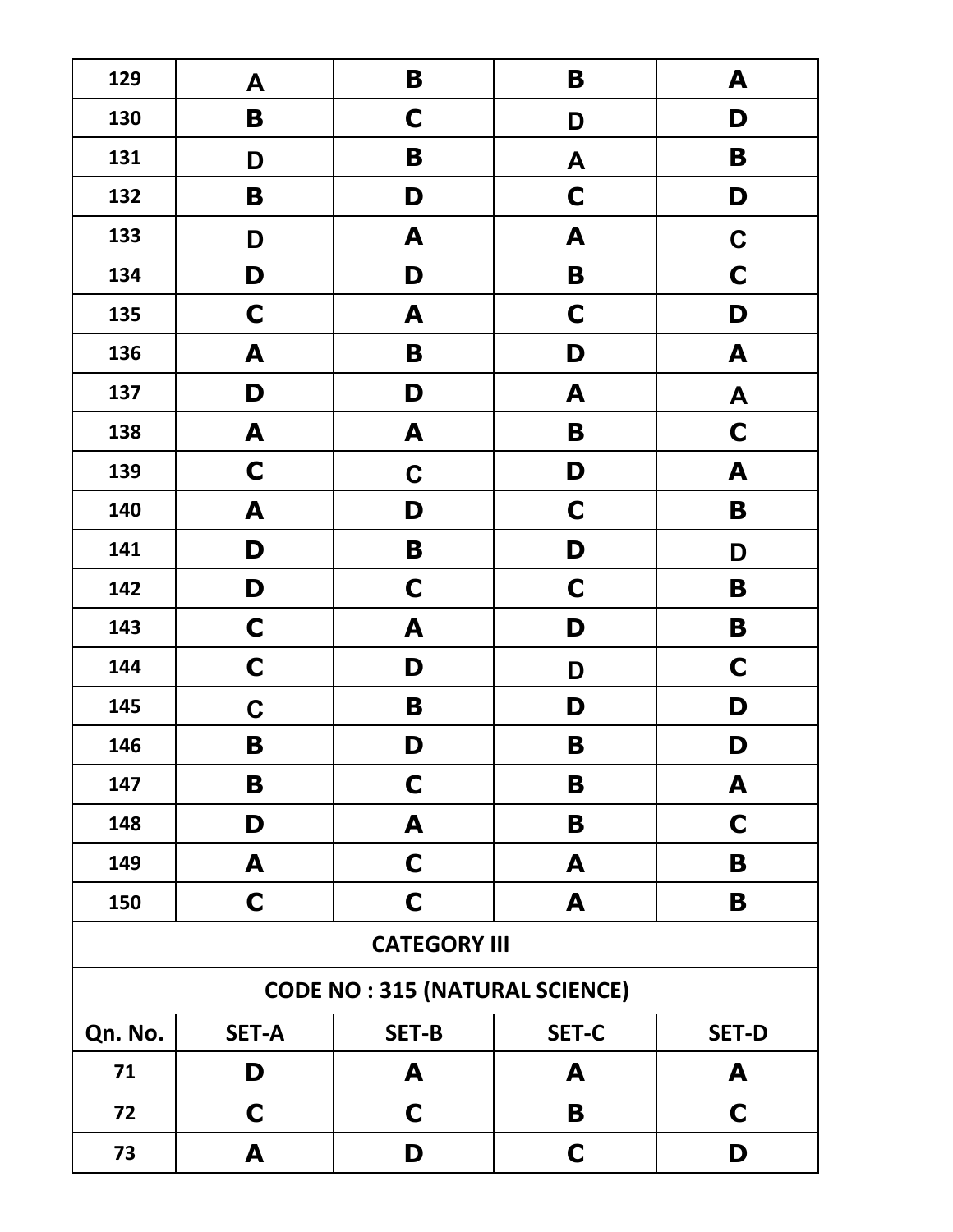| 74   | D                | D                | D                | $\mathbf C$      |
|------|------------------|------------------|------------------|------------------|
| 75   | A                | B                | B                | $\boldsymbol{A}$ |
| 76   | $\mathbf B$      | B                | $\mathbf C$      | $\mathbf B$      |
| $77$ | $\mathbf C$      | $\mathbf C$      | D                | B                |
| 78   | A                | $\mathbf B$      | $\mathbf C$      | $\mathbf B$      |
| 79   | $\mathbf B$      | D                | $\mathbf B$      | $\boldsymbol{A}$ |
| 80   | $\boldsymbol{A}$ | D                | B                | $\mathbf B$      |
| 81   | $\mathbf B$      | B                | A                | D                |
| 82   | $\mathbf C$      | B                | B                | $\boldsymbol{A}$ |
| 83   | D                | $\boldsymbol{A}$ | D                | $\mathbf{A}$     |
| 84   | A                | $\mathbf C$      | B                | $\mathbf C$      |
| 85   | $\boldsymbol{A}$ | $\boldsymbol{A}$ | $\mathbf C$      | D                |
| 86   | $\mathbf B$      | $\boldsymbol{A}$ | $\boldsymbol{A}$ | $\mathbf B$      |
| 87   | $\mathbf C$      | D                | $\mathbf C$      | $\boldsymbol{A}$ |
| 88   | B                | $\boldsymbol{A}$ | D                | $\mathbf C$      |
| 89   | B                | A                | D                | B                |
| 90   | $\mathbf C$      | D                | B                | A                |
| 91   | D                | B                | A                | B                |
| 92   | D                | A                | $\mathbf C$      | $\blacktriangle$ |
| 93   | A                | $\mathbf B$      | $\mathbf B$      | D                |
| 94   | $\mathbf B$      | $\mathbf C$      | D                | D                |
| 95   | D                | A                | B                | $\mathbf C$      |
| 96   | $\mathbf B$      | $\mathbf B$      | B                | $\mathbf C$      |
| 97   | D                | B                | D                | $\boldsymbol{A}$ |
| 98   | $\mathbf B$      | $\mathbf C$      | $\mathbf{A}$     | B                |
| 99   | $\mathbf B$      | D                | $\mathbf C$      | $\mathbf B$      |
| 100  | $\boldsymbol{A}$ | B                | D                | D                |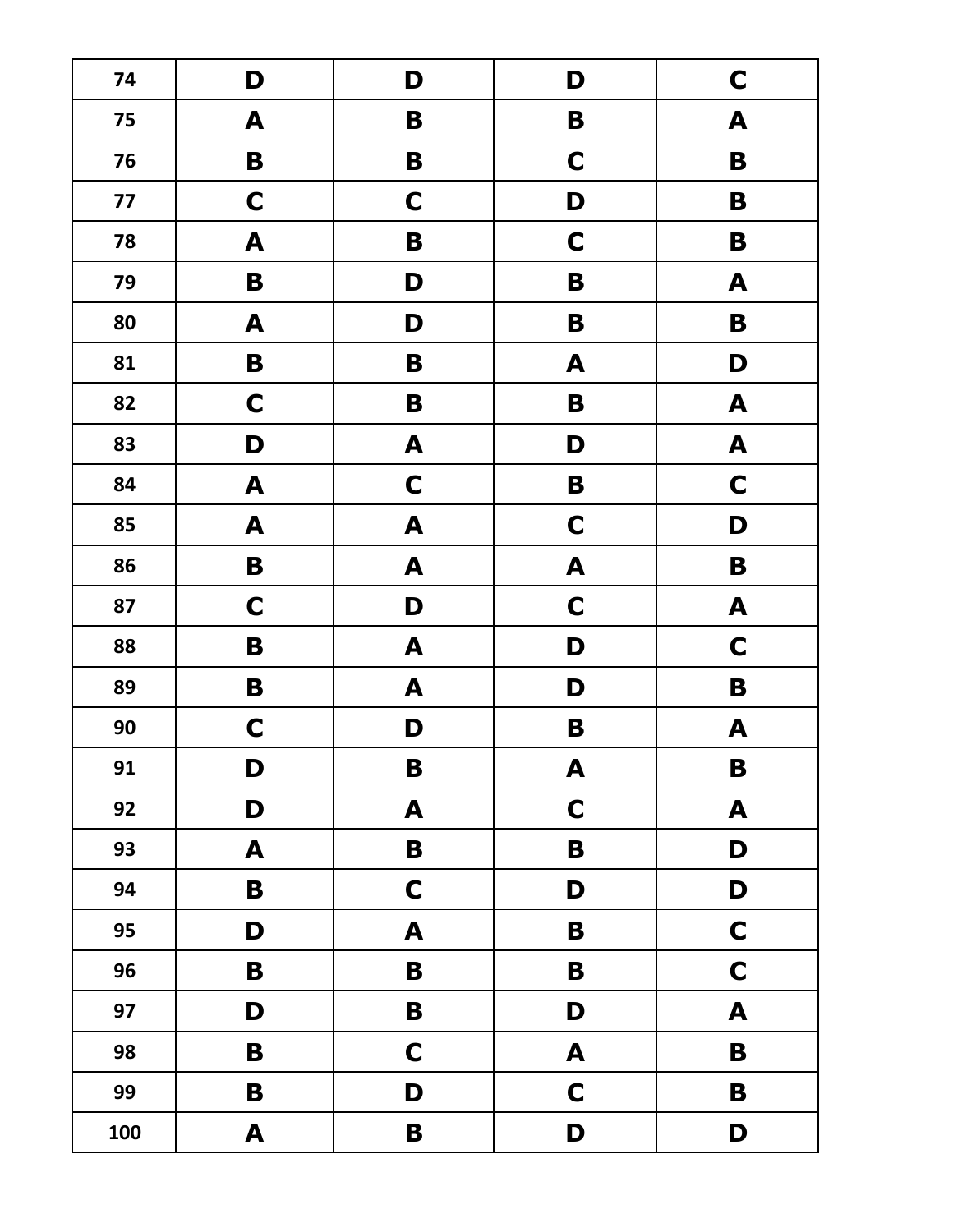| 101 | $\mathbf C$      | A                | $\mathbf B$      | A                         |
|-----|------------------|------------------|------------------|---------------------------|
| 102 | $\mathbf C$      | $\mathbf C$      | A                | D                         |
| 103 | $\mathbf C$      | A                | D                | D                         |
| 104 | D                | B                | $\mathbf C$      | $\mathbf C$               |
| 105 | $\mathbf B$      | $\mathbf C$      | $\boldsymbol{A}$ | B                         |
| 106 | D                | D                | A                | B                         |
| 107 | $\mathbf C$      | D                | D                | B                         |
| 108 | $\mathbf B$      | D                | $\mathbf C$      | $\mathbf B$               |
| 109 | $\mathbf C$      | $\mathbf C$      | $\blacktriangle$ | D                         |
| 110 | B                | B                | $\boldsymbol{A}$ | $\boldsymbol{\mathsf{A}}$ |
| 111 | D                | B                | $\mathbf C$      | $\mathbf C$               |
| 112 | $\mathbf B$      | $\mathbf C$      | $\mathbf B$      | D                         |
| 113 | D                | $\mathbf B$      | A                | D                         |
| 114 | $\mathbf C$      | $\mathbf C$      | D                | $\mathbf C$               |
| 115 | $\blacktriangle$ | $\blacktriangle$ | A                | $\mathbf C$               |
| 116 | A                | $\mathbf C$      | B                | $\mathbf C$               |
| 117 | $\mathbf C$      | D                | $\mathbf C$      | A                         |
| 118 | A                | $\mathbf C$      | B                | B                         |
| 119 | A                | A                | $\mathbf C$      | D                         |
| 120 | D                | D                | D                | $\mathbf C$               |
| 121 | A                | A                | $\mathbf C$      | A                         |
| 122 | A                | $\mathbf C$      | $\mathbf C$      | B                         |
| 123 | $\mathbf C$      | D                | $\mathbf C$      | $\mathbf B$               |
| 124 | $\boldsymbol{A}$ | A                | D                | D                         |
| 125 | B                | B                | A                | B                         |
| 126 | $\mathbf C$      | B                | $\mathbf B$      | $\mathbf C$               |
| 127 | D                | $\mathbf C$      | A                | D                         |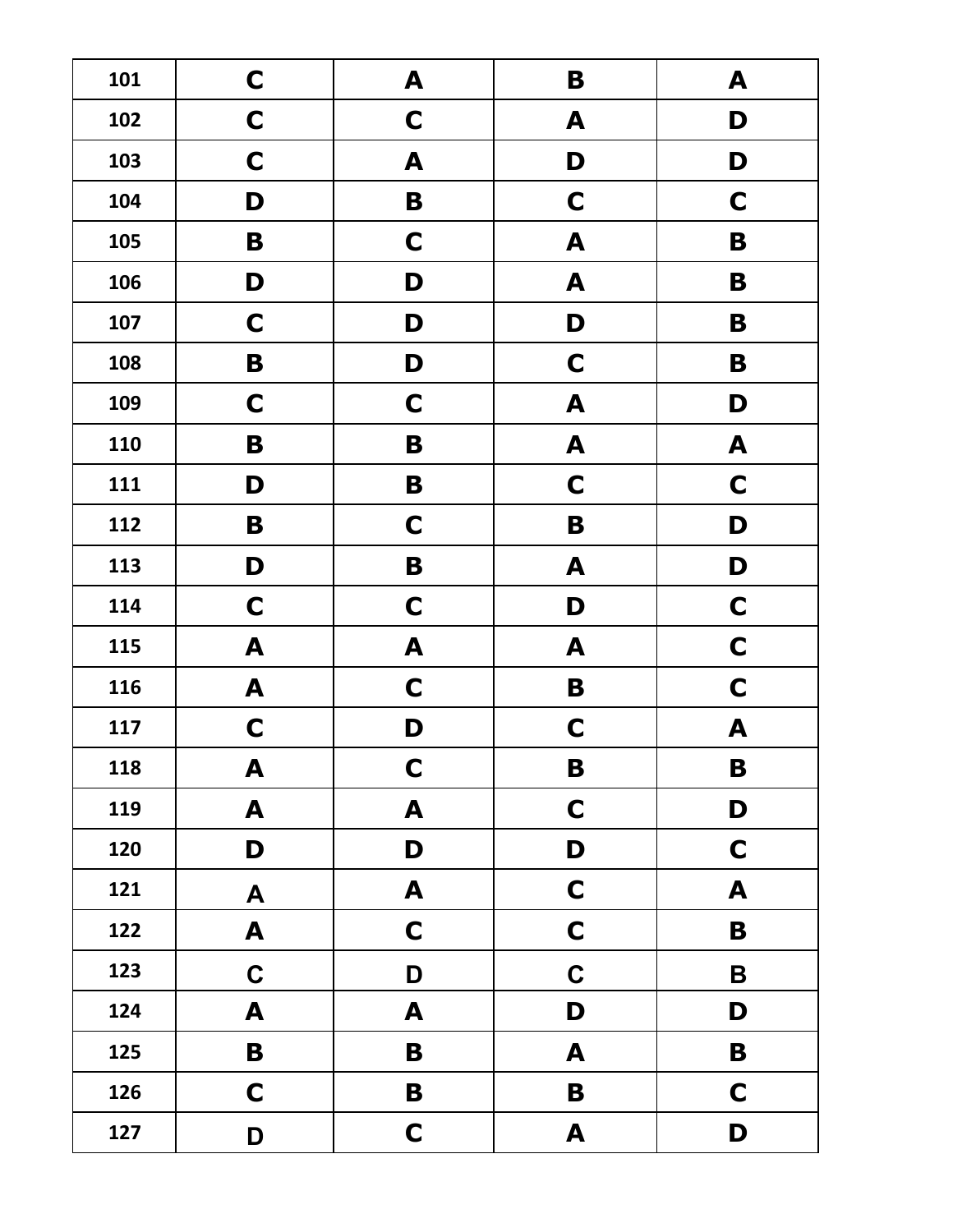| 128                               | $\mathbf C$      | B                | A            | D                |
|-----------------------------------|------------------|------------------|--------------|------------------|
| 129                               | D                | A                | $\mathbf C$  | A                |
| 130                               | A                | $\mathbf C$      | A            | D                |
| 131                               | $\mathbf B$      | B                | D            | $\boldsymbol{A}$ |
| 132                               | $\mathbf C$      | $\mathbf C$      | D            | $\mathbf C$      |
| 133                               | D                | A                | D            | $\blacktriangle$ |
| 134                               | A                | $\mathbf C$      | B            | $\mathbf C$      |
| 135                               | A                | B                | A            | $\mathbf C$      |
| 136                               | D                | D                | $\mathbf C$  | $\mathbf B$      |
| 137                               | B                | A                | $\mathsf B$  | A                |
| 138                               | B                | A                | $\mathbf C$  | $\mathbf C$      |
| 139                               | A                | $\boldsymbol{A}$ | $\mathbf C$  | A                |
| 140                               | A                | $\mathbf C$      | B            | D                |
| 141                               | $\mathbf B$      | A                | B            | D                |
| 142                               | $\mathbf C$      | B                | D            | A                |
| 143                               | D                | D                | D            | $\mathbf C$      |
| 144                               | $\boldsymbol{A}$ | D                | A            | $\mathbf C$      |
| 145                               | D                | D                | A            | B                |
| 146                               | C                | A                | B            | A                |
| 147                               | A                | D                | A            | A                |
| 148                               | B                | C                | A            | D                |
| 149                               | D                | A                | A            | A                |
| 150                               | C                | D                | D            | B                |
| <b>CATEGORY III</b>               |                  |                  |              |                  |
| <b>CODE NO: 316 (MATHEMATICS)</b> |                  |                  |              |                  |
| Qn. No.                           | <b>SET-A</b>     | <b>SET-B</b>     | <b>SET-C</b> | <b>SET-D</b>     |
| 71                                | B                | D                | D            | C                |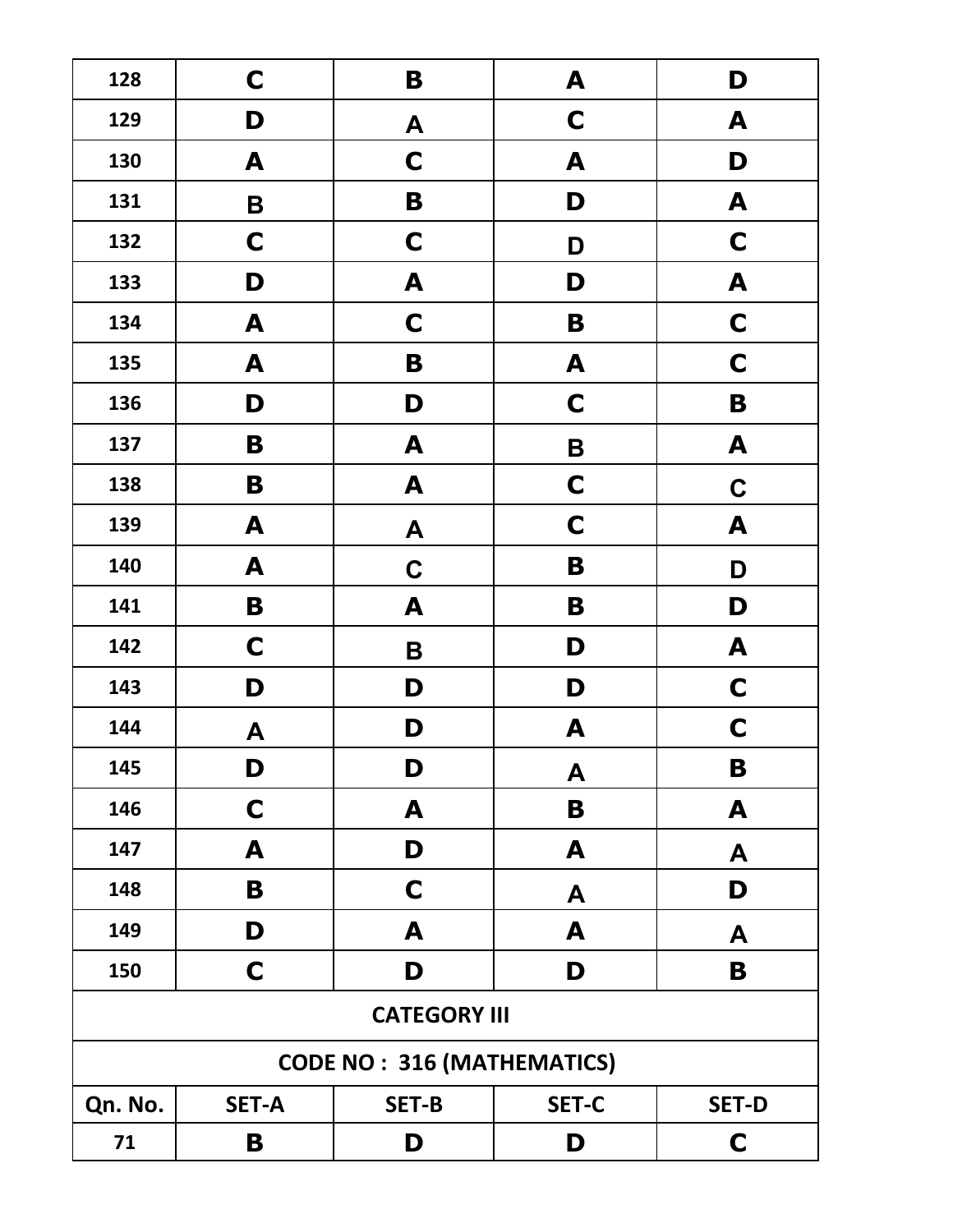| 72  | $\mathbf C$             | A                         | B                | D                |
|-----|-------------------------|---------------------------|------------------|------------------|
| 73  | D                       | D                         | A                | D                |
| 74  | $\boldsymbol{A}$        | $\mathbf C$               | $\mathbf C$      | $\boldsymbol{A}$ |
| 75  | $\boldsymbol{A}$        | D                         | $\mathbf C$      | $\boldsymbol{A}$ |
| 76  | D                       | B                         | $\boldsymbol{A}$ | $\mathbf B$      |
| 77  | $\mathbf C$             | B                         | $\mathbf B$      | B                |
| 78  | D                       | $\mathbf C$               | A                | B                |
| 79  | $\mathbf B$             | $\mathbf B$               | $\mathbf B$      | $\mathbf C$      |
| 80  | $\mathbf C$             | B                         | $\mathbf C$      | $\mathbf C$      |
| 81  | $\mathbf B$             | B                         | $\mathbf B$      | $\mathbf B$      |
| 82  | D                       | D                         | D                | A                |
| 83  | $\boldsymbol{A}$        | A                         | $\mathbf C$      | $\mathbf C$      |
| 84  | B                       | D                         | $\mathbf B$      | D                |
| 85  | A                       | $\mathbf C$               | $\mathbf C$      | $\mathbf C$      |
| 86  | $\mathbf C$             | B                         | A                | B                |
| 87  | B                       | $\mathbf C$               | $\mathbf C$      | $\mathbf C$      |
| 88  | A                       | $\boldsymbol{\mathsf{A}}$ | $\mathbf C$      | B                |
| 89  | $\mathbf C$             | $\mathbf C$               | B                | D                |
| 90  | D                       | B                         | $\mathbf C$      | D                |
| 91  | D                       | $\boldsymbol{\mathsf{A}}$ | B                | A                |
| 92  | $\mathbf B$             | $\mathbf C$               | $\mathbf B$      | $\mathbf B$      |
| 93  | $\pmb{\mathsf{A}}$      | $\mathbf{A}$              | D                | D                |
| 94  | $\mathbf C$             | D                         | D                | $\mathbf C$      |
| 95  | $\boldsymbol{A}$        | $\mathbf C$               | B                | $\mathbf B$      |
| 96  | $\mathbf B$             | $\mathbf B$               | $\mathbf B$      | $\mathbf{A}$     |
| 97  | $\mathbf C$             | $\mathbf B$               | $\boldsymbol{A}$ | D                |
| 98  | $\mathbf C$             | $\mathbf C$               | $\mathbf C$      | $\boldsymbol{A}$ |
| 99  | $\overline{\mathbf{B}}$ | $\mathbf B$               | $\mathbf{A}$     | $\mathbf B$      |
| 100 | $\mathsf{C}$            | $\boldsymbol{A}$          | $\mathbf{A}$     | $\mathbf C$      |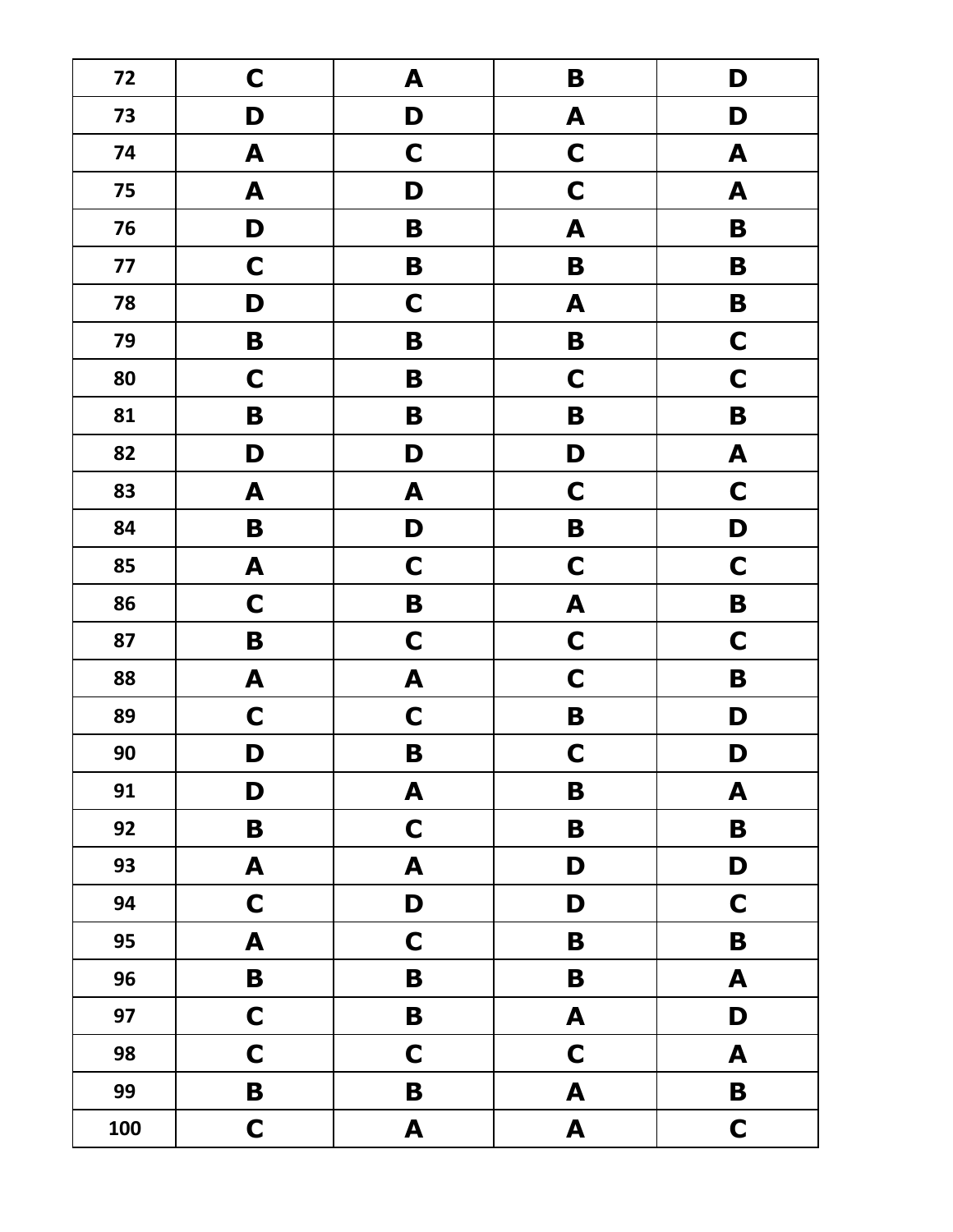| 101 | $\mathbf C$        | A                | A                | A                         |
|-----|--------------------|------------------|------------------|---------------------------|
| 102 | A                  | B                | C                | D                         |
| 103 | A                  | $\mathbf C$      | $\mathbf C$      | A                         |
| 104 | A                  | B                | B                | A                         |
| 105 | B                  | $\mathbf C$      | A                | $\mathbf C$               |
| 106 | A                  | $\mathbf C$      | D                | A                         |
| 107 | D                  | B                | A                | D                         |
| 108 | $\mathbf C$        | $\mathbf C$      | $\mathbf C$      | $\mathbf C$               |
| 109 | $\mathbf B$        | $\mathbf C$      | D                | $\mathbf C$               |
| 110 | $\mathbf C$        | $\boldsymbol{A}$ | D                | $\mathbf B$               |
| 111 | $\mathbf C$        | A                | A                | $\mathbf B$               |
| 112 | B                  | A                | B                | A                         |
| 113 | B                  | A                | $\mathbf C$      | $\mathbf C$               |
| 114 | B                  | D                | $\mathbf C$      | $\mathbf C$               |
| 115 | D                  | D                | D                | $\mathbf B$               |
| 116 | $\mathbf C$        | A                | B                | $\mathbf C$               |
| 117 | D                  | $\mathbf C$      | A                | B                         |
| 118 | $\mathbf C$        | $\mathbf C$      | B                | $\mathbf C$               |
| 119 | A                  | B                | D                | B                         |
| 120 | B                  | D                | $\mathbf C$      | A                         |
| 121 | D                  | D                | D                | $\mathbf C$               |
| 122 | D                  | B                | A                | A                         |
| 123 | $\mathbf C$        | A                | D                | D                         |
| 124 | $\pmb{\mathsf{A}}$ | $\mathbf B$      | $\mathbf C$      | D                         |
| 125 | $\mathbf C$        | B                | $\mathbf C$      | A                         |
| 126 | A                  | $\mathbf C$      | D                | $\mathbf C$               |
| 127 | $\mathbf B$        | B                | A                | $\boldsymbol{\mathsf{A}}$ |
| 128 | B                  | $\mathbf C$      | $\boldsymbol{A}$ | $\boldsymbol{A}$          |
| 129 | B                  | $\boldsymbol{A}$ | $\mathbf B$      | $\mathbf C$               |